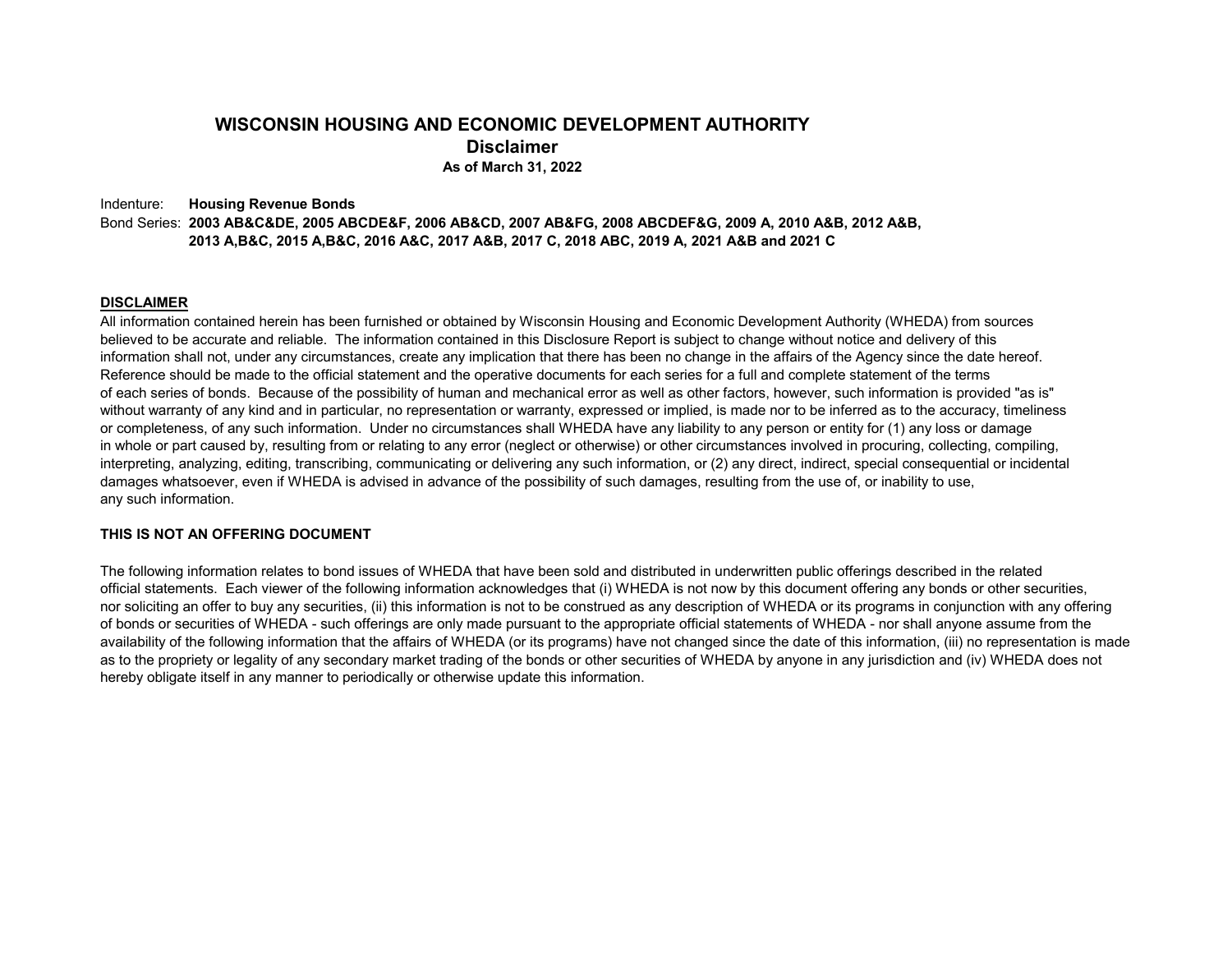## **WISCONSIN HOUSING AND ECONOMIC DEVELOPMENT AUTHORITY Multifamily Quarterly Disclosure Report**

**As of March 31, 2022**

| Indenture:          | <b>Housing Revenue Bonds</b> |               |             |
|---------------------|------------------------------|---------------|-------------|
|                     | <b>Series</b>                | <b>Series</b> | Final       |
| <b>Bond Series:</b> | Date:                        | Sold:         | Redemption: |
|                     |                              |               |             |
| 1975 A              | 11/01/75                     | 11/12/75      | 03/01/94    |
| 1976 A              | 10/01/76                     | 10/14/76      | 03/01/94    |
| 1977 A              | 04/01/77                     | 04/21/77      | 03/01/94    |
| 1978 A              | 01/01/78                     | 01/12/78      | 03/01/94    |
| 1978 B              | 12/01/78                     | 12/21/78      | 03/01/94    |
| 1980 A              | 08/01/80                     | 09/23/80      | 11/01/95    |
| 1982 A              | 03/01/82                     | 04/14/82      | 03/01/92    |
| 1986 A&B            | 09/01/86                     | 10/07/86      | 11/15/99    |
| 1988 A&B            | 02/01/88                     | 03/11/88      | 11/15/99    |
| 1989 A.B&C          | 09/01/89                     | 09/28/89      | 11/15/99    |
| 1992 A              | 01/01/92                     | 01/30/92      | 05/01/07    |
| 1992 B, C&D         | 04/01/92                     | 04/29/92      | 09/01/02    |
| 1993 A&B            | 10/01/93                     | 10/28/93      | 01/17/06    |
| 1993 C              | 12/01/93                     | 01/05/94      | 03/01/06    |
| 1995 A&B            | 07/01/95                     | 08/08/95      | 01/17/06    |
| 1998 A, B&C         | 02/01/98                     | 02/26/98      | 11/1/2018   |
| 1999 A&B            | 10/07/99                     | 11/10/99      | 02/01/11    |
| 2000 A&B            | 09/12/00                     | 09/19/00      | 07/07/08    |
| 2002 ABCDEFGH&I     | 04/25/02                     | 05/21/02      | 03/01/15    |
| 2003 AB&C&DE        | 12/08/03                     | 12/23/03      |             |
| 2005 A.B.C.D.E&F    | 11/23/05                     | 12/14/05      |             |
| 2006 AB&CD          | 12/07/06                     | 12/14/06      |             |
| 2007 AB&CDE&FG      | 12/12/07                     | 12/19/07      |             |
| 2008 ABCDEFG        | 05/29/08                     | 06/04/08      |             |
| 2009 A              | 12/23/09                     | 12/30/09      |             |
| 2010 A&B            | 12/15/10                     | 12/22/10      |             |
| 2012 A&B            | 01/24/12                     | 01/27/12      |             |
| 2012 C              | 06/08/12                     | 06/14/12      | 09/01/15    |
| 2013 ABC            | 06/12/13                     | 06/26/13      |             |
| 2015 ABC            | 11/19/15                     | 11/30/15      |             |
| 2016 AC             | 12/12/16                     | 12/22/16      |             |
| 2017 AB             | 11/29/17                     | 12/21/17      |             |
| 2017 C              | 12/14/17                     | 12/21/17      |             |
| 2018 ABC            | 12/07/18                     | 12/20/18      |             |
| 2019 A              | 11/15/19                     | 12/04/19      |             |
| 2020 A              | 12/07/20                     | 12/23/20      | 09/01/21    |
| 2021 A&B            | 05/05/21                     | 05/18/21      |             |
| 2021 C              | 12/02/21                     | 12/15/21      |             |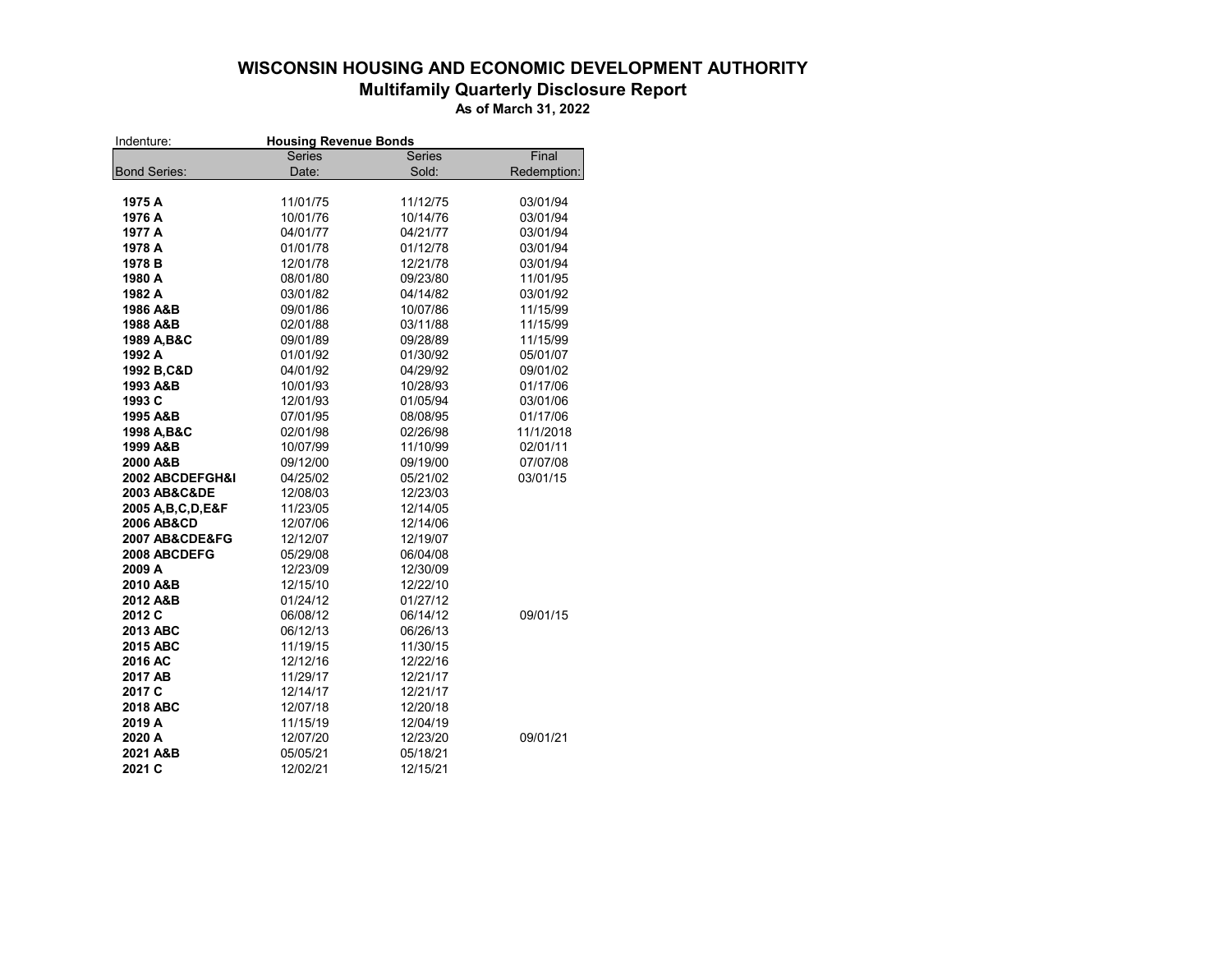## **WISCONSIN HOUSING AND ECONOMIC DEVELOPMENT AUTHORITY Agency and Trustee Contacts As of March 31, 2022**

Wells Fargo Bank, N.A. **WHEDA Corporate Trust Services P.O Box 1728** MAC Z3094-060 Madison, WI 53701-1728 1 Independent Drive, Suite#620 Jacksonville, FL 32202

**Trustee: Agency:**

|               | <b>Contact:</b> Richard Hann           | Contact:      | Gwenn Kromke             |
|---------------|----------------------------------------|---------------|--------------------------|
|               | <b>Vice President, Account Manager</b> |               | <b>Financial Analyst</b> |
| <b>Phone:</b> | (904) 351-7255                         | <b>Phone:</b> | (608) 267-1097           |
| <b>FAX:</b>   | (904) 351-7266                         | <b>FAX:</b>   | (608) 267-1099           |
|               |                                        | Email:        | gwenn.kromke@wheda.com   |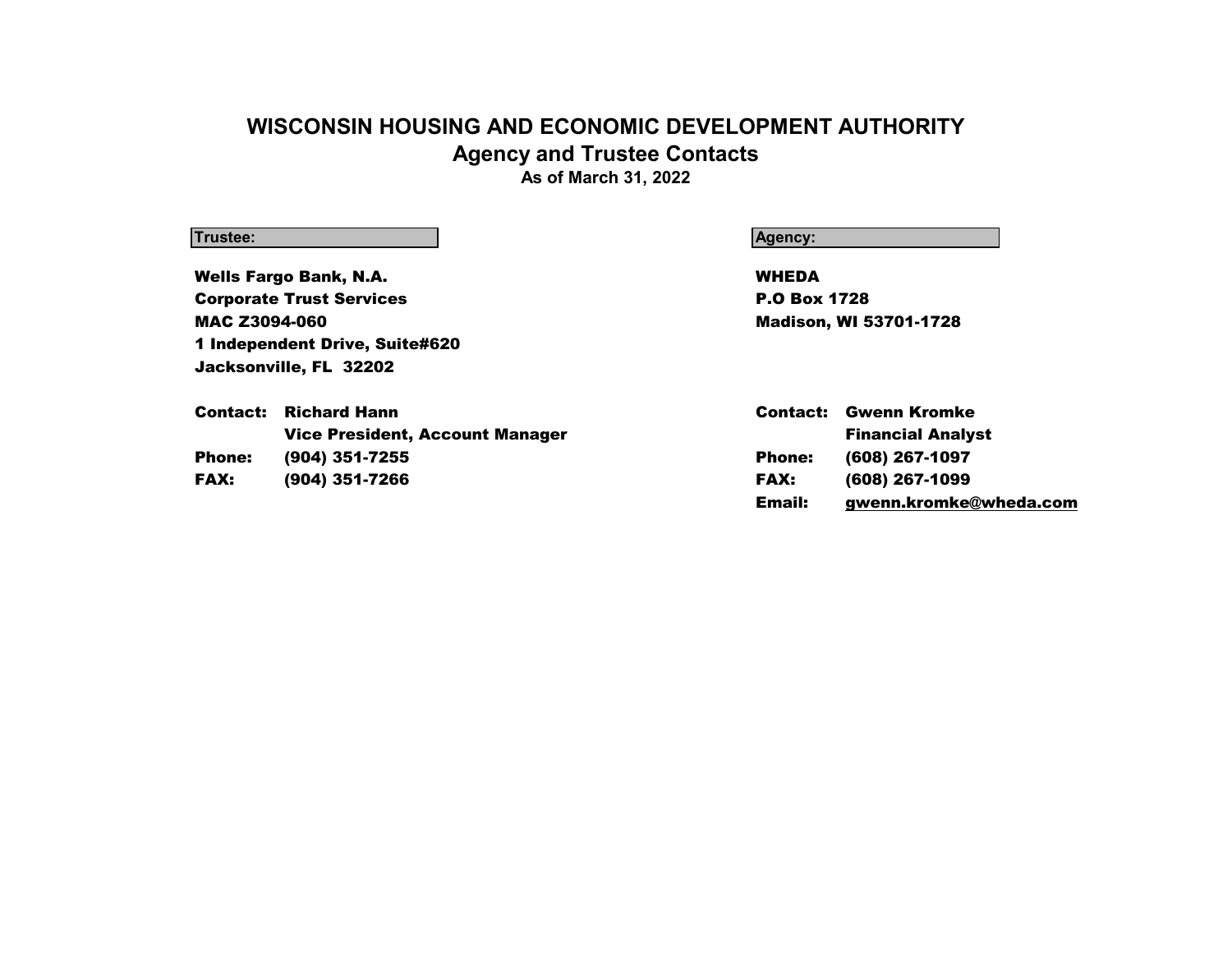## **WISCONSIN HOUSING AND ECONOMIC DEVELOPMENT AUTHORITY Bonds, Loans Outstanding and Status of Any Lendable Funds As of March 31, 2022**

|                               |                          |                |                | Undisbursed/Committed  | Uncommitted            |
|-------------------------------|--------------------------|----------------|----------------|------------------------|------------------------|
|                               |                          |                | Outstanding    | <b>Bond Proceeds</b>   | <b>Bond Proceeds</b>   |
|                               |                          | # of Loans     | Mortgage       | and                    | and                    |
| <b>Series</b>                 | <b>Bonds Outstanding</b> | Outstanding    | <b>Balance</b> | <b>Excess Revenues</b> | <b>Excess Revenues</b> |
|                               |                          |                |                |                        |                        |
| <b>2003 ABCDE</b>             | 735,000                  | 4              | 1,322,113      | 0                      | 903,765                |
| <b>2005 ABCDE&amp;F</b>       | 68,220,000               | 89             | 92,016,416     |                        | 44,744,214             |
| <b>2006 AB&amp;CD</b>         | 4,115,000                | 3              | 4,912,246      |                        | 158,138                |
| <b>2007 AB&amp;CDE&amp;FG</b> | 14,085,000               |                | 22,968,252     |                        |                        |
| 2008 ABCDEF&G                 | 5,480,000                |                |                |                        |                        |
| 2009 A                        | 8,350,000                |                | 6,732,464      |                        |                        |
| 2010 A&B                      | 10,630,000               | 11             | 13,380,852     |                        |                        |
| 2012 A&B                      | 48,625,000               | 2              | 45,316,447     |                        |                        |
| 2013 ABC                      | 2,550,000                | 12             | 6,635,165      |                        |                        |
| <b>2015 ABC</b>               | 42,250,000               | 3              | 18,943,348     |                        |                        |
| 2016 AC                       | 14,540,000               | 8              | 14,404,283     |                        |                        |
| 2017 AB                       | 72,150,000               | 10             | 69,377,304     |                        |                        |
| 2017 C                        | 14,255,000               | $\overline{c}$ | 12,014,704     |                        |                        |
| <b>2018 ABC</b>               | 72,140,000               | 10             | 62,691,359     |                        |                        |
| 2019 A                        | 116,125,000              | 17             | 103,273,216    | 762,874                |                        |
| 2021 A&B                      | 156,375,000              | 16             | 51,721,375     | 96,332,396             |                        |
| 2021 C                        | 94,510,000               | 0              | 5,882,134      | 81,938,192             |                        |
| <b>Excess Revenues</b>        | 0                        | 56             | 119,761,463    | 0                      |                        |
| <b>Totals</b>                 | 745,135,000              | 251            | 651,353,140    | 179,033,462            | 45,806,117             |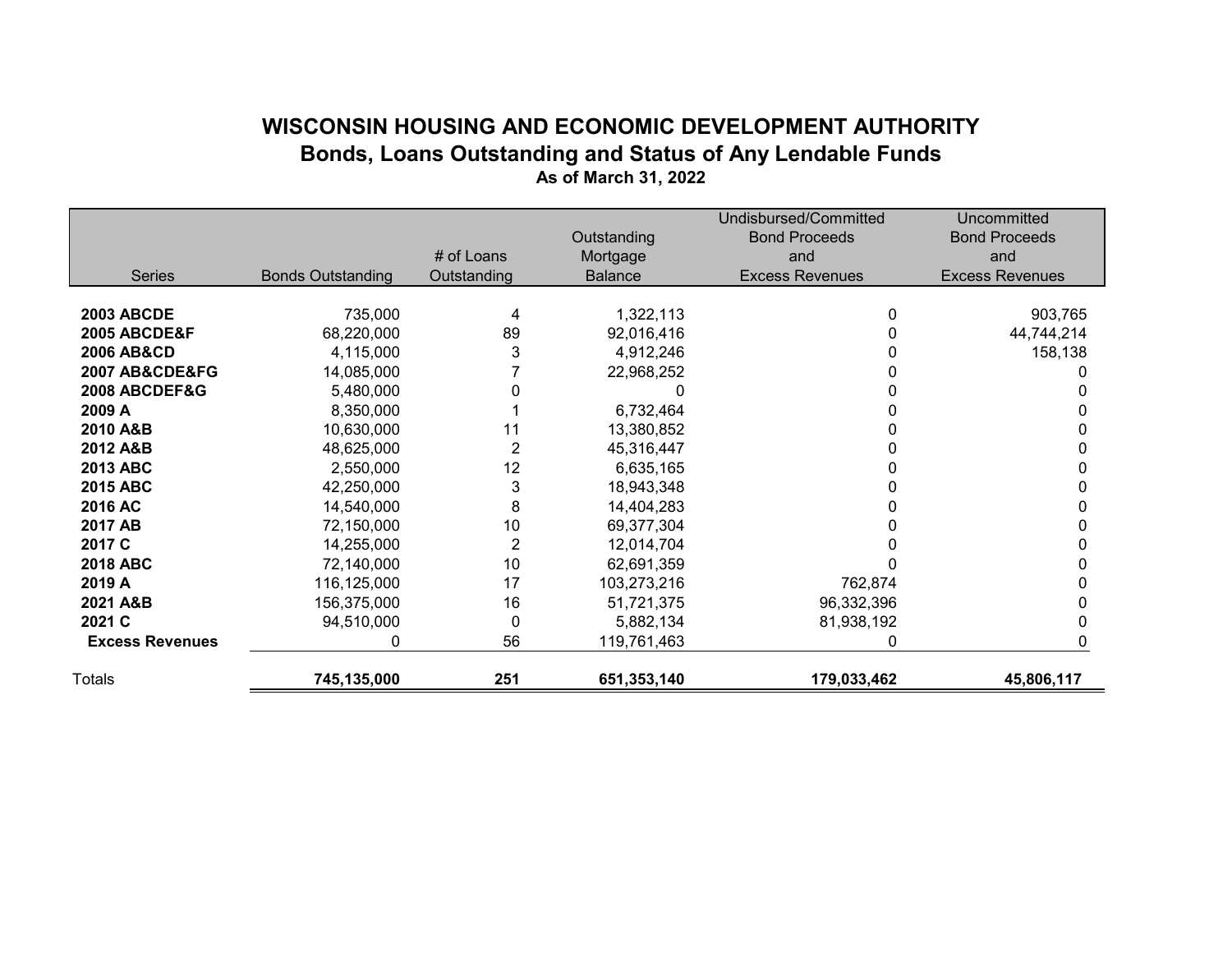## **WISCONSIN HOUSING AND ECONOMIC DEVELOPMENT AUTHORITY Developments in Monetary Default As of March 31, 2022**

| Outstanding    | Outstanding             |             |            |
|----------------|-------------------------|-------------|------------|
| Mortgage       | Balance of Loans in     | Outstanding | # of Days  |
| <b>Balance</b> | <b>Monetary Default</b> | Arrearages  | Delinguent |
|                |                         |             |            |
|                |                         |             |            |
| 92,016,416     |                         |             |            |
| 4,912,246      |                         |             |            |
| 22,968,252     |                         |             |            |
| 0              |                         |             |            |
| 6,732,464      |                         |             |            |
| 13,380,852     |                         |             |            |
| 45,316,447     |                         |             |            |
| 6,635,165      |                         |             |            |
| 18,943,348     |                         |             |            |
| 14,404,283     |                         |             |            |
| 69,377,304     |                         |             |            |
|                |                         |             |            |
| 62,691,359     |                         |             |            |
| 103,273,216    |                         |             |            |
| 51,721,375     |                         |             |            |
| 5,882,134      |                         |             |            |
| 119,761,463    |                         |             |            |
| 651,353,140    | U                       | O           |            |
|                | 1,322,113<br>12,014,704 |             |            |

**FOOTNOTE: WHEDA currently has \$18.2 million of Multifamily Loans in forbearance due to COVID-19. These loans are not considered delinquent.**

## **Real Estate Owned Loans**

**As of March 31, 2022**

| <b>Series</b>          | Outstanding<br>Mortgage<br>at Default | Escrow<br><b>Balance</b> | Total<br><b>REO</b><br><b>Balance</b> |
|------------------------|---------------------------------------|--------------------------|---------------------------------------|
| <b>Excess Revenues</b> |                                       |                          |                                       |
| Totals                 |                                       |                          | U                                     |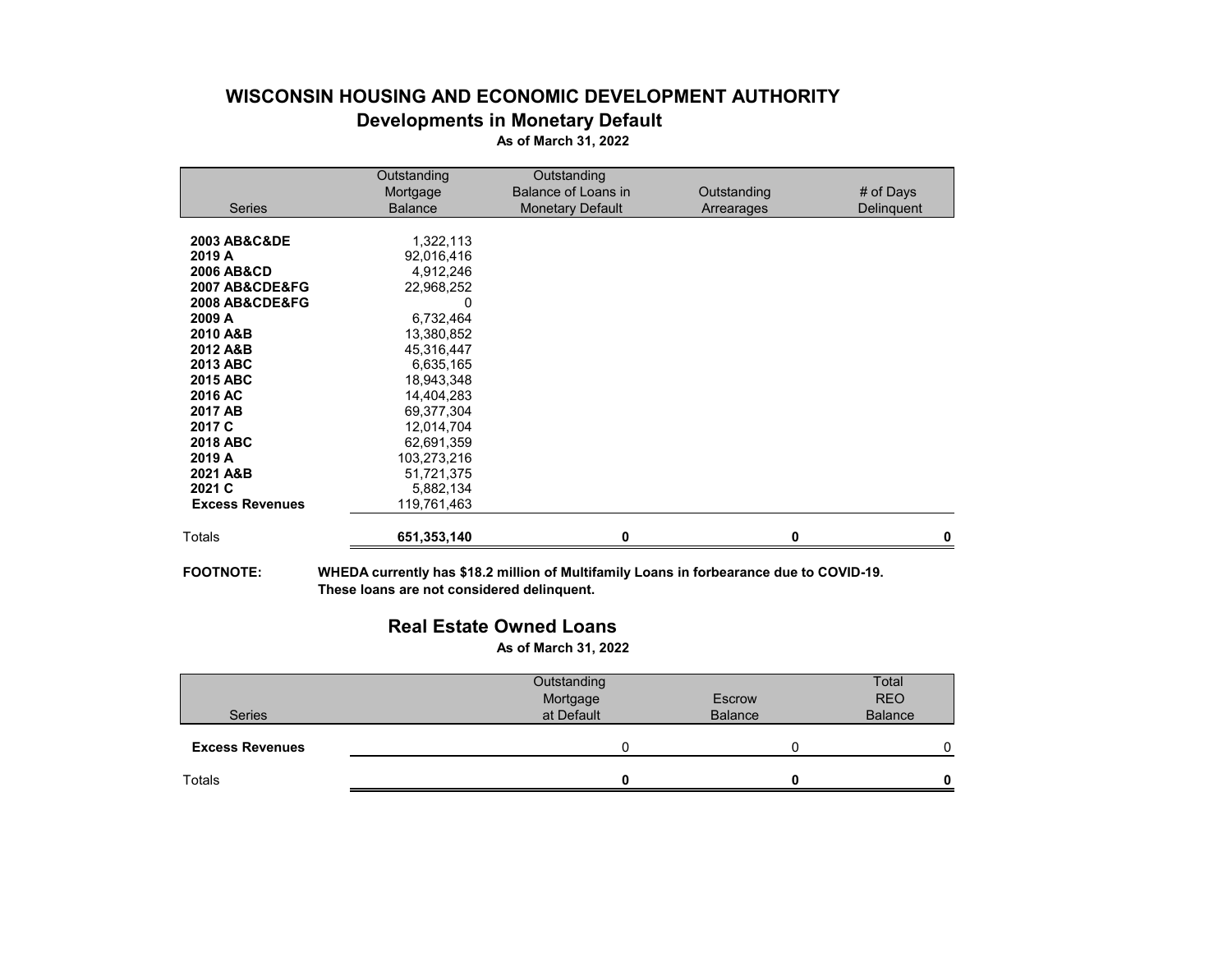#### **WISCONSIN HOUSING AND ECONOMIC DEVELOPMENT AUTHORITY Investments As of March 31, 2022**

Indenture: **Housing Revenue Bonds**

Bond Series: **2003 AB&C&DE, 2005 ABCDE&F, 2006 AB&CD, 2007 AB&FG, 2008 ABCDEF&G, 2009 A, 2010 A&B, 2012 A&B, 2013 A,B&C, 2015 A,B&C, 2016 A&C, 2017 A&B, 2017 C, 2018 ABC, 2019 A, 2021 A&B and 2021 C** 

|                           | Investment              | Investment              | Rate of    | <b>Maturity</b>        |
|---------------------------|-------------------------|-------------------------|------------|------------------------|
| Fund                      | Type                    | Amount                  | Investment | Date                   |
|                           |                         |                         | N/A        |                        |
| <b>General Reserve</b>    | Cash<br>Money Market    | 3,303,976<br>88,058,138 | 0.190%     | 3/31/2022<br>3/31/2022 |
|                           |                         |                         |            |                        |
| <b>Fund Total</b>         |                         | 91,362,114              |            |                        |
| <b>Revenue Fund</b>       | Money Market            | 1,359,615               | 0.190%     | 3/31/2022              |
| <b>Fund Total</b>         |                         | 1,359,615               |            |                        |
| <b>Capital Reserve</b>    | Cash                    | 0                       | N/A        | 3/31/2022              |
|                           | Money Market            | 30,190,853              | 0.190%     | 3/31/2022              |
|                           | <b>Invest Agreement</b> | 6,417,539               | 1.826%     | 12/1/2036              |
|                           | <b>Invest Agreement</b> | 3,685,000               | 0.227%     | 8/15/2022              |
|                           | <b>Invest Agreement</b> | 3,504,802               | 1.277%     | 5/15/2024              |
|                           | <b>Invest Agreement</b> | 848,687                 | 4.635%     | 6/15/2024              |
|                           | <b>FNMA</b>             | 2,034,618               | 3.000%     | 8/1/2046               |
|                           | <b>FNMA</b>             | 1,431,017               | 3.000%     | 9/1/2046               |
|                           | <b>FNMA</b>             | 433,354                 | 3.000%     | 10/1/2046              |
|                           | <b>FNMA</b>             | 388,106                 | 3.000%     | 2/1/2047               |
|                           | FNMA                    | 1,252,808               | 2.500%     | 10/1/2046              |
|                           | <b>FNMA</b>             | 898,496                 | 2.000%     | 4/1/2051               |
|                           | <b>FNMA</b>             | 102,461                 | 3.500%     | 3/1/2047               |
|                           | FNMA                    | 616,830                 | 3.000%     | 10/1/2046              |
|                           | FNMA                    | 200,602                 | 3.500%     | 3/1/2047               |
|                           | <b>FNMA</b>             | 1,555,977               | 2.000%     | 2/1/2051               |
|                           | <b>FNMA</b>             | 477,851                 | 3.000%     | 10/1/2046              |
|                           | FNMA                    | 1,020,944               | 3.000%     | 9/1/2051               |
|                           | <b>FNMA</b>             | 1,392,838               | 3.000%     | 9/1/2046               |
|                           | <b>FNMA</b>             | 229,142                 | 3.000%     | 3/1/2047               |
|                           | FNMA                    | 1,156,020               | 3.000%     | 2/1/2051               |
|                           | FNMA                    | 208,854                 | 4.000%     | 3/1/2047               |
|                           | <b>FNMA</b>             | 1,354,743               | 2.500%     | 1/1/2047               |
|                           | FNMA                    | 2,003,218               | 2.500%     | 11/1/2051              |
|                           | <b>FNMA</b>             | 2,639,858               | 3.000%     | 9/1/2051               |
|                           | <b>FNMA</b>             | 3,991,334               | 2.500%     | 9/1/2051               |
| <b>Fund Total</b>         |                         | 68,035,952              |            |                        |
| <b>Debt Service</b>       | Money Market            | 12,237,428              | 0.190%     | 3/31/2022              |
| <b>Fund Total</b>         |                         | 12,237,428              |            |                        |
| <b>Special Redemption</b> |                         |                         |            |                        |
|                           | Money Market            | 18,108                  | 0.190%     | 3/31/2022              |
| <b>Fund Total</b>         |                         | 18,108                  |            |                        |
| <b>Bond Proceeds</b>      |                         |                         |            |                        |
|                           | Money Market            | 2,143,967               | 0.190%     | 3/31/2022              |
|                           | <b>Invest Agreement</b> | 96,697,000              | 0.227%     | 12/15/2023             |
|                           | <b>Invest Agreement</b> | 80,771,981              | 0.447%     | 7/15/2023              |
| <b>Fund Total</b>         |                         | 179,612,948             |            |                        |
| <b>Project Mtg Loan</b>   |                         |                         |            |                        |
|                           | Money Market            | 10,932,897              | 0.190%     | 3/31/2022              |
| <b>Fund Total</b>         |                         | 10,932,897              |            |                        |
| <b>Program Total</b>      |                         | 363,559,061             |            |                        |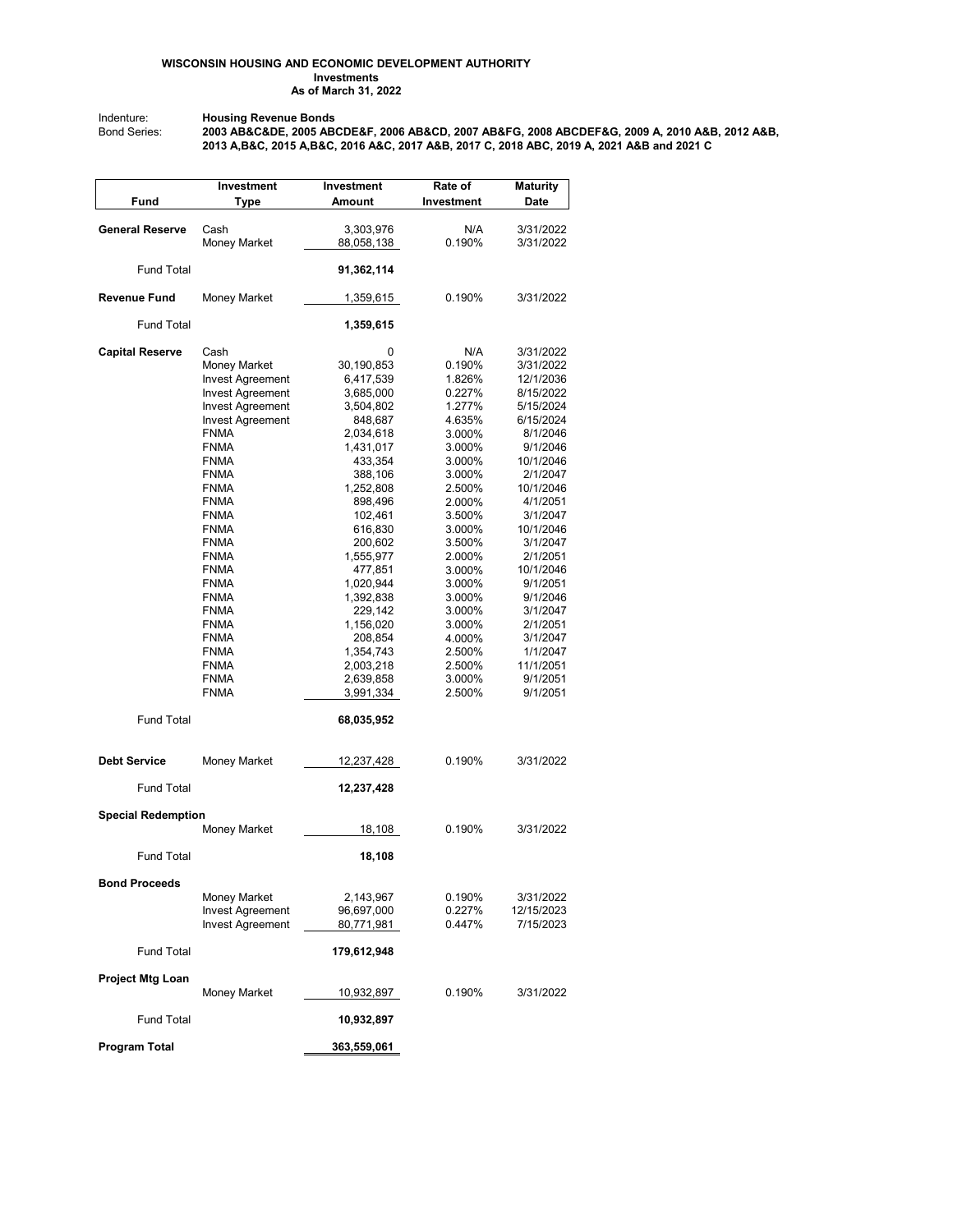## **WISCONSIN HOUSING AND ECONOMIC DEVELOPMENT AUTHORITY Reserve Requirements**

**As of March 31, 2022**

### Indenture: **Housing Revenue Bonds**<br>Bond Series: **2003 AB&C&DE, 2005 AB** Bond Series: **2003 AB&C&DE, 2005 ABCDE&F, 2006 AB&CD, 2007 AB&FG, 2008 ABCDEF&G, 2009 A, 2010 A&B, 2012 A&B, 2013 A,B&C, 2015 A,B&C, 2016 A&C, 2017 A&B, 2017 C, 2018 ABC, 2019 A, 2021 A&B and 2021 C**

| All                |                             |               |                          |
|--------------------|-----------------------------|---------------|--------------------------|
| <b>Bond Series</b> | Reserve Account Description | **Requirement | <i>**</i> Current Amount |
|                    |                             |               |                          |
|                    |                             |               |                          |
| All                | Capital Reserve             | 63,682,732    | 68,035,952               |
|                    |                             |               |                          |

\*\* The Capital Reserve requirement listed above does not include the amount needed for the 2003 AB&C&DE Bonds, which is covered by Financial Security Assurance Inc. (FSA/Assured).

| <b>Equity By Resolution:</b> |                    | <b>Bonds</b> | Surplus/    |
|------------------------------|--------------------|--------------|-------------|
| <b>Bond Series</b>           | Total Trust Assets | Outstanding  | Deficit     |
|                              |                    |              |             |
| All                          | ,014,912,201       | 745,135,000  | 269,777,201 |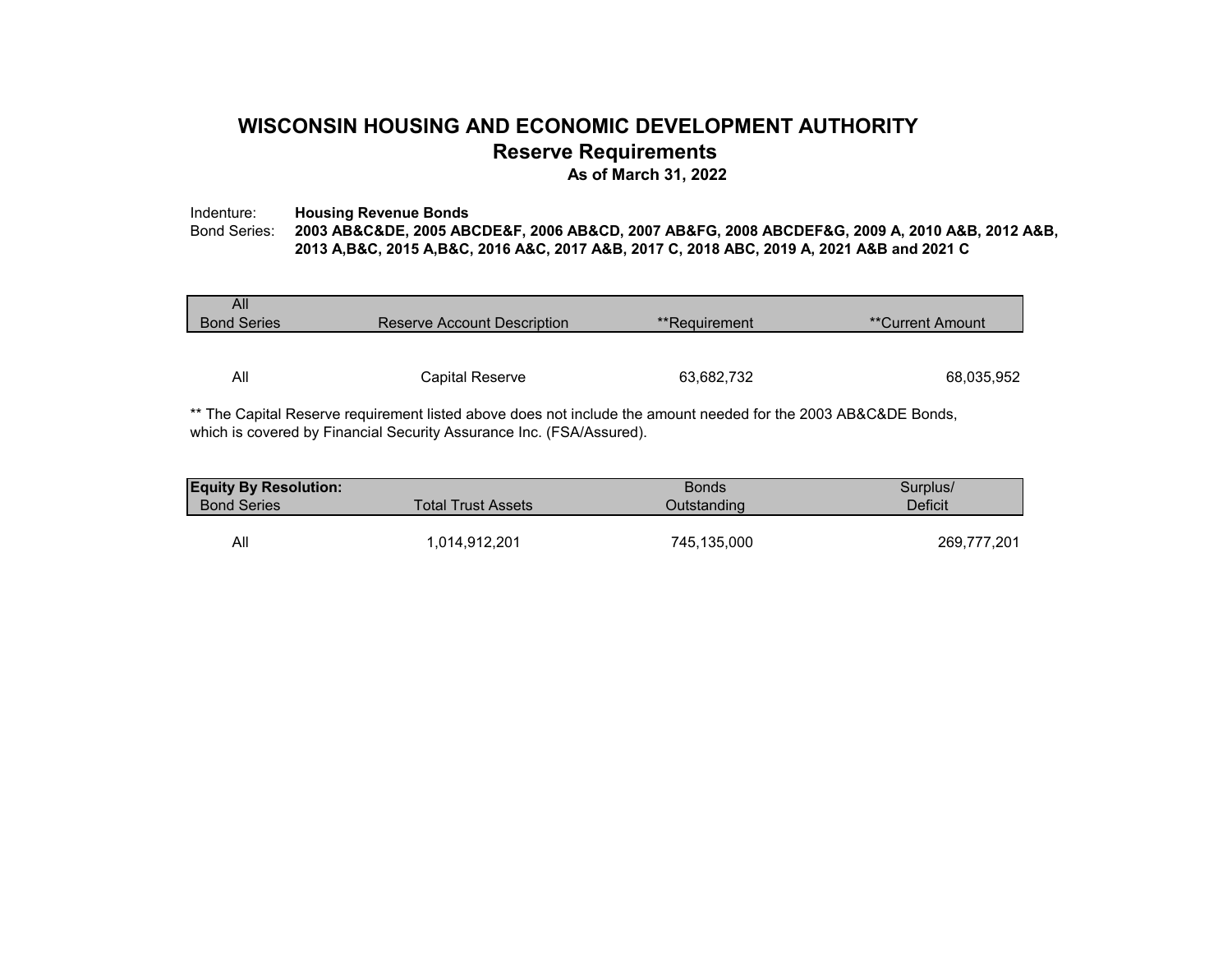| HOUSING REVENUE BONDS 2003 Series ABCDE<br>(\$41,975,000 ISSUE DATED DECEMBER 23, 2003) |          |                                              |                    |           |           |           |            |           |           |                    |                    |
|-----------------------------------------------------------------------------------------|----------|----------------------------------------------|--------------------|-----------|-----------|-----------|------------|-----------|-----------|--------------------|--------------------|
| Weighted Avg.                                                                           |          | <b>CALL DATE:</b>                            |                    | 12/31/12  | 12/01/13  | 03/01/15  | 01/04/16   | 10/01/16  | 12/16/19  | <b>TOTAL</b>       |                    |
| Mortgage Rate                                                                           |          | <b>DEPOSIT FROM:</b>                         |                    |           |           |           |            |           |           |                    |                    |
| 0.317%                                                                                  |          | <b>PROCEEDS</b><br><b>ECONOMIC REFUNDING</b> |                    |           |           |           | 11,785,000 |           |           | $\bf{0}$           |                    |
|                                                                                         |          | <b>EXCESS REVENUES</b>                       |                    |           |           |           |            |           |           | $\Omega$           |                    |
| # of Loans O/S                                                                          |          | <b>PREPAYMENTS</b>                           |                    | 5,535,000 | 4,015,000 | 4,393,182 |            | 1,370,000 | 7,230,658 | 22,543,840         |                    |
| $\overline{4}$                                                                          |          | TOTAL:                                       |                    | 5,535,000 | 4,015,000 | 4,393,182 | 11,785,000 | 1,370,000 | 7,230,658 | 22,543,840         |                    |
|                                                                                         |          | ORIGINAL                                     | <b>SCHEDULED</b>   |           |           |           |            |           |           | <b>TOTAL</b>       | <b>TOTAL</b>       |
|                                                                                         | RATE     | <b>BONDS O\S</b>                             | <b>REDEMPTIONS</b> |           |           |           |            |           |           | <b>REDEMPTIONS</b> | <b>OUTSTANDING</b> |
| 2003 SERIES A BONDS                                                                     | Variable | 3,325,000                                    | 490,000            | 2,835,000 |           |           |            |           |           | 3,325,000          | $\mathbf 0$        |
| 2003 SERIES B BONDS                                                                     | Variable | 3,135,000                                    | 435,000            | 2,700,000 |           |           |            |           |           | 3,135,000          | 0                  |
| 2003 SERIES C BONDS                                                                     |          |                                              |                    |           |           |           |            |           |           |                    |                    |
| <b>SERIALS</b>                                                                          |          |                                              |                    |           |           |           |            |           |           |                    |                    |
| Nov-04                                                                                  | 1.40%    | 740,000                                      | 740,000            |           |           |           |            |           |           | 740,000            | $\mathbf 0$        |
| May-05                                                                                  | 2.10%    | 75,000                                       | 75,000             |           |           |           |            |           |           | 75,000             |                    |
| Nov-05                                                                                  | 2.10%    | 80,000                                       | 80,000             |           |           |           |            |           |           | 80,000             | $\Omega$           |
| May-06                                                                                  | 2.35%    | 95,000                                       | 95,000             |           |           |           |            |           |           | 95,000             |                    |
| Nov-06                                                                                  | 2.35%    | 100,000                                      | 100,000            |           |           |           |            |           |           | 100,000            |                    |
| May-07                                                                                  | 2.75%    | 100,000                                      | 100,000            |           |           |           |            |           |           | 100,000            |                    |
| Nov-07                                                                                  | 2.75%    | 100,000                                      | 100,000            |           |           |           |            |           |           | 100,000            |                    |
| May-08                                                                                  | 3.15%    | 100,000                                      | 100,000            |           |           |           |            |           |           | 100,000            |                    |
| Nov-08                                                                                  | 3.15%    | 105,000                                      | 105,000            |           |           |           |            |           |           | 105,000            |                    |
| May-09                                                                                  | 3.40%    | 105,000                                      | 105,000            |           |           |           |            |           |           | 105,000            |                    |
| Nov-09                                                                                  | 3.40%    | 105,000                                      | 105,000            |           |           |           |            |           |           | 105,000            |                    |
| May-10                                                                                  | 3.70%    | 110,000                                      | 110,000            |           |           |           |            |           |           | 110,000            |                    |
| <b>Nov-10</b>                                                                           | 3.70%    | 110,000                                      | 110,000            |           |           |           |            |           |           | 110,000            |                    |
| May-11                                                                                  | 4.00%    | 115,000                                      | 115,000            |           |           |           |            |           |           | 115,000            |                    |
| Nov-11                                                                                  | 4.00%    | 115,000                                      | 115,000            |           |           |           |            |           |           | 115,000            |                    |
| May-12                                                                                  | 4.20%    | 115,000                                      | 115,000            |           |           |           |            |           |           | 115,000            |                    |
| Nov-12                                                                                  | 4.20%    | 120,000                                      | 120,000            |           |           |           |            |           |           | 120,000            | 0                  |
| May-13                                                                                  | 4.30%    | 120,000                                      | 120,000            |           |           |           |            |           |           | 120,000            | $\mathbf 0$        |
| Nov-13                                                                                  | 4.30%    | 125,000                                      | 125,000            |           |           |           |            |           |           | 125,000            | 0                  |
| <b>TOTAL SERIALS</b>                                                                    |          | 2,635,000                                    | 2,635,000          |           | ٠         | ä,        |            | $\sim$    | ٠         | 2,635,000          | $\mathbf 0$        |
| November 2023 Term                                                                      | 5.00%    | 3,250,000                                    | 425,000            |           | 1,055,000 | 1,085,000 | 330,000    | 295,000   |           | 3,190,000          | 60,000             |
| November 2033 Term                                                                      | 5.15%    | 5,340,000                                    |                    |           | 1,735,000 | 1,935,000 | 650,000    | 625,000   |           | 4,945,000          | 395,000            |
| November 2033 Term                                                                      | 5.25%    | 3,775,000                                    |                    |           | 1,225,000 | 1,370,000 | 450,000    | 450,000   |           | 3,495,000          | 280,000            |
| <b>TOTAL SERIES C</b>                                                                   |          | 15,000,000                                   | 3,060,000          |           | 4,015,000 | 4,390,000 | 1,430,000  | 1,370,000 | ÷,        | 14,265,000         | 735,000            |
| 2003 SERIES D BONDS                                                                     | Variable | 8,710,000                                    | 1,480,000          |           |           |           |            |           | 7,230,000 | 8,710,000          | $\pmb{0}$          |
| 2003 SERIES E BONDS                                                                     | Variable | 11,805,000                                   | 1,450,000          |           |           |           | 10,355,000 |           |           | 11,805,000         | $\mathbf 0$        |
| <b>TOTAL 2003 SERIES ABCDE</b>                                                          |          | 41,975,000                                   | 6,915,000          | 5,535,000 | 4,015,000 | 4,390,000 | 11,785,000 | 1,370,000 | 7,230,000 | 41,240,000         | 735,000            |

\*\*\* Payment of the principal of and interest on the 2003 ABCDE Bonds when due is insured by a municipal bond insurance policy issued by FSA

WISCONSIN HOUSING AND ECONOMIC DEVELOPMENT AUTHORITY BOND CALL SUMMARY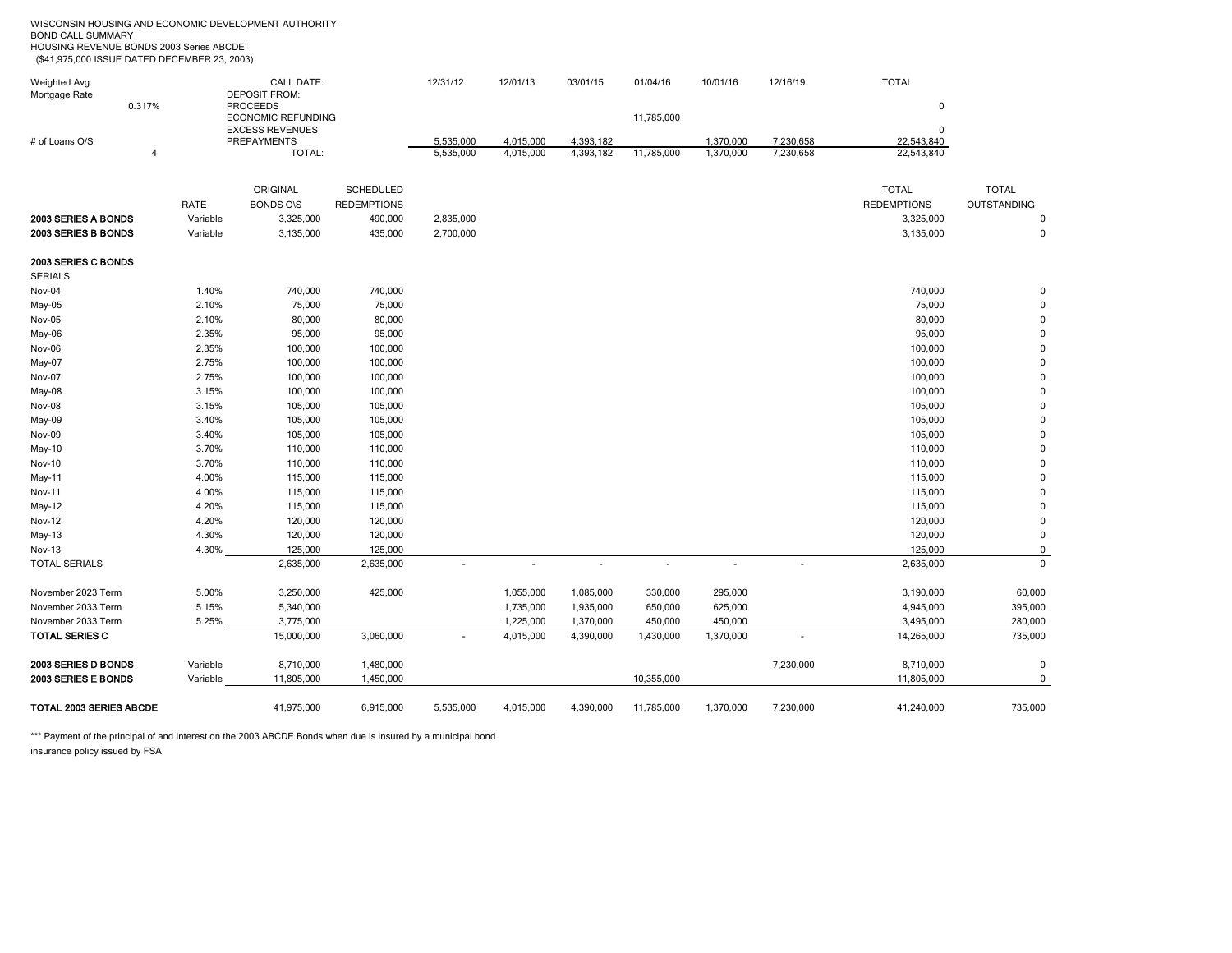BOND CALL SUMMARY HOUSING REVENUE BONDS 2005 Series ABCDEF (\$179,535,000 ISSUE DATED DECEMBER 14, 2005)

| Weighted Avg.            |                  | CALL DATE:                            |                    | 12/31/12  | 11/01/14 | 01/04/16   | 02/01/16    | 01/01/18       | <b>TOTAL</b>       |                |
|--------------------------|------------------|---------------------------------------|--------------------|-----------|----------|------------|-------------|----------------|--------------------|----------------|
| Mortgage Rate<br>5.19%   |                  | <b>DEPOSIT FROM:</b>                  |                    |           |          |            |             |                | 0                  |                |
|                          |                  | <b>PROCEEDS</b><br>ECONOMIC REFUNDING |                    |           |          | 31,270,000 |             |                |                    |                |
|                          |                  | <b>EXCESS REVENUES</b>                |                    | 643,148   |          |            |             | 198,021        | 841,169            |                |
| # of Loans O/S           | 89               | PREPAYMENTS<br>TOTAL:                 |                    | 6,486,852 | 13,316   |            | 940,000     | 1,461,979      | 8,902,147          |                |
|                          |                  |                                       |                    | 7,130,000 | 13,316   | 31,270,000 | 940,000     | 1,660,000      | 9,743,316          |                |
|                          |                  |                                       |                    |           |          |            |             |                |                    |                |
|                          |                  | ORIGINAL                              | <b>SCHEDULED</b>   |           |          |            |             |                | <b>TOTAL</b>       | <b>TOTAL</b>   |
|                          | RATE             | <b>BONDS O\S</b>                      | <b>REDEMPTIONS</b> |           |          |            |             |                | <b>REDEMPTIONS</b> | OUTSTANDING    |
| 2005 SERIES A BONDS      | Variable         | 4,975,000                             | 485,000            | 4,490,000 |          |            |             |                | 4,975,000          | $\mathbf{C}$   |
| 2005 SERIES B BONDS      | Variable         | 2,885,000                             | 245,000            | 2,640,000 |          |            |             |                | 2,885,000          | $\mathbf 0$    |
| 2005 SERIES C BONDS      | Variable         | 2,025,000                             | 365,000            |           |          |            |             | 1,660,000      | 2,025,000          | $\mathbf 0$    |
| 2005 SERIES D BONDS      |                  |                                       |                    |           |          |            |             |                |                    |                |
| <b>SERIALS</b>           |                  |                                       |                    |           |          |            |             |                |                    |                |
| Nov-06                   | 3.38%            | 115,000                               | 115,000            |           |          |            |             |                | 115,000            | $\pmb{0}$      |
| May-07                   | 3.50%            | 145,000                               | 145,000            |           |          |            |             |                | 145,000            | $\pmb{0}$      |
| Nov-07                   | 3.55%            | 150,000                               | 150,000            |           |          |            |             |                | 150,000            | $\mathbf 0$    |
| May-08                   | 3.63%            | 150,000                               | 150,000            |           |          |            |             |                | 150,000            | 0              |
| Nov-08                   | 3.70%            | 155,000                               | 155,000            |           |          |            |             |                | 155,000            | 0              |
| May-09                   | 3.75%            | 155,000                               | 155,000            |           |          |            |             |                | 155,000            | $\pmb{0}$      |
| Nov-09                   | 3.80%            | 160,000                               | 160,000            |           |          |            |             |                | 160,000            | $\pmb{0}$      |
| <b>May-10</b>            | 3.85%            | 160,000                               | 160,000            |           |          |            |             |                | 160,000            | 0              |
| <b>Nov-10</b>            | 3.90%            | 170,000                               | 170,000            |           |          |            |             |                | 170,000            | 0              |
| May-11                   | 4.00%            | 175,000                               | 175,000            |           |          |            |             |                | 175,000            | $\pmb{0}$      |
| Nov-11                   | 4.05%            | 175,000                               | 175,000            |           |          |            |             |                | 175,000            | $\mathbf 0$    |
| <b>May-12</b>            | 4.10%            | 180,000                               | 180,000            |           |          |            |             |                | 180,000            | 0              |
| Nov-12                   | 4.15%            | 185,000                               | 185,000            |           |          |            |             |                | 185,000            | 0              |
| May-13                   | 4.25%            | 185,000                               | 185,000            |           |          |            |             |                | 185,000            | $\mathbf 0$    |
| Nov-13                   | 4.25%            | 190,000                               | 190,000            |           |          |            |             |                | 190,000            | $\pmb{0}$      |
| May-14                   | 4.35%            | 195,000                               | 195,000            |           |          |            |             |                | 195,000            | $\pmb{0}$      |
| Nov-14                   | 4.35%            | 135,000                               | 135,000            |           |          |            |             |                | 135,000            | $\pmb{0}$      |
| May-15                   | 4.45%            | 125,000                               | 125,000            |           |          |            |             |                | 125,000            | $\pmb{0}$      |
| Nov-15                   | 4.45%            | 130,000                               | 130,000            |           |          |            |             |                | 130,000            | 0              |
| <b>TOTAL SERIALS</b>     |                  | 3,035,000                             | 3,035,000          |           | ×        |            |             |                | 3,035,000          | $\pmb{0}$      |
|                          |                  |                                       |                    |           |          |            |             |                |                    |                |
| November 2025 Term       | 4.90%            | 3,285,000                             |                    |           |          | 3,285,000  |             |                | 3,285,000          | $\pmb{0}$      |
| November 2035 Term       | 5.05%            | 4,540,000                             |                    |           |          | 4,540,000  |             |                | 4,540,000          | $\pmb{0}$      |
| November 2045 Term       | 5.15%            | 1,910,000                             |                    |           | 10,000   | 1,900,000  |             |                | 1,910,000          | $\mathbf 0$    |
| TOTAL SERIES D           |                  | 12,770,000                            | 3,035,000          |           | 10,000   | 9,725,000  |             |                | 12,770,000         | $\pmb{0}$      |
|                          |                  |                                       |                    |           |          |            |             |                |                    |                |
| 2005 SERIES E BONDS      |                  |                                       |                    |           |          |            |             |                |                    |                |
| <b>SERIALS</b>           |                  |                                       |                    |           |          |            |             |                |                    |                |
| Nov-06                   | 3.20%            | 310,000                               | 310,000            |           |          |            |             |                | 310,000            | $\pmb{0}$      |
| May-07                   | 3.25%            | 315,000                               | 315,000            |           |          |            |             |                | 315,000            | $\pmb{0}$      |
| Nov-07                   | 3.30%            | 320,000                               | 320,000            |           |          |            |             |                | 320,000            | 0              |
| May-08                   | 3.35%            | 325,000                               | 325,000            |           |          |            |             |                | 325,000            | 0              |
| Nov-08                   | 3.45%            | 330,000                               | 330,000            |           |          |            |             |                | 330,000            | 0              |
| May-09                   | 3.50%            | 335,000                               | 335,000            |           |          |            |             |                | 335,000            | 0              |
| Nov-09                   | 3.55%            | 340,000                               | 340,000            |           |          |            |             |                | 340,000            | 0              |
| May-10                   | 3.65%            | 350,000                               | 350,000            |           |          |            |             |                | 350,000            | 0              |
| <b>Nov-10</b>            | 3.70%            | 350,000                               | 350,000            |           |          |            |             |                | 350,000            | 0              |
| May-11                   | 3.80%            | 355,000                               | 355,000            |           |          |            |             |                | 355,000            | $\mathbf 0$    |
| <b>Nov-11</b>            | 3.85%            | 370,000                               | 370,000            |           |          |            |             |                | 370,000            | 0              |
| May-12                   | 3.90%            | 375,000                               | 375,000            |           |          |            |             |                | 375,000            | $\overline{0}$ |
| Nov-12                   | 3.95%            | 380,000                               | 380,000            |           |          |            |             |                | 380,000            | $\overline{0}$ |
| May-13                   | 4.00%            | 390,000                               | 390,000            |           |          |            |             |                | 390,000            | $\mathbf 0$    |
| Nov-13                   | 4.00%            | 395,000                               | 395,000            |           |          |            |             |                | 395,000            | $\mathbf 0$    |
| May-14                   | 4.10%            | 400,000                               | 400,000            |           |          |            |             |                | 400,000            | $\mathbf 0$    |
| <b>Nov-14</b>            | 4.10%            | 410,000                               | 410,000            |           |          |            |             |                | 410,000            | $\pmb{0}$      |
| May-15                   | 4.15%            | 420,000                               | 420,000            |           |          |            |             |                | 420,000            | $\pmb{0}$      |
| <b>Nov-15</b>            | 4.15%            | 425,000                               | 425,000            |           |          |            |             |                | 425,000            | $\mathbf 0$    |
| <b>TOTAL SERIALS</b>     |                  | 6,895,000                             | 6,895,000          |           | ×,       | ÷,         | ÷,          |                | 6,895,000          | $\mathsf 0$    |
|                          |                  |                                       |                    |           |          |            |             |                |                    |                |
| November 2025 Term       | 4.70%            | 10,900,000                            |                    |           |          | 10,445,000 | 455,000     |                | 10,900,000         | $\mathbf 0$    |
| November 2035 Term       |                  | 11,585,000                            |                    |           |          | 11,100,000 | 485,000     |                | 11,585,000         | $\mathsf 0$    |
| <b>TOTAL SERIES E</b>    | 4.90%            | 29,380,000                            | 6,895,000          | ×,        |          | 21,545,000 | 940,000     | J.             | 29,380,000         | $\pmb{0}$      |
|                          |                  |                                       |                    |           |          |            |             |                |                    |                |
| 2005 SERIES F BONDS      | Variable 5/2030  | 41.875.000                            | 17,530,000         |           |          |            |             |                | 17,530,000         | 24,345,000     |
| 2005 SERIES F BONDS      | Variable 11/2030 | 85,625,000                            | 41,750,000         |           |          |            |             |                | 41,750,000         | 43,875,000     |
| TOTAL SERIES F           |                  | 127,500,000                           | 59,280,000         | 0         | 0        | 0          | $\mathbf 0$ | 0 <sub>0</sub> | 59,280,000         | 68,220,000     |
|                          |                  |                                       |                    |           |          |            |             |                |                    |                |
| TOTAL 2005 SERIES ABCDEF |                  | 179,535,000                           | 70,305,000         | 7,130,000 | 10,000   | 31,270,000 | 940,000     | 1,660,000      | 111,315,000        | 68,220,000     |
|                          |                  |                                       |                    |           |          |            |             |                |                    |                |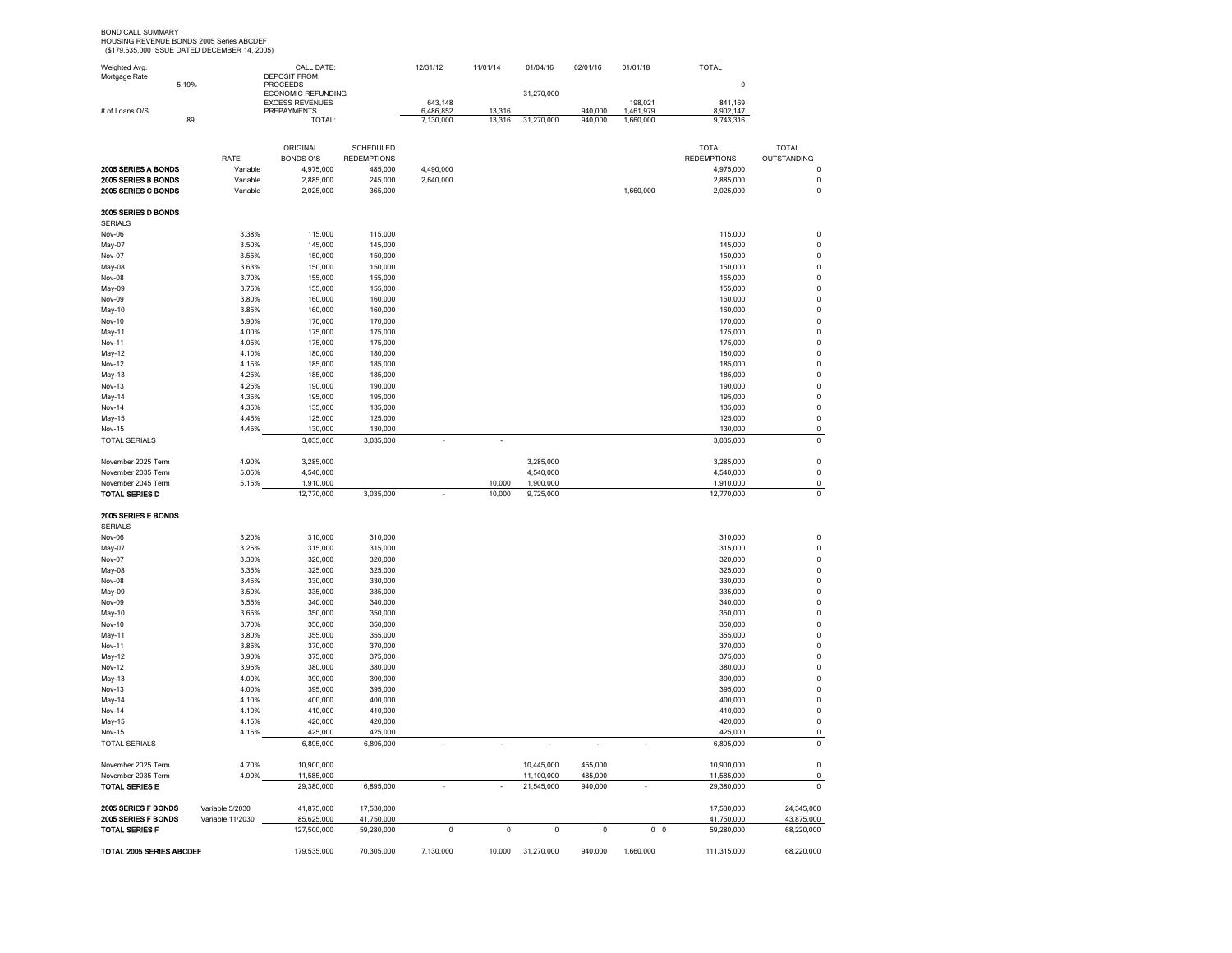WISCONSIN HOUSING AND ECONOMIC DEVELOPMENT AUTHORITY<br>BOND CALL SUMMARY<br>HOUSING REVENUE BONDS 2006 Series ABCD

| Weighted Avg.                             |                |                 | CALL DATE:                                                    |                    | 02/01/10          | 04/01/10  | 01/23/17  | 05/01/18  | Mandatory<br>Tender<br>03/01/19 | 05/01/21             | 01/01/22  | <b>TOTAL</b>          |                          |
|-------------------------------------------|----------------|-----------------|---------------------------------------------------------------|--------------------|-------------------|-----------|-----------|-----------|---------------------------------|----------------------|-----------|-----------------------|--------------------------|
| Mortgage Rate                             | 5.51%          |                 | <b>DEPOSIT FROM:</b><br><b>PROCEEDS</b><br>ECONOMIC REFUNDING |                    |                   |           | 3,925,000 |           |                                 |                      |           | 0<br>3,925,000        |                          |
| # of Loans O/S                            |                |                 | <b>EXCESS REVENUES</b><br>PREPAYMENTS                         |                    | 437,253           | 1,362,747 |           | 1,402,349 | 230,572<br>6,584,428            | 2,604,899            | 1,255,624 | 230,572<br>13,647,300 |                          |
|                                           | $\overline{3}$ |                 | TOTAL:                                                        |                    | 437.253           | 1,362,747 | 3.925.000 | 1.402.349 | 6,815,000                       | 2.604.899            | 1.255.624 | 17,802,872            |                          |
|                                           |                |                 | ORIGINAL                                                      | SCHEDULED          |                   |           |           |           |                                 |                      |           | <b>TOTAL</b>          | <b>TOTAL</b>             |
|                                           |                | RATE            | <b>BONDS O\S</b>                                              | <b>REDEMPTIONS</b> |                   |           |           |           |                                 |                      |           | <b>REDEMPTIONS</b>    | <b>OUTSTANDING</b>       |
| 2006 SERIES A BONDS<br><b>SERIALS</b>     |                |                 |                                                               |                    |                   |           |           |           |                                 |                      |           |                       |                          |
| Nov-07                                    |                | 3.65%           | 30,000                                                        | 30,000             |                   |           |           |           |                                 |                      |           | 30,000                | $\mathsf 0$              |
| May-08                                    |                | 3.70%           | 70,000                                                        | 70,000             |                   |           |           |           |                                 |                      |           | 70,000                | $\pmb{0}$                |
| Nov-08                                    |                | 3.70%           | 95,000                                                        | 95,000             |                   |           |           |           |                                 |                      |           | 95,000                | 0                        |
| May-09                                    |                | 3.75%           | 95,000                                                        | 95,000             |                   |           |           |           |                                 |                      |           | 95,000                | 0                        |
| Nov-09                                    |                | 3.75%           | 95,000                                                        | 95,000             |                   |           |           |           |                                 |                      |           | 95,000                | 0                        |
| May-10                                    |                | 3.80%           | 100,000                                                       | 100,000            |                   |           |           |           |                                 |                      |           | 100,000               | $\pmb{0}$                |
| <b>Nov-10</b>                             |                | 3.80%<br>3.85%  | 100,000<br>100,000                                            | 100,000<br>100,000 |                   |           |           |           |                                 |                      |           | 100,000<br>100,000    | $\pmb{0}$<br>$\pmb{0}$   |
| May-11<br>Nov-11                          |                | 3.85%           | 100,000                                                       | 100,000            |                   |           |           |           |                                 |                      |           | 100,000               | $\mathsf 0$              |
| May-12                                    |                | 3.90%           | 105,000                                                       | 105,000            |                   |           |           |           |                                 |                      |           | 105,000               | $\pmb{0}$                |
| <b>Nov-12</b>                             |                | 3.90%           | 105,000                                                       | 100,000            | 5,000             |           |           |           |                                 |                      |           | 105,000               | $\pmb{0}$                |
| May-13                                    |                | 3.95%           | 110,000                                                       | 105,000            | 5,000             |           |           |           |                                 |                      |           | 110,000               | $\pmb{0}$                |
| Nov-13                                    |                | 3.95%           | 110,000                                                       | 105,000            | 5,000             |           |           |           |                                 |                      |           | 110,000               | $\pmb{0}$                |
| May-14                                    |                | 4.00%           | 115,000                                                       | 110,000            | 5,000             |           |           |           |                                 |                      |           | 115,000               | $\pmb{0}$                |
| Nov-14                                    |                | 4.00%           | 115,000                                                       | 110,000            | 5,000             |           |           |           |                                 |                      |           | 115,000               | $\pmb{0}$                |
| May-15                                    |                | 4.05%           | 120,000                                                       | 115,000            | 5,000             |           |           |           |                                 |                      |           | 120,000               | $\pmb{0}$                |
| Nov-15                                    |                | 4.05%           | 120,000                                                       | 115,000            | 5,000             |           |           |           |                                 |                      |           | 120,000               | $\pmb{0}$                |
| May-16                                    |                | 4.10%           | 125,000<br>130,000                                            | 120,000<br>125,000 | 5,000<br>5,000    |           |           |           |                                 |                      |           | 125,000<br>130,000    | $\pmb{0}$<br>$\pmb{0}$   |
| <b>Nov-16</b><br><b>TOTAL SERIALS</b>     |                | 4.10%           | 1,940,000                                                     | 1,895,000          | 45,000            |           |           |           |                                 |                      |           | 1,940,000             | $\mathsf 0$              |
|                                           |                |                 |                                                               |                    |                   |           |           |           |                                 |                      |           |                       |                          |
| May 1, 2027 Term                          |                | 4.55%           | 3,445,000                                                     | 1,385,000          | 105,000           |           |           |           |                                 |                      |           | 1,490,000             | 1,955,000                |
| May 1, 2037 Term                          |                | 4.75%           | 1,800,000                                                     | 135,000            | 55,000            | 1,365,000 |           | 245,000   |                                 |                      |           | 1,800,000             | $\mathbf 0$              |
| November 1, 2037 Term                     |                | 4.63%           | 5,360,000                                                     |                    | 165,000           |           |           |           |                                 | 1,780,000            | 1,255,000 | 3,200,000             | 2,160,000                |
| May 1, 2047 Term<br><b>TOTAL SERIES A</b> |                | 4.70%           | 2,045,000                                                     | 3,415,000          | 65,000<br>435,000 | 1,365,000 |           | 1,155,000 |                                 | 825,000<br>2,605,000 | 1,255,000 | 2,045,000             | $\mathbf 0$<br>4,115,000 |
|                                           |                |                 | 14,590,000                                                    |                    |                   |           |           | 1,400,000 |                                 |                      |           | 10,475,000            |                          |
| 2006 SERIES B BONDS                       |                |                 |                                                               |                    |                   |           |           |           |                                 |                      |           |                       |                          |
| <b>SERIALS</b>                            |                |                 |                                                               |                    |                   |           |           |           |                                 |                      |           |                       |                          |
| Nov-07                                    |                | 3.35%           | 40,000                                                        | 40,000             |                   |           |           |           |                                 |                      |           | 40,000                | 0                        |
| May-08                                    |                | 3.40%           | 40,000                                                        | 40,000             |                   |           |           |           |                                 |                      |           | 40,000                | $\pmb{0}$                |
| Nov-08                                    |                | 3.40%           | 45,000                                                        | 45,000             |                   |           |           |           |                                 |                      |           | 45,000                | $\pmb{0}$                |
| May-09                                    |                | 3.45%<br>3.45%  | 45,000<br>45,000                                              | 45,000             |                   |           |           |           |                                 |                      |           | 45,000<br>45,000      | $\pmb{0}$<br>$\pmb{0}$   |
| Nov-09<br>May-10                          |                | 3.50%           | 45,000                                                        | 45,000<br>45,000   |                   |           |           |           |                                 |                      |           | 45,000                | $\pmb{0}$                |
| <b>Nov-10</b>                             |                | 3.50%           | 45,000                                                        | 45,000             |                   |           |           |           |                                 |                      |           | 45,000                | 0                        |
| May-11                                    |                | 3.55%           | 45,000                                                        | 45,000             |                   |           |           |           |                                 |                      |           | 45,000                | $\pmb{0}$                |
| <b>Nov-11</b>                             |                | 3.55%           | 50,000                                                        | 50,000             |                   |           |           |           |                                 |                      |           | 50,000                | $\pmb{0}$                |
| May-12                                    |                | 3.60%           | 50,000                                                        | 50,000             |                   |           |           |           |                                 |                      |           | 50,000                | $\pmb{0}$                |
| <b>Nov-12</b>                             |                | 3.60%           | 50,000                                                        | 50,000             |                   |           |           |           |                                 |                      |           | 50,000                | 0                        |
| May-13                                    |                | 3.65%           | 50,000                                                        | 50,000             |                   |           |           |           |                                 |                      |           | 50,000                | $\pmb{0}$                |
| Nov-13                                    |                | 3.65%           | 50,000                                                        | 50,000             |                   |           |           |           |                                 |                      |           | 50,000                | $\pmb{0}$                |
| May-14                                    |                | 3.70%           | 55,000                                                        | 55,000             |                   |           |           |           |                                 |                      |           | 55,000                | $\pmb{0}$<br>$\pmb{0}$   |
| Nov-14<br>May-15                          |                | 3.70%<br>3.75%  | 55,000<br>55,000                                              | 55,000<br>55,000   |                   |           |           |           |                                 |                      |           | 55,000<br>55,000      | $\pmb{0}$                |
| <b>Nov-15</b>                             |                | 3.75%           | 55,000                                                        | 55,000             |                   |           |           |           |                                 |                      |           | 55,000                | $\pmb{0}$                |
| May-16                                    |                | 3.80%           | 55,000                                                        | 55,000             |                   |           |           |           |                                 |                      |           | 55,000                | $\pmb{0}$                |
| Nov-16                                    |                | 3.80%           | 60,000                                                        | 60,000             |                   |           |           |           |                                 |                      |           | 60,000                | $\mathsf 0$              |
| <b>TOTAL SERIALS</b>                      |                |                 | 935,000                                                       | 935,000            |                   |           |           |           |                                 |                      |           | 935,000               | $\pmb{0}$                |
| May 1, 2027 Term                          |                | 4.30%           | 1,600,000                                                     |                    |                   |           | 1,600,000 |           |                                 |                      |           | 1,600,000             | $\pmb{0}$                |
| May 1, 2037 Term                          |                | 4.40%           | 2,325,000                                                     |                    |                   |           | 2,325,000 |           |                                 |                      |           | 2,325,000             | $\mathsf 0$              |
| <b>TOTAL SERIES B</b>                     |                |                 | 4,860,000                                                     | 935,000            |                   |           | 3,925,000 |           | ä,                              |                      |           | 4,860,000             | $\pmb{0}$                |
|                                           |                |                 |                                                               |                    |                   |           |           |           |                                 |                      |           |                       |                          |
| 2006 SERIES C BONDS                       |                | Variable 5/2037 | 3,960,000                                                     | 1,005,000          |                   |           |           |           | 2,955,000                       |                      |           | 3,960,000             | 0                        |
| 2006 SERIES D BONDS                       |                | Variable 5/2037 | 5,170,000                                                     | 1,310,000          |                   |           |           |           | 3,860,000                       |                      |           | 5,170,000             | $\mathsf 0$              |
|                                           |                |                 |                                                               |                    |                   |           |           |           |                                 |                      |           |                       |                          |

TOTAL 2006 SERIES ABCD 28,580,000 6,665,000 435,000 1,365,000 3,925,000 1,400,000 6,815,000 2,605,000 1,255,000 24,465,000 4,115,000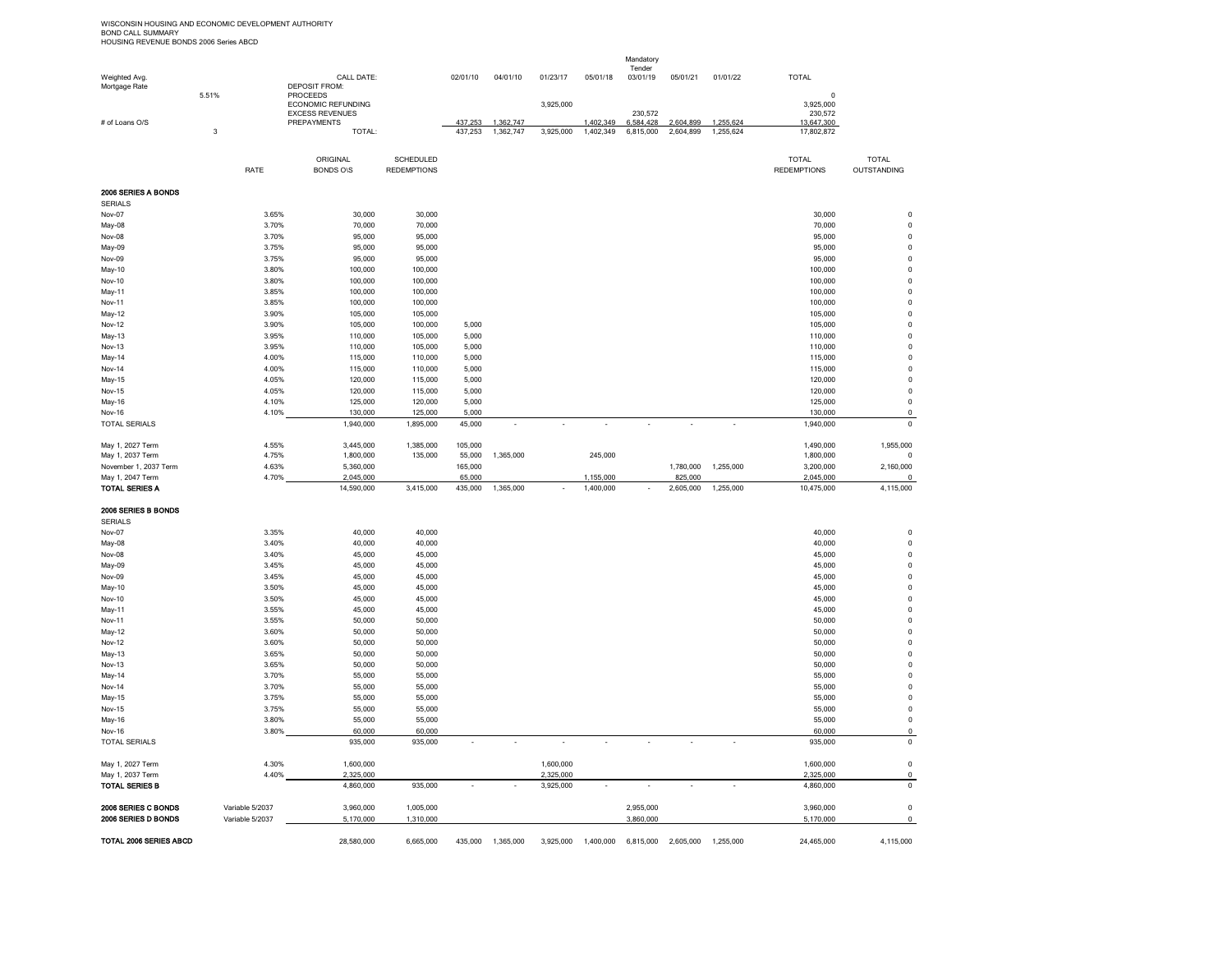WISCONSIN HOUSING AND ECONOMIC DEVELOPMENT AUTHORITY BOND CALL SUMMARY HOUSING REVENUE BONDS 2007 Series ABCDEFG ernie

| Weighted Avg.<br>Mortgage Rate             | 5.64%                                               | CALL DATE:<br><b>DEPOSIT FROM:</b><br><b>PROCEEDS</b><br><b>ECONOMIC REFUNDING</b> |                                                                | 12/31/12                          | 01/04/16<br>15.590.000 | <b>TOTAL</b><br>0                                             |                                              |  |
|--------------------------------------------|-----------------------------------------------------|------------------------------------------------------------------------------------|----------------------------------------------------------------|-----------------------------------|------------------------|---------------------------------------------------------------|----------------------------------------------|--|
| # of Loans O/S                             |                                                     | <b>EXCESS REVENUES</b><br><b>PREPAYMENTS</b><br>TOTAL:                             |                                                                | 362.715<br>7.617.285<br>7,980,000 | 15,590,000             | 362.715<br>7,617,285<br>7,980,000                             |                                              |  |
| 2007 SERIES A BONDS<br>2007 SERIES B BONDS | <b>RATE</b><br>Variable 11/2042<br>Variable 11/2039 | ORIGINAL<br><b>BONDS ONS</b><br>10,180,000<br>7,495,000                            | <b>SCHEDULED</b><br><b>REDEMPTIONS</b><br>945,000<br>1,140,000 |                                   | 9,235,000<br>6,355,000 | <b>TOTAL</b><br><b>REDEMPTIONS</b><br>10,180,000<br>7,495,000 | <b>TOTAL</b><br><b>OUTSTANDING</b><br>0<br>0 |  |

| 2007 SERIES B BONDS              | Variable 11/2039 | 7.495.000  | .140.000  |           | 6.355.000  | 7.495.000  | 0          |
|----------------------------------|------------------|------------|-----------|-----------|------------|------------|------------|
| 2007 SERIES C BONDS              | Variable 5/2038  | 3,870,000  | 215.000   | 3,655,000 |            | 3,870,000  | 0          |
| 2007 SERIES D BONDS              | Variable 5/2029  | 2,215,000  | 270.000   | 945,000.  |            | 2,215,000  |            |
| 2007 SERIES E BONDS              | Variable 5/2030  | 2,685,000  | 305.000   | 2,380,000 |            | 2,685,000  |            |
| 2007 SERIES F BONDS              | Variable 5/2042  | 10,950,000 | ,385,000  |           |            | 1,385,000  | 9.565.000  |
| <b>2007 SERIES G BONDS</b>       | Variable 5/2042  | 5.175.000  | 655.000   |           |            | 655.000    | 4,520,000  |
|                                  |                  |            |           |           |            |            |            |
| <b>TOTAL 2007 SERIES ABCDEFG</b> |                  | 42.570.000 | 4.915.000 | 7,980,000 | 15.590.000 | 28.485.000 | 14.085.000 |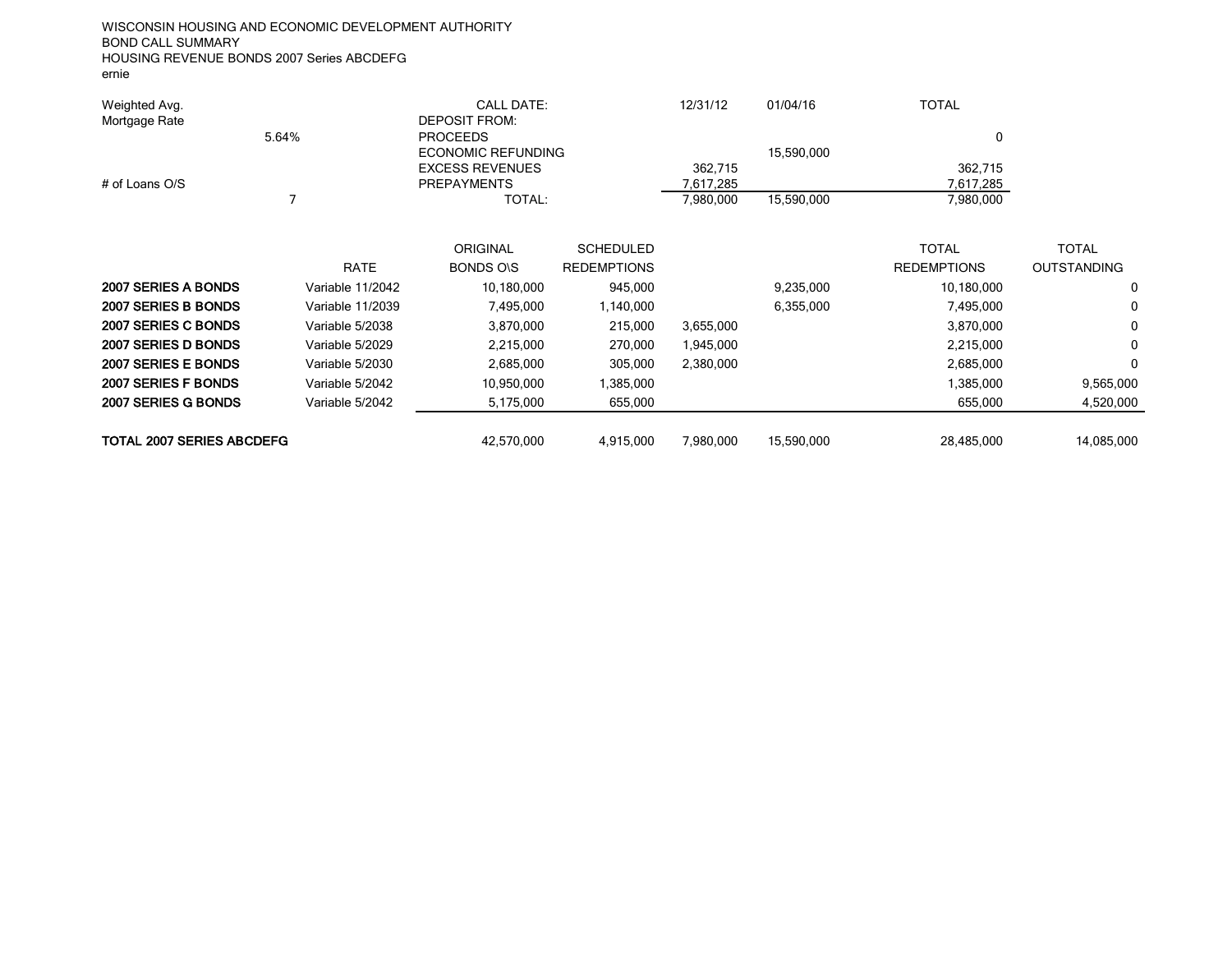WISCONSIN HOUSING AND ECONOMIC DEVELOPMENT AUTHORITY BOND CALL SUMMARY HOUSING REVENUE BONDS 2008 Series ABCDEFG (\$56,155,000 ISSUE DATED JUNE 4, 2008)

| Weighted Avg.             |                  | <b>CALL DATE:</b>         |                    | 12/01/08  | 06/01/12  | 12/31/12  | 11/01/15  | 01/04/16  | 04/01/19  | 08/01/20 | 11/01/20  | <b>TOTAL</b>       |              |
|---------------------------|------------------|---------------------------|--------------------|-----------|-----------|-----------|-----------|-----------|-----------|----------|-----------|--------------------|--------------|
| Mortgage Rate             |                  | <b>DEPOSIT FROM:</b>      |                    |           |           |           |           |           |           |          |           |                    |              |
|                           | 0.00%            | <b>PROCEEDS</b>           |                    |           |           |           |           |           |           |          |           |                    |              |
|                           |                  | <b>ECONOMIC REFUNDING</b> |                    |           |           |           |           | 4,835,000 |           |          |           |                    |              |
|                           |                  | <b>EXCESS REVENUES</b>    |                    |           |           |           |           |           |           |          |           |                    |              |
| # of Loans O/S            |                  | <b>PREPAYMENTS</b>        |                    | 7.648.317 |           | 9.075.000 | 7.348.107 |           | 3,238,546 | 215.621  | 4.543.899 | 32,069,491         |              |
|                           |                  | TOTAL:                    |                    | 7,648,317 | 0         | 9,075,000 |           | 4,835,000 | 3,238,546 | 215,621  | 4,543,899 | 32,069,491         |              |
|                           |                  |                           |                    |           |           |           |           |           |           |          |           |                    |              |
|                           |                  | <b>ORIGINAL</b>           | <b>SCHEDULED</b>   |           |           |           |           |           |           |          |           | <b>TOTAL</b>       | <b>TOTAL</b> |
| 2008 ABCDEFG (AMT)        | RATE             | <b>BONDS OIS</b>          | <b>REDEMPTIONS</b> |           |           |           |           |           |           |          |           | <b>REDEMPTIONS</b> | OUTSTANDING  |
| 2008 SERIES A BONDS       | Variable 11/2030 | 6,730,000                 | 2,990,000          |           |           |           |           |           |           | 215,000  |           | 3,205,000          | 3,525,000    |
| 2008 SERIES B BONDS       | Variable 11/2031 | 2,850,000                 | 285,000            |           |           | 2,565,000 |           |           |           |          |           | 2,850,000          | 0            |
| 2008 SERIES C BONDS       | Variable 5/2034  | 7,335,000                 | 70,000             | 7,265,000 |           |           |           |           |           |          |           | 7,335,000          | 0            |
| 2008 SERIES D BONDS       | Variable 11/2033 | 9,595,000                 | 830,000            |           | 8,765,000 |           |           |           |           |          |           | 9,595,000          | 0            |
| 2008 SERIES E BONDS       | Variable 11/2033 | 3,265,000                 | 320,000            |           |           | 2,945,000 |           |           |           |          |           | 3,265,000          | 0            |
| 2008 SERIES F BONDS       | Variable 11/2032 | 3,985,000                 | 420,000            |           |           | 3,565,000 |           |           |           |          |           | 3,985,000          | $\Omega$     |
| 2008 SERIES G BONDS       | Variable 11/2033 | 22,395,000                | 475,000            |           |           |           | 7,345,000 | 4,835,000 | 3,240,000 |          | 4,545,000 | 20,440,000         | 1,955,000    |
| TOTAL 2008 SERIES ABCDEFG |                  | 56,155,000                | 5,390,000          | 7,265,000 | 8,765,000 | 9,075,000 |           | 4,835,000 | 3,240,000 | 215,000  | 4,545,000 | 50,675,000         | 5,480,000    |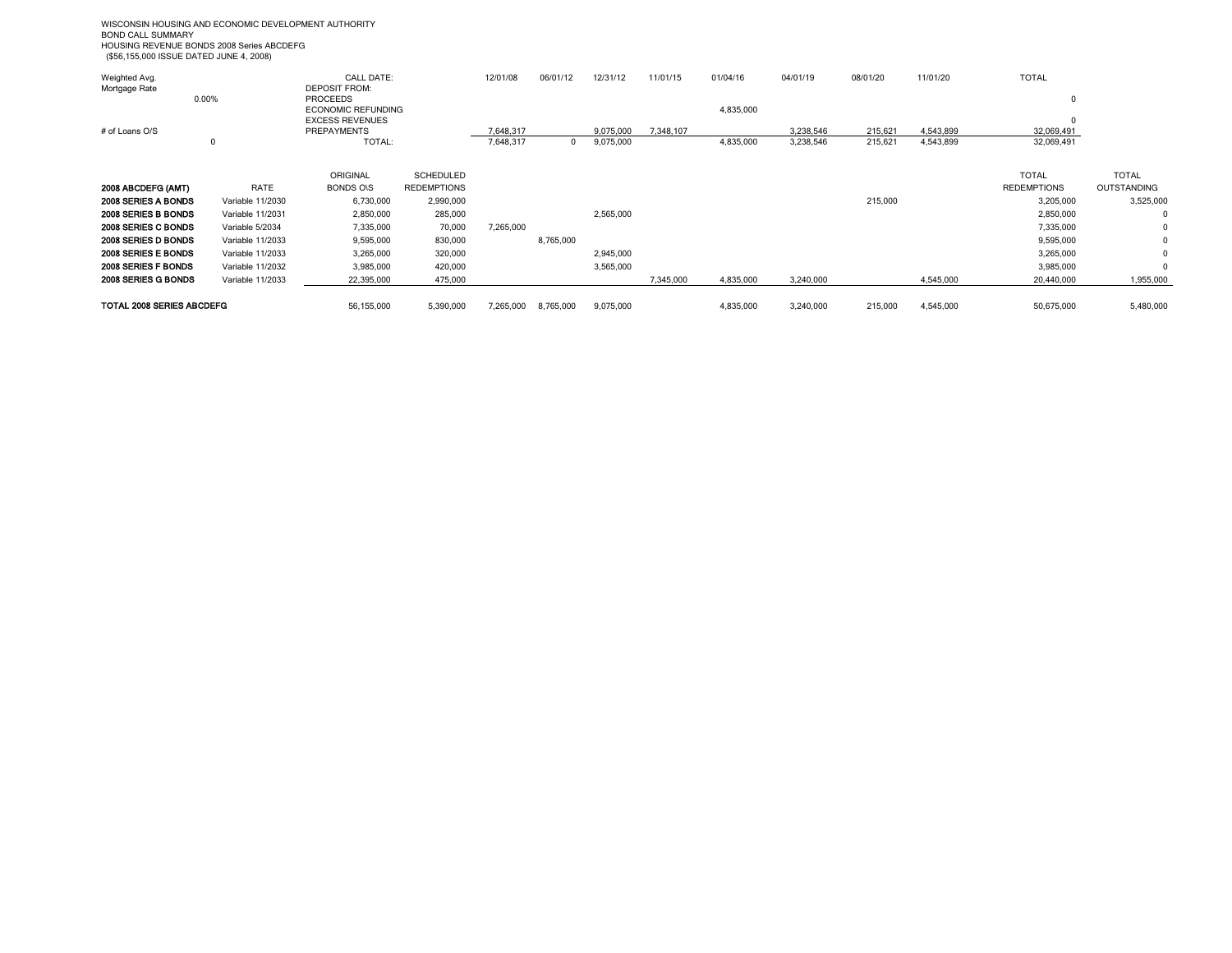#### WISCONSIN HOUSING AND ECONOMIC DEVELOPMENT AUTHORITY BOND CALL SUMMARY HOUSING REVENUE BONDS 2009 Series A (\$14,045,000 ISSUE DATED DECEMBER 30, 2009)

| Weighted Avg.<br>Mortgage Rate<br># of Loans $O/S$ | 1.33%           | CALL DATE:<br>DEPOSIT FROM:<br><b>PROCEEDS</b><br><b>EXCESS REVENUES</b><br><b>PREPAYMENTS</b><br><b>TOTAL:</b> |                                        | 03/01/12<br>5.421.27<br>513.88<br>4.984.064.85 | <b>TOTAL</b><br>5.421<br>514<br>4,984,065       |                                    |
|----------------------------------------------------|-----------------|-----------------------------------------------------------------------------------------------------------------|----------------------------------------|------------------------------------------------|-------------------------------------------------|------------------------------------|
| <b>2009 A (NON-AMT)</b>                            | RATE            | ORIGINAL<br><b>BONDS O\S</b>                                                                                    | <b>SCHEDULED</b><br><b>REDEMPTIONS</b> | 4,990,000.00                                   | 4,990,000<br><b>TOTAL</b><br><b>REDEMPTIONS</b> | <b>TOTAL</b><br><b>OUTSTANDING</b> |
| 2009 SERIES A BONDS                                | Variable 5/2042 | 14.045.000                                                                                                      | 705.000                                | 4.990.000                                      | 5,695,000                                       | 8,350,000                          |
| TOTAL 2009 SERIES A                                |                 | 14.045.000                                                                                                      | 705.000                                | 4.990.000                                      | 5.695.000                                       | 8.350.000                          |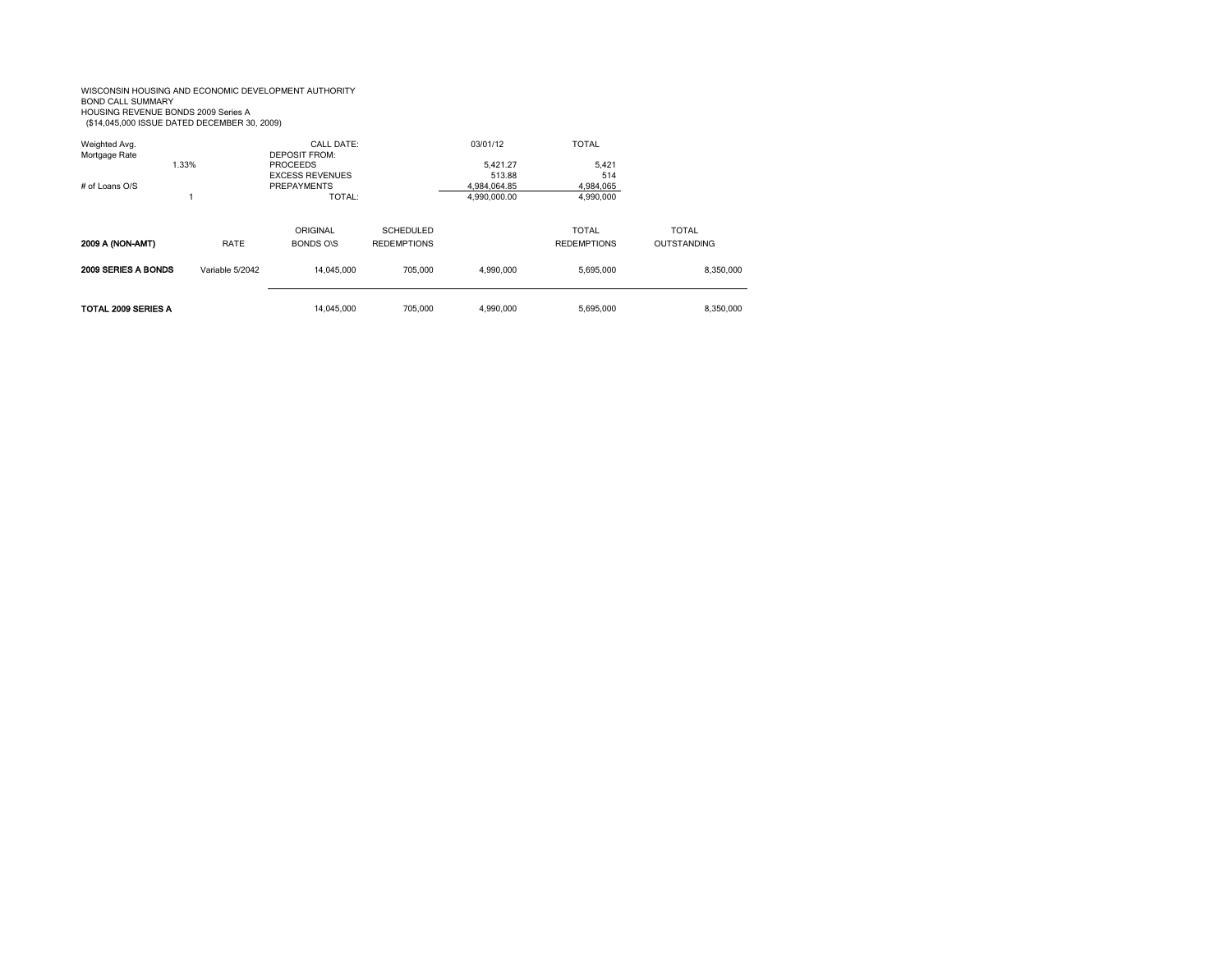WISCONSIN HOUSING AND ECONOMIC DEVELOPMENT AUTHORITY<br>BOND CALL SUMMARY<br>HOUSING REVENUE BONDS 2010 Series A&B<br>(\$42,775,000 ISSUE DATED DECEMBER 22, 2010)

| Weighted Avg.                                     |       |                  | CALL DATE:<br><b>DEPOSIT FROM:</b>    |                           | 11/01/11         | 08/01/12          | 09/01/12       | 11/01/12     | 02/01/13           |              | 04/01/13 07/01/13 | 08/01/14           | 01/01/16          | 11/01/16               | 08/01/17    | 10/01/17           | 03/01/18          | 11/01/18    | 06/01/19    | 05/01/20         | 11/01/21    | 03/01/22                       | <b>TOTAL</b>            |                         |
|---------------------------------------------------|-------|------------------|---------------------------------------|---------------------------|------------------|-------------------|----------------|--------------|--------------------|--------------|-------------------|--------------------|-------------------|------------------------|-------------|--------------------|-------------------|-------------|-------------|------------------|-------------|--------------------------------|-------------------------|-------------------------|
| Mortgage Rate                                     | 6.32% |                  | PROCEEDS                              |                           |                  |                   |                |              |                    | 95,634       |                   |                    |                   |                        |             |                    |                   |             |             |                  |             |                                | 95,634                  |                         |
| # of Loans O/S                                    |       |                  | <b>EXCESS REVENUES</b><br>PREPAYMENTS |                           | 65 219           | 1,315,000         | 846,077        | 458,289      | 220,000            |              | 116,084           | 466,105            | 164,892           | 3,592,637              | 1,329,198   |                    | 768,470 2,426,675 | 22,413      | 19 055      | 13,896           |             | 593,088 2,571,439              | 14,988,538              |                         |
|                                                   | 11    |                  | <b>TOTAL</b>                          |                           |                  | 65.219  1.315.000 | 846.077        | 458.289      | 220.000            | 95.634       | 116.084           | 466,105            | 164.892           | 3.592.637              | 1.329.198   |                    | 768.470 2.426.675 | 22.413      | 19.055      | 13,896           |             | 593.088 2.571.439              | 15.084.172              |                         |
|                                                   |       |                  |                                       |                           |                  |                   |                |              |                    |              |                   |                    |                   |                        |             |                    |                   |             |             |                  |             |                                |                         |                         |
|                                                   |       |                  | ORIGINAL                              | SCHEDULED                 |                  |                   |                |              |                    |              |                   |                    |                   |                        |             |                    |                   |             |             |                  |             |                                | <b>TOTAL</b>            | <b>TOTAL</b>            |
|                                                   |       | RATE             | <b>BONDS O\S</b>                      | <b>REDEMPTIONS</b>        |                  |                   |                |              |                    |              |                   |                    |                   |                        |             |                    |                   |             |             |                  |             |                                | <b>REDEMPTIONS</b>      | OUTSTANDING             |
| 2010 SERIES A BONDS                               |       |                  |                                       |                           |                  |                   |                |              |                    |              |                   |                    |                   |                        |             |                    |                   |             |             |                  |             |                                |                         |                         |
| <b>SERIALS</b>                                    |       |                  |                                       |                           |                  |                   |                |              |                    |              |                   |                    |                   |                        |             |                    |                   |             |             |                  |             |                                |                         |                         |
| May-11                                            |       | 0.625%           | 25,000                                | 25,000                    |                  |                   |                |              |                    |              |                   |                    |                   |                        |             |                    |                   |             |             |                  |             |                                | 25,000                  |                         |
| Nov-11                                            |       | 0.750%<br>1.125% | 590,000<br>45,000                     | 590,000<br>45,000         |                  |                   |                |              |                    |              |                   |                    |                   |                        |             |                    |                   |             |             |                  |             |                                | 590,000<br>45,000       |                         |
| May-12<br>Nov-12                                  |       | 1.250%           | 630,000                               | 630,000                   |                  |                   |                |              |                    |              |                   |                    |                   |                        |             |                    |                   |             |             |                  |             |                                | 630,000                 |                         |
| May-13                                            |       | 1.750%           | 2,810,000                             | 100,000                   |                  | 1,315,000         | 845,000        | 455,000      |                    | 95,000       |                   |                    |                   |                        |             |                    |                   |             |             |                  |             |                                | 2,810,000               |                         |
| Nov-13                                            |       | 2.000%           | 690,000                               | 690,000                   |                  |                   |                |              |                    |              |                   |                    |                   |                        |             |                    |                   |             |             |                  |             |                                | 690,000                 |                         |
| May-14                                            |       | 2.200%           | 145,000                               | 145,000                   |                  |                   |                |              |                    |              |                   |                    |                   |                        |             |                    |                   |             |             |                  |             |                                | 145,000                 |                         |
| Nov-14                                            |       | 5.000%           | 765,000                               | 765,000                   |                  |                   |                |              |                    |              |                   |                    |                   |                        |             |                    |                   |             |             |                  |             |                                | 765,000                 |                         |
| May-15<br>Nov-15                                  |       | 2.800%<br>2.950% | 150,000<br>800,000                    | 150,000<br>800,000        |                  |                   |                |              |                    |              |                   |                    |                   |                        |             |                    |                   |             |             |                  |             |                                | 150,000<br>800,000      |                         |
| May-16                                            |       | 5.000%           | 170,000                               | 170,000                   |                  |                   |                |              |                    |              |                   |                    |                   |                        |             |                    |                   |             |             |                  |             |                                | 170,000                 |                         |
| Nov-16                                            |       | 3.200%           | 860,000                               | 860,000                   |                  |                   |                |              |                    |              |                   |                    |                   |                        |             |                    |                   |             |             |                  |             |                                | 860,000                 |                         |
| May-17                                            |       | 3.500%           | 170,000                               | 170,000                   |                  |                   |                |              |                    |              |                   |                    |                   |                        |             |                    |                   |             |             |                  |             |                                | 170,000                 |                         |
| Nov-17                                            |       | 3.700%           | 870,000                               | 870,000                   |                  |                   |                |              |                    |              |                   |                    |                   |                        |             |                    |                   |             |             |                  |             |                                | 870,000                 |                         |
| May-18<br><b>Nov-18</b>                           |       | 3.950%<br>3.950% | 180,000<br>860,000                    | 180,000<br>860,000        |                  |                   |                |              |                    |              |                   |                    |                   |                        |             |                    |                   |             |             |                  |             |                                | 180,000<br>860,000      |                         |
| May-19                                            |       | 4.100%           | 190,000                               | 190,000                   |                  |                   |                |              |                    |              |                   |                    |                   |                        |             |                    |                   |             |             |                  |             |                                | 190,000                 |                         |
| Nov-19                                            |       | 4.100%           | 675,000                               | 675,000                   |                  |                   |                |              |                    |              |                   |                    |                   |                        |             |                    |                   |             |             |                  |             |                                | 675,000                 |                         |
| May-20                                            |       | 4.250%           | 200,000                               | 200,000                   |                  |                   |                |              |                    |              |                   |                    |                   |                        |             |                    |                   |             |             |                  |             |                                | 200,000                 |                         |
| <b>Nov-20</b>                                     |       | 4.250%           | 705,000                               | 705,000                   |                  |                   |                |              |                    |              |                   |                    |                   |                        |             |                    |                   |             |             |                  |             |                                | 705,000                 | $^{\circ}$              |
| May-21                                            |       | 4.500%           | 220,000                               | 220,000                   |                  |                   |                |              |                    |              |                   |                    |                   |                        |             |                    |                   |             |             |                  |             |                                | 220,000                 | $\Omega$                |
| Nov-21<br>TOTAL SERIALS                           |       | 4.500%           | 365.000<br>12,115,000                 | 365,000<br>9,405,000      | $\Omega$         | 1,315,000         | 845,000        | 455,000      | $\circ$            | 95,000       | $\circ$           | $\Omega$           |                   |                        |             | $\Omega$           | $\Omega$          | $\circ$     | $\Omega$    | $\Omega$         | $\circ$     | $\Omega$                       | 365,000<br>12,115,000   | $\Omega$                |
|                                                   |       |                  |                                       |                           |                  |                   |                |              |                    |              |                   |                    |                   |                        |             |                    |                   |             |             |                  |             |                                |                         |                         |
| November 1, 2025 Term                             |       | 4.875%           | 2,635,000                             |                           | 10,000           |                   |                |              |                    |              |                   | 75,000             | 25,000            | 390,000                |             |                    |                   |             |             |                  |             |                                | 500,000                 | 2,135,000               |
| November 1, 2030 Term                             |       | 5.375%           | 3,645,000                             |                           | 15,000           |                   |                |              |                    |              |                   | 100,000            | 35,000            | 540,000                |             |                    |                   |             |             |                  |             |                                | 690,000                 | 2,955,000               |
| November 1, 2035 Term                             |       | 5.625%           | 3,795,000                             |                           | 15,000           |                   |                |              |                    |              |                   | 105,000            | 35,000            | 565,000                |             |                    |                   |             |             |                  |             |                                | 720,000                 | 3,075,000               |
| November 1, 2043 Term<br>TOTAL SERIES A (Non-AMT) |       | 5.750%           | 6,960,000<br>29,150,000               | 9,405,000                 | 25,000<br>65,000 | 1,315,000         | 845,000        | 455,000      | $\circ$            | 95,000       | $\mathbf 0$       | 190,000<br>470,000 | 70,000<br>165,000 | 1,035,000<br>2,530,000 | $\mathbf 0$ | $\Omega$           | $\mathbf 0$       | $\mathbf 0$ | $\mathbb O$ | 10,000<br>10,000 | 595,000     | 595,000 2,570,000<br>2,570,000 | 4,495,000<br>18,520,000 | 2,465,000<br>10,630,000 |
|                                                   |       |                  |                                       |                           |                  |                   |                |              |                    |              |                   |                    |                   |                        |             |                    |                   |             |             |                  |             |                                |                         |                         |
| 2010 SERIES B BONDS                               |       |                  |                                       |                           |                  |                   |                |              |                    |              |                   |                    |                   |                        |             |                    |                   |             |             |                  |             |                                |                         |                         |
| <b>SERIALS</b>                                    |       |                  |                                       |                           |                  |                   |                |              |                    |              |                   |                    |                   |                        |             |                    |                   |             |             |                  |             |                                |                         |                         |
| May-11<br>Nov-11                                  |       | 0.000%<br>1.625% | $\mathbf{0}$<br>600,000               | $\overline{0}$<br>600,000 |                  |                   |                |              |                    |              |                   |                    |                   |                        |             |                    |                   |             |             |                  |             |                                | $\circ$<br>600,000      |                         |
| May-12                                            |       | 0.000%           | $\overline{0}$                        | $^{\circ}$                |                  |                   |                |              |                    |              |                   |                    |                   |                        |             |                    |                   |             |             |                  |             |                                | $\circ$                 |                         |
| Nov-12                                            |       | 2.500%           | 635,000                               | 635,000                   |                  |                   |                |              |                    |              |                   |                    |                   |                        |             |                    |                   |             |             |                  |             |                                | 635,000                 |                         |
| May-13                                            |       | 0.000%           | $\Omega$                              |                           |                  |                   |                |              |                    |              |                   |                    |                   |                        |             |                    |                   |             |             |                  |             |                                | $\Omega$                |                         |
| Nov-13                                            |       | 3.000%           | 675,000                               | 675,000                   |                  |                   |                |              |                    |              |                   |                    |                   |                        |             |                    |                   |             |             |                  |             |                                | 675,000                 |                         |
| May-14                                            |       | 3.125%           | 20,000<br>730,000                     | 20,000                    |                  |                   |                |              |                    |              |                   |                    |                   |                        |             |                    |                   |             |             |                  |             |                                | 20,000                  |                         |
| Nov-14<br>May-15                                  |       | 3.500%<br>3.750% | 20,000                                | 730,000<br>20,000         |                  |                   |                |              |                    |              |                   |                    |                   |                        |             |                    |                   |             |             |                  |             |                                | 730,000<br>20,000       |                         |
| Nov-15                                            |       | 3.875%           | 775,000                               | 775,000                   |                  |                   |                |              |                    |              |                   |                    |                   |                        |             |                    |                   |             |             |                  |             |                                | 775,000                 |                         |
| May-16                                            |       | 4.000%           | 20,000                                | 20,000                    |                  |                   |                |              |                    |              |                   |                    |                   |                        |             |                    |                   |             |             |                  |             |                                | 20,000                  |                         |
| Nov-16                                            |       | 4.125%           | 800,000                               | 800,000                   |                  |                   |                |              |                    |              |                   |                    |                   |                        |             |                    |                   |             |             |                  |             |                                | 800,000                 |                         |
| May-17                                            |       | 4.375%           | 25,000                                | 25,000                    |                  |                   |                |              |                    |              |                   |                    |                   |                        |             |                    |                   |             |             |                  |             |                                | 25,000                  |                         |
| Nov-17<br>May-18                                  |       | 6.000%<br>4.875% | 800,000<br>25,000                     | 800,000<br>25,000         |                  |                   |                |              |                    |              |                   |                    |                   |                        |             |                    |                   |             |             |                  |             |                                | 800,000<br>25,000       |                         |
| Nov-18                                            |       | 4.875%           | 800,000                               | 800,000                   |                  |                   |                |              |                    |              |                   |                    |                   |                        |             |                    |                   |             |             |                  |             |                                | 800,000                 |                         |
| May-19                                            |       | 5.250%           | 25,000                                | 25,000                    |                  |                   |                |              |                    |              |                   |                    |                   |                        |             |                    |                   |             |             |                  |             |                                | 25,000                  |                         |
| Nov-19                                            |       | 5.250%           | 765,000                               | 765,000                   |                  |                   |                |              |                    |              |                   |                    |                   |                        |             |                    |                   |             |             |                  |             |                                | 765,000                 |                         |
| May-20                                            |       | 5.375%           | 25,000                                | 25,000                    |                  |                   |                |              |                    |              |                   |                    |                   |                        |             |                    |                   |             |             |                  |             |                                | 25,000                  |                         |
| Nov-20                                            |       | 5.375%<br>5.500% | 780,000<br>30,000                     | 780,000<br>30,000         |                  |                   |                |              |                    |              |                   |                    |                   |                        |             |                    |                   |             |             |                  |             |                                | 780,000<br>30,000       | $^{\circ}$<br>$\Omega$  |
| May-21<br>Nov-21                                  |       | 5.500%           | 545.000                               | 105,000                   |                  |                   |                |              |                    |              |                   |                    |                   |                        |             |                    | 390,000           | 25,000      | 20,000      | 5,000            |             |                                | 545.000                 |                         |
| TOTAL SERIALS                                     |       |                  | 8,095,000                             | 7,655,000                 | $\circ$          | $\Omega$          | $^{\circ}$     | $\mathbf{0}$ | $\overline{0}$     | $^{\circ}$   | $^{\circ}$        | $\Omega$           |                   |                        |             | $\Omega$           | 390,000           | 25,000      | 20,000      | 5,000            | $\Omega$    | $\Omega$                       | 8,095,000               | $\Omega$                |
|                                                   |       |                  |                                       |                           |                  |                   |                |              |                    |              |                   |                    |                   |                        |             |                    |                   |             |             |                  |             |                                |                         |                         |
| November 1, 2025 Term                             |       | 5.750%           | 2,720,000                             |                           |                  |                   |                |              | 110,000            |              | 55,000            |                    |                   | 520,000                | 655,000     | 380,000            | 1,000,000         |             |             |                  |             |                                | 2,720,000               | $\mathbf{0}$            |
| November 1, 2032 Term<br>TOTAL SERIES B (AMT)     |       | 6.125%           | 2.810.000<br>13,625,000               | 7,655,000                 | $\circ$          | $\circ$           | $\overline{0}$ | $\mathbf 0$  | 110,000<br>220,000 | $\mathbf{0}$ | 60.000<br>115,000 | $\mathbf 0$        | $\mathbf{0}$      | 540,000                | 675,000     | 390,000<br>770,000 | 1.035.000         |             |             | 5,000            | $\mathbf 0$ | $\overline{0}$                 | 2.810.000               | $\Omega$                |
|                                                   |       |                  |                                       |                           |                  |                   |                |              |                    |              |                   |                    |                   | 1,060,000              | 1,330,000   |                    | 2,425,000         | 25,000      | 20,000      |                  |             |                                | 13,625,000              |                         |
|                                                   |       |                  |                                       |                           |                  |                   |                |              |                    |              |                   |                    |                   |                        |             |                    |                   |             |             |                  |             |                                |                         |                         |
| TOTAL 2010 SERIES A&B                             |       |                  | 42,775,000                            | 17,060,000                | 65,000           | 1,315,000         | 845,000        | 455,000      | 220,000            | 95,000       | 115,000           | 470,000            | 165,000           | 3,590,000              | 1,330,000   | 770,000            | 2,425,000         | 25,000      | 20,000      | 15,000           |             | 595,000 2,570,000              | 32,145,000              | 10,630,000              |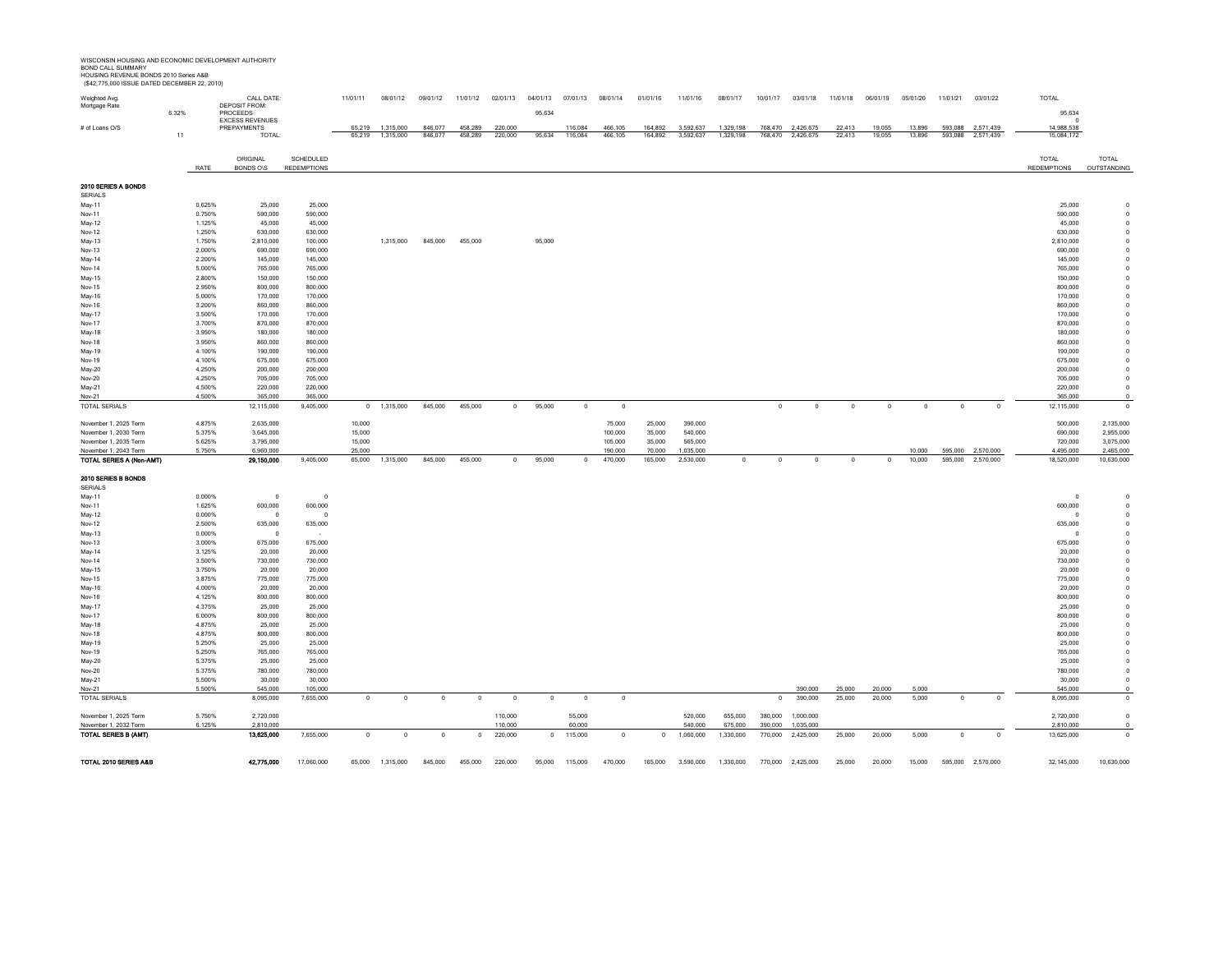#### WISCONSIN HOUSING AND ECONOMIC DEVELOPMENT AUTHORITY BOND CALL SUMMARY HOUSING REVENUE BONDS 2012 Series A&B (\$53,540,000 ISSUE DATED JANUARY 27, 2012)

| Weighted Avg.<br>Mortgage Rate<br># of Loans O/S                                      | 2.14%<br>2  | <b>CALL DATE:</b><br><b>DEPOSIT FROM:</b><br><b>PROCEEDS</b><br><b>EXCESS REVENUES</b><br><b>PREPAYMENTS</b><br>TOTAL: |                                        | 0 | 0 | <b>TOTAL</b><br>0<br>$\Omega$      |                                    |
|---------------------------------------------------------------------------------------|-------------|------------------------------------------------------------------------------------------------------------------------|----------------------------------------|---|---|------------------------------------|------------------------------------|
|                                                                                       | <b>RATE</b> | <b>ORIGINAL</b><br><b>BONDS ONS</b>                                                                                    | <b>SCHEDULED</b><br><b>REDEMPTIONS</b> |   |   | <b>TOTAL</b><br><b>REDEMPTIONS</b> | <b>TOTAL</b><br><b>OUTSTANDING</b> |
| 2012 SERIES A BONDS<br>May 1, 2055 Term (Variable)<br><b>TOTAL SERIES A (Non-AMT)</b> | Variable    | 29,100,000<br>29,100,000                                                                                               | 2,670,000<br>2,670,000                 | 0 | 0 | 2,670,000<br>2,670,000             | 26,430,000<br>26,430,000           |
| 2012 SERIES B BONDS<br>May 1, 2055 Term (Variable)<br>TOTAL SERIES B (Non-AMT)        | Variable    | 24,440,000<br>24,440,000                                                                                               | 2,245,000<br>2,245,000                 | 0 | 0 | 2,245,000<br>2,245,000             | 22,195,000<br>22,195,000           |
| TOTAL 2012 SERIES A&B                                                                 |             | 53,540,000                                                                                                             | 4,915,000                              | 0 | 0 | 4,915,000                          | 48,625,000                         |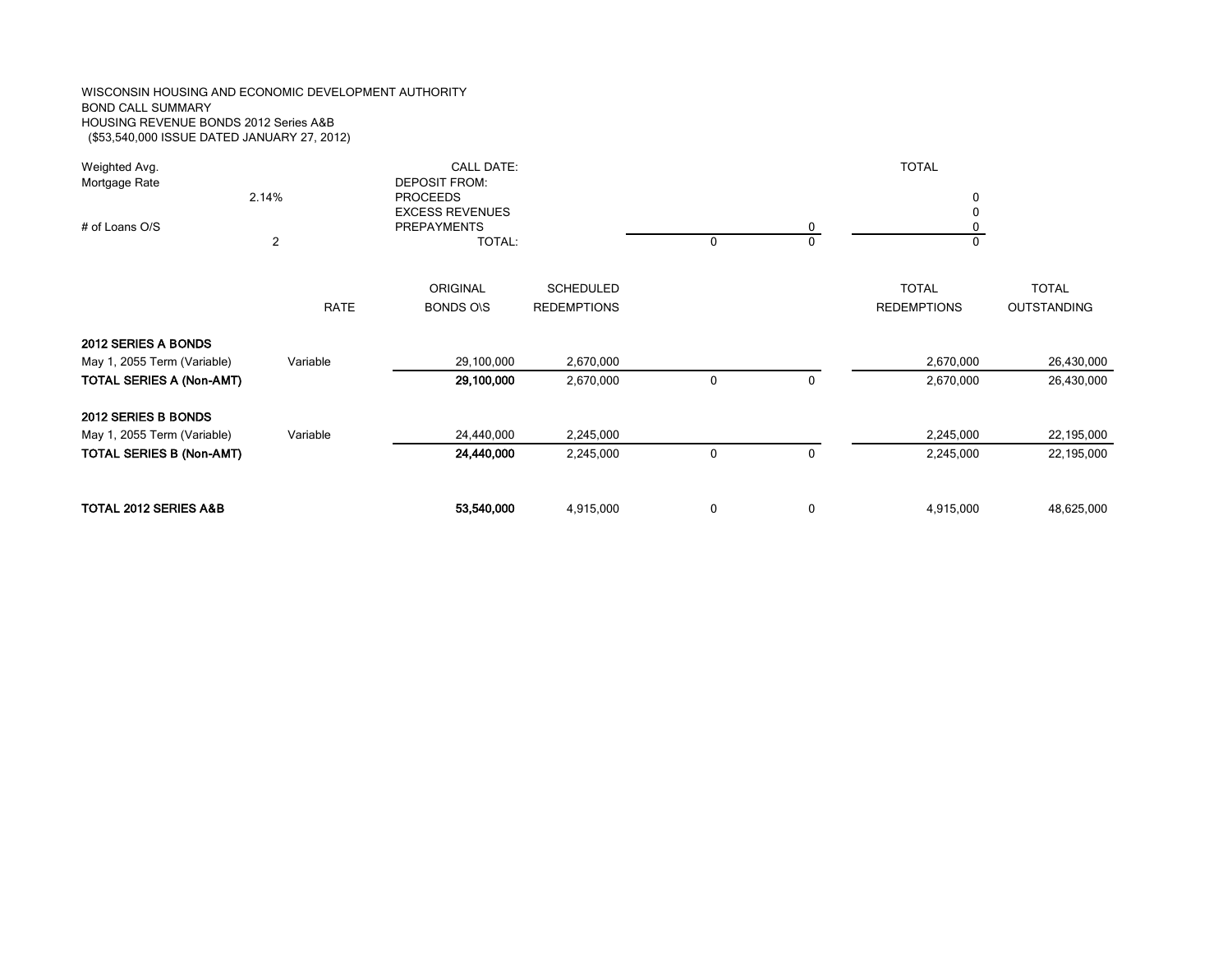WISCONSIN HOUSING AND ECONOMIC DEVELOPMENT AUTHORITY<br>BOND CALL SUMMARY<br>HOUSING REVENUE BONDS 2013 Series A,B&C<br>(\$21,270,000 ISSUE DATED JUNE 26, 2013)

| Weighted Avg.<br>Mortgage Rate                  | 5.65% |                | CALL DATE:<br><b>DEPOSIT FROM:</b><br>PROCEEDS |                    | 12/01/13             | 11/01/14         | 10/01/15             | 11/01/16         | 05/01/18         | 06/01/18           | 07/01/19           | 09/01/19           | 03/01/21           | 07/01/21                 | 11/01/21                 | <b>TOTAL</b><br>$^{\circ}$ |                             |
|-------------------------------------------------|-------|----------------|------------------------------------------------|--------------------|----------------------|------------------|----------------------|------------------|------------------|--------------------|--------------------|--------------------|--------------------|--------------------------|--------------------------|----------------------------|-----------------------------|
| # of Loans O/S                                  |       |                | <b>EXCESS REVENUES</b><br>PREPAYMENTS          |                    | 2,270,000            | 52,196.32        | 1,794,986            | 15,174           | 31,301           | 926,007            | 727,033            | 973,694            | 518,169            | 172,900                  | 67,482                   | $\pmb{0}$<br>7,548,942     |                             |
|                                                 | 12    |                | TOTAL:                                         |                    | 2,270,000            | 52,196           | 1,794,986            | 15,174           | 31,301           | 926,007            | 727,033            | 973,694            | 518,169            | 172,900                  | 67,482                   | 7,548,942                  |                             |
|                                                 |       |                | ORIGINAL                                       | SCHEDULED          |                      |                  |                      |                  |                  |                    |                    |                    |                    |                          |                          | <b>TOTAL</b>               | TOTAL                       |
|                                                 |       | RATE           | <b>BONDS O\S</b>                               | <b>REDEMPTIONS</b> |                      |                  |                      |                  |                  |                    |                    |                    |                    |                          |                          | <b>REDEMPTIONS</b>         | OUTSTANDING                 |
| 2013 SERIES A BONDS (Non-AMT)<br><b>SERIALS</b> |       |                |                                                |                    |                      |                  |                      |                  |                  |                    |                    |                    |                    |                          |                          |                            |                             |
| Nov-13<br>May-14                                |       | 0.40%<br>0.45% | 170,000<br>165,000                             | 170,000<br>165,000 |                      |                  |                      |                  |                  |                    |                    |                    |                    |                          |                          | 170,000<br>165,000         |                             |
| Nov-14                                          |       | 0.55%          | 170,000                                        | 170,000            |                      |                  |                      |                  |                  |                    |                    |                    |                    |                          |                          | 170,000                    |                             |
| May-15<br>Nov-15                                |       | 0.70%<br>0.80% | 560,000<br>190,000                             | 560,000<br>190,000 |                      |                  |                      |                  |                  |                    |                    |                    |                    |                          |                          | 560,000<br>190,000         |                             |
| May-16<br>Nov-16                                |       | 1.10%<br>1.15% | 190,000<br>195,000                             | 190,000<br>195,000 |                      |                  |                      |                  |                  |                    |                    |                    |                    |                          |                          | 190,000<br>195,000         |                             |
| May-17<br>Nov-17                                |       | 1.45%<br>1.50% | 195,000<br>200,000                             | 195,000<br>200,000 |                      |                  |                      |                  |                  |                    |                    |                    |                    |                          |                          | 195,000<br>200,000         |                             |
| May-18<br><b>Nov-18</b>                         |       | 1.88%<br>1.90% | 205,000<br>200,000                             | 205,000<br>200,000 |                      |                  |                      |                  |                  |                    |                    |                    |                    |                          |                          | 205,000<br>200,000         |                             |
| May-19<br>Nov-19                                |       | 2.25%<br>2.30% | 210,000<br>225,000                             | 210,000<br>225,000 |                      |                  |                      |                  |                  |                    |                    |                    |                    |                          |                          | 210,000<br>225,000         |                             |
| May-20<br>Nov-20                                |       | 2.55%<br>2.63% | 225,000<br>230,000                             | 225,000<br>230,000 |                      |                  |                      |                  |                  |                    |                    |                    |                    |                          |                          | 225,000<br>230,000         | $\Omega$                    |
| May-21<br>Nov-21                                |       | 2.88%<br>2.88% | 230,000<br>235,000                             | 230,000<br>235,000 |                      |                  |                      |                  |                  |                    |                    |                    |                    |                          |                          | 230,000<br>235,000         | $\Omega$                    |
| May-22                                          |       | 3.00%          | 240.000                                        |                    |                      |                  |                      |                  |                  |                    |                    |                    |                    |                          |                          | $^{\circ}$                 | 240,000                     |
| Nov-22<br>May-23                                |       | 3.00%<br>3.20% | 190,000<br>30,000                              |                    |                      |                  |                      |                  |                  |                    |                    |                    |                    |                          |                          | $\mathbf 0$<br>$^{\circ}$  | 190,000<br>30,000           |
| Nov-23<br>May-24                                |       | 3.20%<br>3.30% | 30,000<br>25,000                               |                    |                      |                  |                      |                  |                  |                    |                    |                    |                    |                          |                          | $\mathbf 0$<br>$\pmb{0}$   | 30,000<br>25,000            |
| Nov-24                                          |       | 3.30%          | 30,000                                         |                    |                      |                  |                      |                  |                  |                    |                    |                    |                    |                          |                          | $\Omega$                   | 30,000                      |
| <b>TOTAL SERIALS</b>                            |       |                | 4,340,000                                      | 3,795,000          |                      |                  |                      |                  |                  |                    |                    |                    |                    |                          |                          | 3,795,000                  | 545,000                     |
| November 1, 2030 Term<br>November 1, 2037 Term  |       | 3.90%<br>4.25% | 430,000<br>705,000                             |                    |                      |                  |                      |                  |                  |                    |                    |                    |                    |                          |                          | $\pmb{0}$<br>$^{\circ}$    | 430,000<br>705,000          |
| May 1, 2045 Term<br><b>TOTAL SERIES A</b>       |       | 4.50%          | 1,025,000<br>6,500,000                         | 3,795,000          |                      |                  |                      |                  | 30,000<br>30,000 |                    |                    |                    |                    | 180,000<br>180,000       | 70,000<br>70,000         | 280,000<br>4,075,000       | 745,000<br>2,425,000        |
| 2013 SERIES B BONDS (AMT)                       |       |                |                                                |                    |                      |                  |                      |                  |                  |                    |                    |                    |                    |                          |                          |                            |                             |
| SERIALS<br>Nov-13                               |       | 0.55%          |                                                |                    |                      |                  |                      |                  |                  |                    |                    |                    |                    |                          |                          |                            | $\mathbf 0$                 |
| May-14                                          |       | 0.65%          | 70,000<br>75,000                               | 70,000<br>75,000   |                      |                  |                      |                  |                  |                    |                    |                    |                    |                          |                          | 70,000<br>75,000           | $^{\circ}$                  |
| <b>Nov-14</b><br>May-15                         |       | 0.80%<br>1.00% | 75,000<br>70,000                               | 75,000<br>70,000   |                      |                  |                      |                  |                  |                    |                    |                    |                    |                          |                          | 75,000<br>70,000           | $^{\circ}$                  |
| Nov-15<br>May-16                                |       | 1.15%<br>1.50% | 75,000<br>75,000                               | 75,000<br>75,000   |                      |                  |                      |                  |                  |                    |                    |                    |                    |                          |                          | 75,000<br>75,000           |                             |
| Nov-16<br>May-17                                |       | 1.55%<br>1.88% | 75,000<br>75,000                               | 75,000<br>75,000   |                      |                  |                      |                  |                  |                    |                    |                    |                    |                          |                          | 75,000<br>75,000           |                             |
| <b>Nov-17</b><br>May-18                         |       | 1.95%<br>2.25% | 80,000<br>80,000                               | 80,000<br>80,000   |                      |                  |                      |                  |                  |                    |                    |                    |                    |                          |                          | 80,000<br>80,000           |                             |
| <b>Nov-18</b><br>May-19                         |       | 2.30%<br>2.60% | 80,000<br>95,000                               | 80,000<br>95,000   |                      |                  |                      |                  |                  |                    |                    |                    |                    |                          |                          | 80,000<br>95,000           |                             |
| Nov-19                                          |       | 2.65%<br>2.90% | 95,000<br>95,000                               | 95,000<br>95,000   |                      |                  |                      |                  |                  |                    |                    |                    |                    |                          |                          | 95,000<br>95,000           | 0                           |
| $May-20$<br><b>Nov-20</b>                       |       | 2.95%          | 75,000                                         | 75,000             |                      |                  |                      |                  |                  |                    |                    |                    |                    |                          |                          | 75,000                     | $\Omega$                    |
| May-21<br>Nov-21                                |       | 3.25%<br>3.25% | 75,000<br>75,000                               | 75,000<br>75,000   |                      |                  |                      |                  |                  |                    |                    |                    |                    |                          |                          | 75,000<br>75,000           |                             |
| May-22<br>Nov-22                                |       | 3.50%<br>3.50% | 80,000<br>70,000                               |                    |                      |                  |                      |                  |                  |                    |                    |                    | 25,000             |                          |                          | $\overline{0}$<br>25,000   | 80,000<br>45,000            |
| May-23<br>Nov-23                                |       | 3.65%<br>3.65% | 35,000<br>35,000                               |                    |                      |                  |                      |                  |                  |                    |                    |                    | 35,000<br>35,000   |                          |                          | 35,000<br>35,000           | - 0<br>$\overline{0}$       |
| May-24<br><b>Nov-24</b>                         |       | 3.75%<br>3.75% | 35,000<br>40,000                               |                    |                      |                  |                      |                  |                  |                    |                    |                    | 35,000<br>40.000   |                          |                          | 35,000<br>40,000           | $^{\circ}$                  |
| <b>TOTAL SERIALS</b>                            |       |                | 1,635,000                                      | 1,340,000          |                      |                  |                      |                  |                  |                    |                    |                    | 170,000            |                          |                          | 1,510,000                  | 125,000                     |
| November 1, 2029 Term<br>TOTAL SERIES B         |       | 4.25%          | 370.000<br>2,005,000                           | 1,340,000          |                      | 25,000           |                      |                  |                  |                    |                    |                    | 345.000<br>515,000 |                          |                          | 370,000<br>1,880,000       | $\Omega$<br>125,000         |
| 2013 SERIES C BONDS (Taxable)                   |       |                |                                                |                    |                      |                  |                      |                  |                  |                    |                    |                    |                    |                          |                          |                            |                             |
| SERIALS<br>Nov-13                               |       | 0.40%          | 490,000                                        | 490,000            |                      |                  |                      |                  |                  |                    |                    |                    |                    |                          |                          | 490,000                    | $\overline{0}$              |
| May-14<br><b>Nov-14</b>                         |       | 0.57%<br>0.68% | 500,000<br>495,000                             | 410,000<br>405,000 | 90,000<br>90,000     |                  |                      |                  |                  |                    |                    |                    |                    |                          |                          | 500,000<br>495,000         |                             |
| May-15<br>Nov-15                                |       | 0.83%<br>0.98% | 495,000<br>500,000                             | 405,000<br>410,000 | 90,000<br>90,000     |                  |                      |                  |                  |                    |                    |                    |                    |                          |                          | 495.000<br>500,000         |                             |
| May-16<br><b>Nov-16</b>                         |       | 1.14%<br>1.37% | 505,000<br>510,000                             | 325,000<br>330,000 | 95,000<br>95,000     |                  | 85,000<br>85,000     |                  |                  |                    |                    |                    |                    |                          |                          | 505,000<br>510.000         |                             |
| May-17                                          |       | 1.65%          | 530,000                                        | 335,000            | 100,000              |                  | 95,000               |                  |                  |                    |                    |                    |                    |                          |                          | 530,000                    |                             |
| Nov-17<br>May-18                                |       | 1.80%<br>2.00% | 535,000<br>560,000                             | 340,000<br>355,000 | 100,000<br>105,000   |                  | 95,000<br>100,000    |                  |                  |                    |                    |                    |                    |                          |                          | 535,000<br>560,000         |                             |
| Nov-18<br>May-19                                |       | 2.13%<br>2.38% | 565,000<br>620,000                             | 360,000<br>395,000 | 105,000<br>115,000   |                  | 100,000<br>110,000   |                  |                  |                    |                    |                    |                    |                          |                          | 565,000<br>620,000         |                             |
| <b>Nov-19</b><br>May-20                         |       | 2.63%<br>2.75% | 635,000<br>640,000                             | 410,000<br>410,000 | 115,000<br>120,000   |                  | 110,000<br>110,000   |                  |                  |                    |                    |                    |                    |                          |                          | 635,000<br>640,000         |                             |
| Nov-20<br>May-21                                |       | 2.88%<br>3.13% | 570,000<br>565,000                             | 365,000<br>290,000 | 105,000<br>105,000   |                  | 100,000<br>100,000   |                  |                  |                    |                    | 70,000             |                    |                          |                          | 570,000<br>565,000         | $\Omega$<br>$\Omega$        |
| Nov-21<br>May-22                                |       | 3.25%<br>3.40% | 575,000<br>585,000                             |                    | 105,000<br>110,000   |                  | 100,000<br>105,000   |                  |                  |                    |                    | 370,000<br>370,000 |                    |                          |                          | 575,000<br>585,000         | $\mathbf{0}$<br>$\Omega$    |
| <b>Nov-22</b><br>May-23                         |       | 3.55%<br>3.65% | 505,000<br>205,000                             |                    | 95,000<br>35,000     |                  | 90,000<br>35,000     |                  |                  |                    | 155,000<br>135,000 | 165,000            |                    |                          |                          | 505,000<br>205,000         | $\mathbf 0$<br>$\mathbf{0}$ |
| <b>Nov-23</b><br>TOTAL SERIALS                  |       | 3.75%          | 210,000<br>10,795,000                          | 6,035,000          | 40,000<br>1,905,000  |                  | 35 000<br>1,455,000  |                  |                  |                    | 135,000<br>425,000 | 975,000            |                    | ÷,                       |                          | 210.000<br>10,795,000      | $\Omega$<br>$\mathbf 0$     |
|                                                 |       |                |                                                |                    |                      |                  |                      |                  |                  |                    |                    |                    |                    |                          |                          |                            |                             |
| November 1, 2029 Term<br>TOTAL SERIES C         |       | 4.88%          | 1,970,000<br>12,765,000                        | 6,035,000          | 365,000<br>2,270,000 | 25,000<br>25,000 | 340,000<br>1,795,000 | 15,000<br>15,000 |                  | 925,000<br>925,000 | 300,000<br>725,000 | 975,000            |                    | $\overline{\phantom{a}}$ | $\overline{\phantom{a}}$ | 1,970,000<br>12,765,000    | $\mathbf{0}$                |
| TOTAL 2013 SERIES A B&C                         |       |                | 21,270,000                                     | 11,170,000         | 2,270,000            | 25,000           | 1,795,000            | 15,000           | 30,000           | 925,000            | 725,000            | 975,000            | 515,000            | 180,000                  | 70,000                   | 18,720,000                 | 2,550,000                   |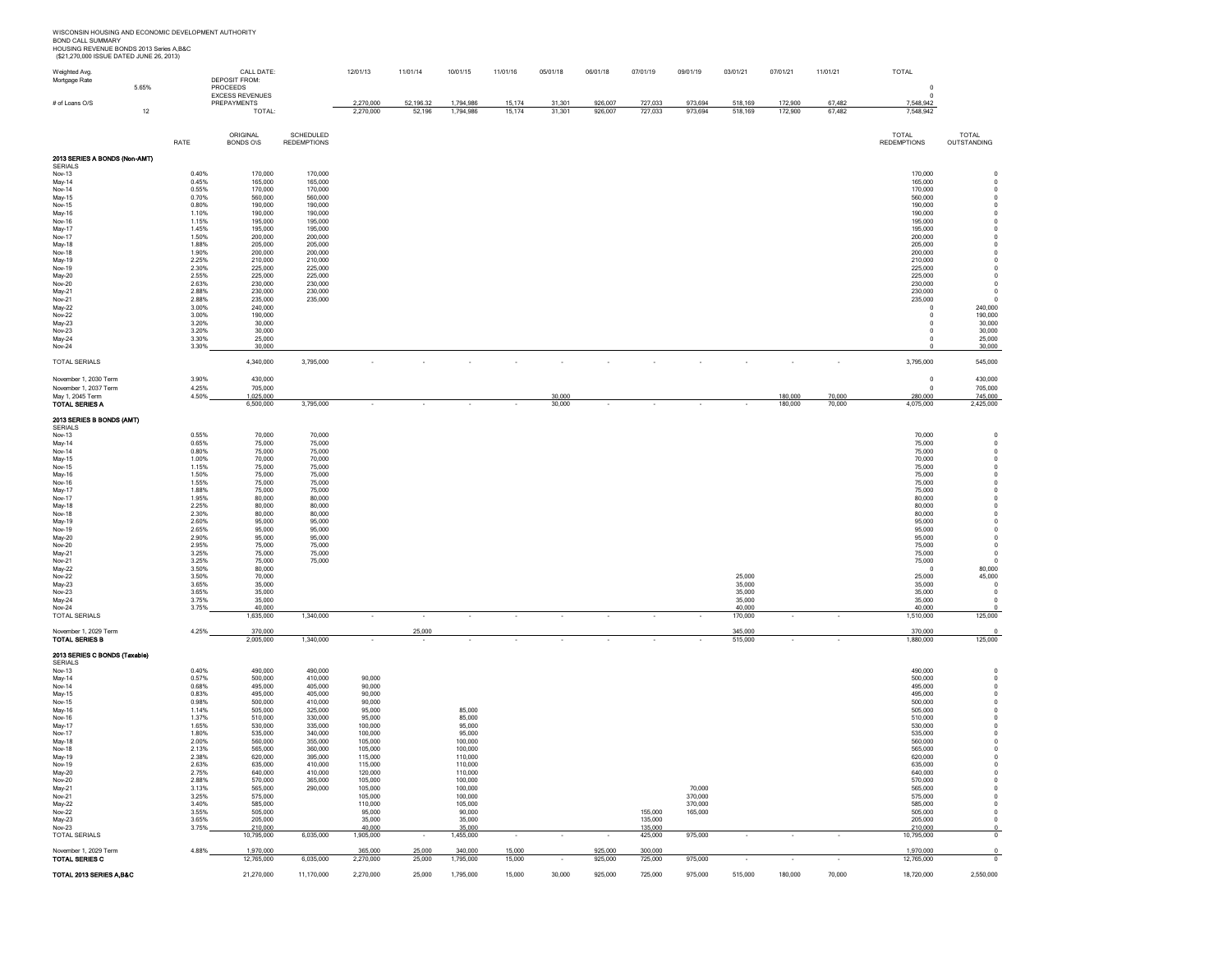| Weighted Avg.<br>Mortgage Rate                  | 4.97% |                  | CALL DATE:<br>DEPOSIT FROM:<br><b>PROCEEDS</b> |                    | 06/01/17                | 03/01/18                 | 06/01/19               | 07/01/19                 | 11/01/20                 | 05/01/21                      | 06/01/21               | <b>TOTAL</b><br>0          |                                               |
|-------------------------------------------------|-------|------------------|------------------------------------------------|--------------------|-------------------------|--------------------------|------------------------|--------------------------|--------------------------|-------------------------------|------------------------|----------------------------|-----------------------------------------------|
|                                                 |       |                  | <b>EXCESS REVENUES</b>                         |                    |                         |                          |                        |                          |                          |                               |                        | $\pmb{0}$                  |                                               |
| # of Loans O/S                                  | 3     |                  | <b>PREPAYMENTS</b><br>TOTAL:                   |                    | 3,022,178<br>3,022,178  | 5,456,549<br>5,456,549   | 3,388,897<br>3,388,897 | 1,621,821<br>1,621,821   | 2,410,466<br>2,410,466   | 1,319,350<br>1,319,350        | 2,044,869<br>2,044,869 | 19,264,131<br>19,264,131   |                                               |
|                                                 |       |                  |                                                |                    |                         |                          |                        |                          |                          |                               |                        |                            |                                               |
|                                                 |       |                  | ORIGINAL                                       | <b>SCHEDULED</b>   |                         |                          |                        |                          |                          |                               |                        | <b>TOTAL</b>               | <b>TOTAL</b>                                  |
|                                                 |       | <b>RATE</b>      | <b>BONDS OIS</b>                               | <b>REDEMPTIONS</b> |                         |                          |                        |                          |                          |                               |                        |                            | REDEMPTIONS OUTSTANDING                       |
| 2015 SERIES A BONDS (Non-AMT)<br><b>SERIALS</b> |       |                  |                                                |                    |                         |                          |                        |                          |                          |                               |                        |                            |                                               |
| May-16                                          |       | 0.300%           | 10,000                                         | 10,000             |                         |                          |                        |                          |                          |                               |                        | 10,000                     | $\pmb{0}$                                     |
| <b>Nov-16</b><br>May-17                         |       | 0.500%<br>0.875% | 15,000<br>10,000                               | 15,000<br>10,000   |                         |                          |                        |                          |                          |                               |                        | 15,000<br>10,000           | $\pmb{0}$<br>$\pmb{0}$                        |
| Nov-17<br>May-18                                |       | 1.000%<br>1.125% | 40,000<br>60,000                               | 40,000<br>60,000   |                         |                          |                        |                          |                          |                               |                        | 40,000<br>60,000           | $\pmb{0}$<br>$\pmb{0}$                        |
| <b>Nov-18</b>                                   |       | 1.250%           | 55,000                                         | 55,000             |                         |                          |                        |                          |                          |                               |                        | 55,000                     | $\pmb{0}$                                     |
| May-19<br><b>Nov-19</b>                         |       | 1.400%<br>1.550% | 60,000<br>60,000                               | 60,000<br>60,000   |                         |                          |                        |                          |                          |                               |                        | 60,000<br>60,000           | $\begin{smallmatrix}0\\0\\0\end{smallmatrix}$ |
| May-20                                          |       | 1.700%           | 65,000                                         | 65,000             |                         |                          |                        |                          |                          |                               |                        | 65,000                     | $\pmb{0}$                                     |
| <b>Nov-20</b><br>May-21                         |       | 1.875%<br>2.000% | 65,000<br>65,000                               | 65,000<br>65,000   |                         |                          |                        |                          |                          |                               |                        | 65,000<br>65,000           | $\pmb{0}$<br>$\pmb{0}$                        |
| Nov-21                                          |       | 2.125%<br>2.250% | 65,000<br>70,000                               | 65,000             |                         |                          |                        |                          |                          |                               |                        | 65,000<br>0                | $\pmb{0}$<br>70,000                           |
| May-22<br><b>Nov-22</b>                         |       | 2.300%           | 70,000                                         |                    |                         |                          |                        |                          |                          |                               |                        | $\pmb{0}$                  | 70,000                                        |
| May-23<br><b>Nov-23</b>                         |       | 2.500%<br>2.550% | 70,000<br>75,000                               |                    |                         |                          |                        |                          |                          |                               |                        | $\mathbf 0$<br>$\mathbf 0$ | 70,000<br>75,000                              |
| May-24                                          |       | 2.700%           | 75,000                                         |                    |                         |                          |                        |                          |                          |                               |                        | 0                          | 75,000                                        |
| <b>Nov-24</b><br>May-25                         |       | 2.750%<br>2.875% | 80,000<br>80,000                               |                    |                         |                          |                        |                          |                          |                               |                        | $\pmb{0}$<br>0             | 80,000<br>80,000                              |
| <b>Nov-25</b>                                   |       | 3.000%           | 80,000                                         |                    |                         |                          |                        |                          |                          |                               |                        | 0                          | 80,000                                        |
| May-26<br>Nov-26                                |       | 3.125%<br>3.125% | 80,000<br>85,000                               |                    |                         |                          |                        |                          |                          |                               |                        | $\pmb{0}$<br>$\Omega$      | 80,000<br>85,000                              |
| <b>TOTAL SERIALS A</b>                          |       |                  | 1,335,000                                      | 570,000            | ٠                       | ×,                       | ٠                      |                          |                          | $\blacksquare$                | ٠                      | 570,000                    | 765,000                                       |
| November 1, 2030 Term                           |       | 3.625%           | 755,000                                        |                    |                         |                          |                        |                          |                          |                               |                        | $\pmb{0}$                  | 755,000                                       |
| November 1, 2035 Term<br>November 1, 2040 Term  |       | 3.875%<br>4.000% | 1,170,000<br>1,475,000                         |                    |                         |                          |                        |                          |                          |                               |                        | 0<br>0                     | 1,170,000<br>1,475,000                        |
| November 1, 2046 Term<br>May 1, 2052 Term       |       | 4.125%<br>4.250% | 2,300,000<br>2,160,000                         |                    |                         |                          |                        |                          |                          |                               |                        | 0<br>0                     | 2,300,000<br>2,160,000                        |
| November 1, 2052 Term                           |       | 4.250%           | 495,000                                        |                    |                         |                          |                        |                          |                          |                               |                        | 0                          | 495,000                                       |
| <b>TOTAL TERMS A</b>                            |       |                  | 8,355,000                                      | $\pmb{0}$          | ×,                      | ä,                       | ä,                     | ä,                       | ÷,                       | ä,                            | $\sim$                 | 0                          | 8,355,000                                     |
| <b>TOTAL SERIES A</b>                           |       |                  | 9,690,000                                      | 570,000            | $\sim$                  | $\overline{\phantom{a}}$ | $\sim$                 | $\overline{\phantom{a}}$ | $\overline{\phantom{a}}$ | $\pmb{0}$                     | 0                      | 0                          | 9,120,000                                     |
| 2015 SERIES B BONDS (AMT)                       |       |                  |                                                |                    |                         |                          |                        |                          |                          |                               |                        |                            |                                               |
| <b>SERIALS</b><br>May-16                        |       | 0.550%           | 235,000                                        | 235,000            |                         |                          |                        |                          |                          |                               |                        | 235,000                    | $\pmb{0}$                                     |
| <b>Nov-16</b>                                   |       | 0.800%           | 245,000                                        | 245,000            |                         |                          |                        |                          |                          |                               |                        | 245,000                    | $\pmb{0}$                                     |
| May-17<br>Nov-17                                |       | 1.100%<br>1.300% | 245,000<br>255,000                             | 245,000<br>255,000 |                         |                          |                        |                          |                          |                               |                        | 245,000<br>255,000         | $\pmb{0}$<br>$\pmb{0}$                        |
| May-18<br>Nov-18                                |       | 1.500%<br>1.650% | 265,000<br>270,000                             | 225,000<br>230,000 | 40,000<br>40,000        |                          |                        |                          |                          |                               |                        | 265,000<br>270,000         | $\pmb{0}$<br>$\pmb{0}$                        |
| May-19                                          |       | 1.750%           | 275,000                                        | 235,000            | 40,000                  |                          |                        |                          |                          |                               |                        | 275,000                    | $\pmb{0}$                                     |
| <b>Nov-19</b><br>May-20                         |       | 1.900%<br>2.050% | 275,000<br>285,000                             | 235,000<br>245,000 | 40,000<br>40,000        |                          |                        |                          |                          |                               |                        | 275,000<br>285,000         | $\mathsf 0$<br>$\pmb{0}$                      |
| <b>Nov-20</b>                                   |       | 2.200%           | 300,000                                        | 260,000            | 40,000                  |                          |                        |                          |                          |                               |                        | 300,000                    | $\pmb{0}$                                     |
| May-21<br>Nov-21                                |       | 2.350%<br>2.500% | 295,000<br>310,000                             | 255,000<br>265,000 | 40,000<br>45,000        |                          |                        |                          |                          |                               |                        | 295,000<br>310,000         | 0<br>0                                        |
| May-22<br><b>Nov-22</b>                         |       | 2.600%<br>2.650% | 325,000<br>325,000                             |                    | 45,000<br>45,000        |                          |                        |                          |                          |                               |                        | 45,000<br>45,000           | 280,000<br>280,000                            |
| May-23                                          |       | 2.850%           | 550,000                                        |                    | 80,000                  |                          |                        |                          |                          |                               |                        | 80,000                     | 470,000                                       |
| Nov-23<br>May-24                                |       | 2.900%<br>3.050% | 560,000<br>570,000                             |                    | 80,000<br>80,000        |                          |                        |                          |                          |                               |                        | 80,000<br>80,000           | 480,000<br>490,000                            |
| <b>Nov-24</b>                                   |       | 3.100%           | 590,000                                        |                    | 85,000                  |                          |                        |                          |                          |                               |                        | 85,000                     | 505,000                                       |
| May-25<br><b>Nov-25</b>                         |       | 3.200%<br>3.350% | 595,000<br>620,000                             |                    | 85,000<br>90,000        |                          |                        |                          |                          |                               | 510,000                | 85,000<br>600,000          | 510,000<br>20,000                             |
| May-26<br><b>Nov-26</b>                         |       | 3.500%<br>3.500% | 625,000<br>645,000                             |                    | 90,000<br>90,000        |                          |                        |                          |                          |                               | 535,000<br>555,000     | 625,000<br>645,000         | 0<br>0                                        |
| <b>TOTAL SERIALS B</b>                          |       |                  | 8,660,000                                      | 2,930,000          | 1,095,000               | ä,                       | ÷,                     | $\sim$                   | ÷,                       | $\blacksquare$                | 1,600,000              | 5,625,000                  | 3,035,000                                     |
| November 1, 2030 Term                           |       | 4.000%           | 5,210,000                                      |                    | 605,000                 |                          |                        | 430,000                  | 2,410,000                | 1,320,000                     | 445,000                | 5,210,000                  | $\pmb{0}$                                     |
| November 1, 2035 Term<br>November 1, 2040 Term  |       | 4.200%<br>4.350% | 5,885,000<br>3,480,000                         |                    | 685,000<br>405,000      | 620,000<br>3,075,000     | 3,390,000              | 1,190,000                |                          |                               |                        | 5,885,000<br>3,480,000     | $\mathsf 0$<br>0                              |
| November 1, 2045 Term                           |       | 4.500%           | 1,990,000                                      |                    | 230,000                 | 1,760,000                |                        |                          |                          |                               |                        | 1,990,000                  | $\pmb{0}$                                     |
| <b>TOTAL TERMS B</b>                            |       |                  | 16,565,000                                     | 2,930,000          | 3,020,000               | 5,455,000                | 3,390,000              | 1,620,000                | 2,410,000                | 1,320,000                     | 2,045,000              | 16,565,000                 | $\pmb{0}$                                     |
| <b>TOTAL SERIES B</b>                           |       |                  | 25,225,000                                     | 2,930,000          | 3,020,000               | 5,455,000                | 3,390,000              | 1,620,000                | 2,410,000                | 1,320,000                     | 2,045,000              | 22,190,000                 | 3,035,000                                     |
| 2015 SERIES C BONDS (Non-AMT)<br><b>SERIALS</b> |       |                  |                                                |                    |                         |                          |                        |                          |                          |                               |                        |                            |                                               |
| May-16                                          |       | 0.300%           | 595,000                                        | 595,000            |                         |                          |                        |                          |                          |                               |                        | 595,000                    | 0                                             |
| <b>Nov-16</b><br><b>May-17</b>                  |       | 0.500%<br>0.875% | 615,000<br>625,000                             | 615,000<br>625,000 |                         |                          |                        |                          |                          |                               |                        | 615,000<br>625,000         | $\pmb{0}$<br>$\pmb{0}$                        |
| <b>Nov-17</b>                                   |       | 1.000%           | 645,000                                        | 645,000            |                         |                          |                        |                          |                          |                               |                        | 645,000                    | $\pmb{0}$                                     |
| May-18<br><b>Nov-18</b>                         |       | 1.125%<br>1.250% | 650,000<br>670,000                             | 650,000<br>670,000 |                         |                          |                        |                          |                          |                               |                        | 650,000<br>670,000         | $\pmb{0}$<br>$\pmb{0}$                        |
| May-19<br><b>Nov-19</b>                         |       | 1.400%<br>1.550% | 685,000<br>700,000                             | 685,000<br>700,000 |                         |                          |                        |                          |                          |                               |                        | 685,000<br>700,000         | $\pmb{0}$<br>$\pmb{0}$                        |
| May-20                                          |       | 1.700%           | 720,000                                        | 720,000            |                         |                          |                        |                          |                          |                               |                        | 720,000                    | $\pmb{0}$                                     |
| <b>Nov-20</b><br>May-21                         |       | 1.875%<br>2.000% | 735,000<br>750,000                             | 735,000<br>750,000 |                         |                          |                        |                          |                          |                               |                        | 735,000<br>750,000         | $\pmb{0}$<br>$\pmb{0}$                        |
| <b>Nov-21</b>                                   |       | 2.125%           | 770,000                                        | 770,000            |                         |                          |                        |                          |                          |                               |                        | 770,000                    | $\pmb{0}$                                     |
| May-22<br><b>Nov-22</b>                         |       | 2.250%<br>2.300% | 780,000<br>800,000                             |                    |                         |                          |                        |                          |                          |                               |                        | 0<br>0                     | 780,000<br>800,000                            |
| May-23<br><b>Nov-23</b>                         |       | 2.500%<br>2.550% | 820,000<br>850,000                             |                    |                         |                          |                        |                          |                          |                               |                        | 0<br>0                     | 820,000<br>850,000                            |
| May-24                                          |       | 2.700%           | 860,000                                        |                    |                         |                          |                        |                          |                          |                               |                        | 0                          | 860,000                                       |
| <b>Nov-24</b><br>May-25                         |       | 2.750%<br>2.875% | 880,000<br>905,000                             |                    |                         |                          |                        |                          |                          |                               |                        | $\pmb{0}$<br>$\pmb{0}$     | 880,000<br>905,000                            |
| <b>Nov-25</b>                                   |       | 3.000%           | 920,000                                        |                    |                         |                          |                        |                          |                          |                               |                        | $\mathbf 0$                | 920,000                                       |
| May-26<br><b>Nov-26</b>                         |       | 3.125%<br>3.125% | 915,000<br>910,000                             |                    |                         |                          |                        |                          |                          |                               |                        | $\mathbf 0$<br>$\Omega$    | 915,000<br>910,000                            |
| <b>TOTAL SERIALS C</b>                          |       |                  | 16,800,000                                     | 8,160,000          | $\overline{\mathbf{0}}$ | $\overline{\mathbf{0}}$  | $\overline{0}$         | $\overline{\mathbf{0}}$  | $\overline{0}$           | $\overline{\mathbf{0}}$       | 0                      | 8,160,000                  | 8,640,000                                     |
| November 1, 2030 Term                           |       | 3.625%           | 8,120,000                                      |                    |                         |                          |                        |                          |                          |                               |                        | $\pmb{0}$                  | 8,120,000                                     |
| November 1, 2035 Term<br>November 1, 2040 Term  |       | 3.875%<br>4.000% | 7,985,000<br>3,755,000                         |                    |                         |                          |                        |                          |                          |                               |                        | 0<br>0                     | 7,985,000<br>3,755,000                        |
| May 1, 2043 TERM<br><b>TOTAL TERMS C</b>        |       | 4.100%           | 1,595,000<br>21,455,000                        |                    | ٠                       | ÷                        | ٠                      | ٠                        |                          |                               | $\sim$                 | 0<br>0                     | 1,595,000<br>21,455,000                       |
|                                                 |       |                  |                                                |                    |                         |                          |                        |                          |                          |                               |                        |                            |                                               |
| <b>TOTAL SERIES C</b>                           |       |                  | 38,255,000                                     | 8,160,000          |                         | $\sim$                   | $\sim$                 | $\mathbf{r}$             |                          | 0                             | $\pmb{0}$              | 8,160,000                  | 30,095,000                                    |
| TOTAL 2015 SERIES A,B&C                         |       |                  | 73,170,000                                     | 11,660,000         | 3,020,000               | 5,455,000                | 3,390,000              | 1,620,000                |                          | 2,410,000 1,320,000 2,045,000 |                        | 30,350,000                 | 42,250,000                                    |

WISCONSIN HOUSING AND ECONOMIC DEVELOPMENT AUTHORITY<br>BOND CALL SUMMARY<br>HOUSING REVENUE BONDS 2015 Series A,B&C<br>(\$73,170,000 ISSUE DATED NOVEMBER 30, 2015)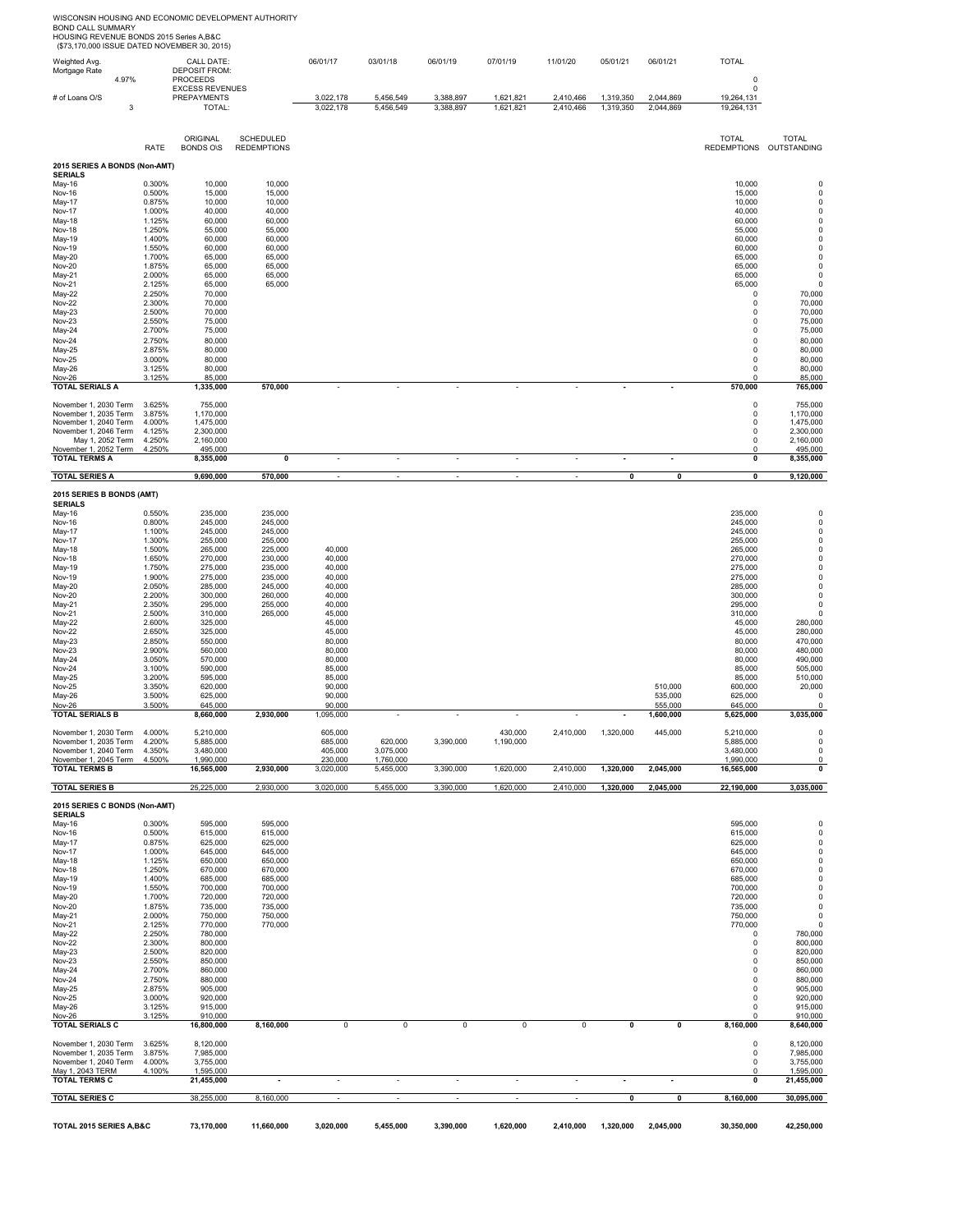# WISCONSIN HOUSING AND ECONOMIC DEVELOPMENT AUTHORITY<br>BOND CALL SUMMARY<br>HOUSING REVENUE BONDS 2016 Series A&C<br>(\$39,775,000 ISSUE DATED DECEMBER 22, 2016)

| Weighted Avg.<br>Mortgage Rate                  |       |                  | CALL DATE:<br><b>DEPOSIT FROM:</b> |                    | 11/01/18                 | 03/01/19                 | 06/01/19                 | 07/01/19                 | 09/01/19                 | 11/01/19                 | <b>TOTAL</b>         |                            |
|-------------------------------------------------|-------|------------------|------------------------------------|--------------------|--------------------------|--------------------------|--------------------------|--------------------------|--------------------------|--------------------------|----------------------|----------------------------|
|                                                 | 4.80% |                  | <b>PROCEEDS</b>                    |                    |                          |                          |                          |                          |                          | 442,067                  | 442,067              |                            |
|                                                 |       |                  | <b>EXCESS REVENUES</b>             |                    |                          |                          |                          |                          |                          | 2,118,394                | 2,118,394            |                            |
| # of Loans O/S                                  |       |                  | PREPAYMENTS                        |                    | 3,942,515                | 3,500,000                | 1,731,597                | 8,182,394                | 1,615,426                | 2,552,607                | 21,524,539           |                            |
|                                                 | 8     |                  | TOTAL:                             |                    | 3,942,515                | 3,500,000                | 1,731,597                | 8,182,394                | 1,615,426                | 5,113,068                | 24,085,000           |                            |
|                                                 |       |                  | <b>ORIGINAL</b>                    | <b>SCHEDULED</b>   |                          |                          |                          |                          |                          |                          | <b>TOTAL</b>         | <b>TOTAL</b>               |
|                                                 |       | <b>RATE</b>      | <b>BONDS OIS</b>                   | <b>REDEMPTIONS</b> |                          |                          |                          |                          |                          |                          | <b>REDEMPTIONS</b>   | OUTSTANDING                |
| 2016 SERIES A BONDS (Non-AMT)<br><b>SERIALS</b> |       |                  |                                    |                    |                          |                          |                          |                          |                          |                          |                      |                            |
| May-17                                          |       | 1.000%           | 75,000                             | 75,000             |                          |                          |                          |                          |                          |                          | 75,000               | 0                          |
| <b>Nov-17</b>                                   |       | 1.100%           | 80,000                             | 80,000             |                          |                          |                          |                          |                          |                          | 80,000               | $\pmb{0}$                  |
| May-18                                          |       | 1.375%           | 85,000                             | 85,000             |                          |                          |                          |                          |                          |                          | 85,000               | $\pmb{0}$                  |
| <b>Nov-18</b>                                   |       | 1.500%           | 90,000                             | 90,000             |                          |                          |                          |                          |                          |                          | 90,000               | $\mathbf 0$                |
| May-19                                          |       | 1.650%           | 100,000                            | 100,000            |                          |                          |                          |                          |                          |                          | 100,000              | $\pmb{0}$                  |
| <b>Nov-19</b>                                   |       | 1.750%           | 130,000                            | 130,000            |                          |                          |                          |                          |                          |                          | 130,000              | $\pmb{0}$                  |
| May-20                                          |       | 1.900%           | 145,000                            | 145,000            |                          |                          |                          |                          |                          |                          | 145,000              | $\mathbf 0$<br>$\mathbf 0$ |
| Nov-20<br>May-21                                |       | 2.000%<br>2.200% | 145,000<br>145,000                 | 145,000<br>145,000 |                          |                          |                          |                          |                          |                          | 145,000<br>145,000   | $\pmb{0}$                  |
| Nov-21                                          |       | 2.250%           | 155,000                            | 155,000            |                          |                          |                          |                          |                          |                          | 155,000              | $\mathbf 0$                |
| May-22                                          |       | 2.450%           | 155,000                            |                    |                          |                          |                          |                          |                          |                          | 0                    | 155,000                    |
| <b>Nov-22</b>                                   |       | 2.550%           | 155,000                            |                    |                          |                          |                          |                          |                          |                          | 0                    | 155,000                    |
| May-23                                          |       | 2.625%           | 165,000                            |                    |                          |                          |                          |                          |                          |                          | $\Omega$             | 165,000                    |
| Nov-23                                          |       | 2.750%           | 165,000                            |                    |                          |                          |                          |                          |                          |                          | 0                    | 165,000                    |
| May-24                                          |       | 2.850%           | 175,000                            |                    |                          |                          |                          |                          |                          |                          | $\Omega$             | 175,000                    |
| <b>Nov-24</b>                                   |       | 2.900%           | 175,000                            |                    |                          |                          |                          |                          |                          |                          | 0                    | 175,000                    |
| May-25                                          |       | 3.000%           | 180,000                            |                    |                          |                          |                          |                          |                          |                          | 0                    | 180,000                    |
| Nov-25                                          |       | 3.000%           | 185,000                            |                    |                          |                          |                          |                          |                          |                          | $\Omega$             | 185,000                    |
| May-26                                          |       | 3.125%           | 185,000                            |                    |                          |                          |                          |                          |                          |                          | $\Omega$<br>$\Omega$ | 185,000                    |
| Nov-26<br>May-27                                |       | 3.125%<br>3.200% | 195,000<br>195,000                 |                    |                          |                          |                          |                          |                          |                          | 0                    | 195,000<br>195,000         |
| <b>Nov-27</b>                                   |       | 3.200%           | 205,000                            |                    |                          |                          |                          |                          |                          |                          | 0                    | 205,000                    |
|                                                 |       |                  |                                    |                    |                          |                          |                          |                          |                          |                          |                      |                            |
| TOTAL SERIALS A                                 |       |                  | 3,285,000                          | 1,150,000          |                          |                          |                          |                          |                          |                          | 1,150,000            | 2,135,000                  |
| November 1, 2032 Term                           |       | 3.750%           | 2,285,000                          |                    |                          |                          |                          |                          |                          |                          | 0                    | 2,285,000                  |
| November 1, 2037 Term                           |       | 4.050%           | 2,595,000                          |                    |                          |                          |                          |                          |                          |                          | 0                    | 2,595,000                  |
| November 1, 2042 Term<br>November 1, 2047 Term  |       | 4.200%<br>4.250% | 1,855,000<br>2,340,000             |                    |                          |                          |                          |                          |                          |                          | 0<br>$\Omega$        | 1,855,000<br>2,340,000     |
| May 1, 2054 Term                                |       | 4.500%           | 3,330,000                          |                    |                          |                          |                          |                          |                          |                          | 0                    | 3,330,000                  |
|                                                 |       |                  |                                    |                    |                          |                          |                          |                          |                          |                          |                      |                            |
| <b>TOTAL TERMS A</b>                            |       |                  | 12,405,000                         |                    |                          |                          |                          |                          |                          |                          | $\mathsf 0$          | 12,405,000                 |
| <b>TOTAL SERIES A</b>                           |       |                  | 15,690,000                         | 1,150,000          | $\overline{\phantom{a}}$ | $\overline{\phantom{a}}$ | $\overline{\phantom{a}}$ | $\overline{\phantom{a}}$ | $\overline{\phantom{a}}$ | $\overline{\phantom{a}}$ | 0                    | 14,540,000                 |
|                                                 |       |                  |                                    |                    |                          |                          |                          |                          |                          |                          |                      |                            |
| 2015 SERIES C BONDS (Non-AMT)                   |       |                  |                                    |                    |                          |                          |                          |                          |                          |                          |                      |                            |
| November 1, 2034 Term Variable                  |       |                  | 24,085,000                         |                    | 3,940,000                | 3,500,000                | 1,730,000                | 8,185,000                | 1,615,000                | 5,115,000                | 24,085,000           | 0                          |
| TOTAL TERMS C                                   |       |                  | 24,085,000                         |                    | 3,940,000                | 3,500,000                | 1,730,000                | 8,185,000                | 1,615,000                | 5,115,000                | 24,085,000           | $\pmb{0}$                  |
| <b>TOTAL SERIES C</b>                           |       |                  | 24,085,000                         | 0                  | 3,940,000                | 3,500,000                | 1,730,000                | 8,185,000                | 1,615,000                | 5,115,000<br>0           | 24,085,000           | $\overline{0}$             |
|                                                 |       |                  |                                    |                    |                          |                          |                          |                          |                          |                          |                      |                            |
| TOTAL 2015 SERIES A, B&C                        |       |                  | 39,775,000                         | 1,150,000          | 3,940,000                | 3,500,000                | 1,730,000                | 8,185,000                | 1,615,000                | 5,115,000                | 24,085,000           | 14,540,000                 |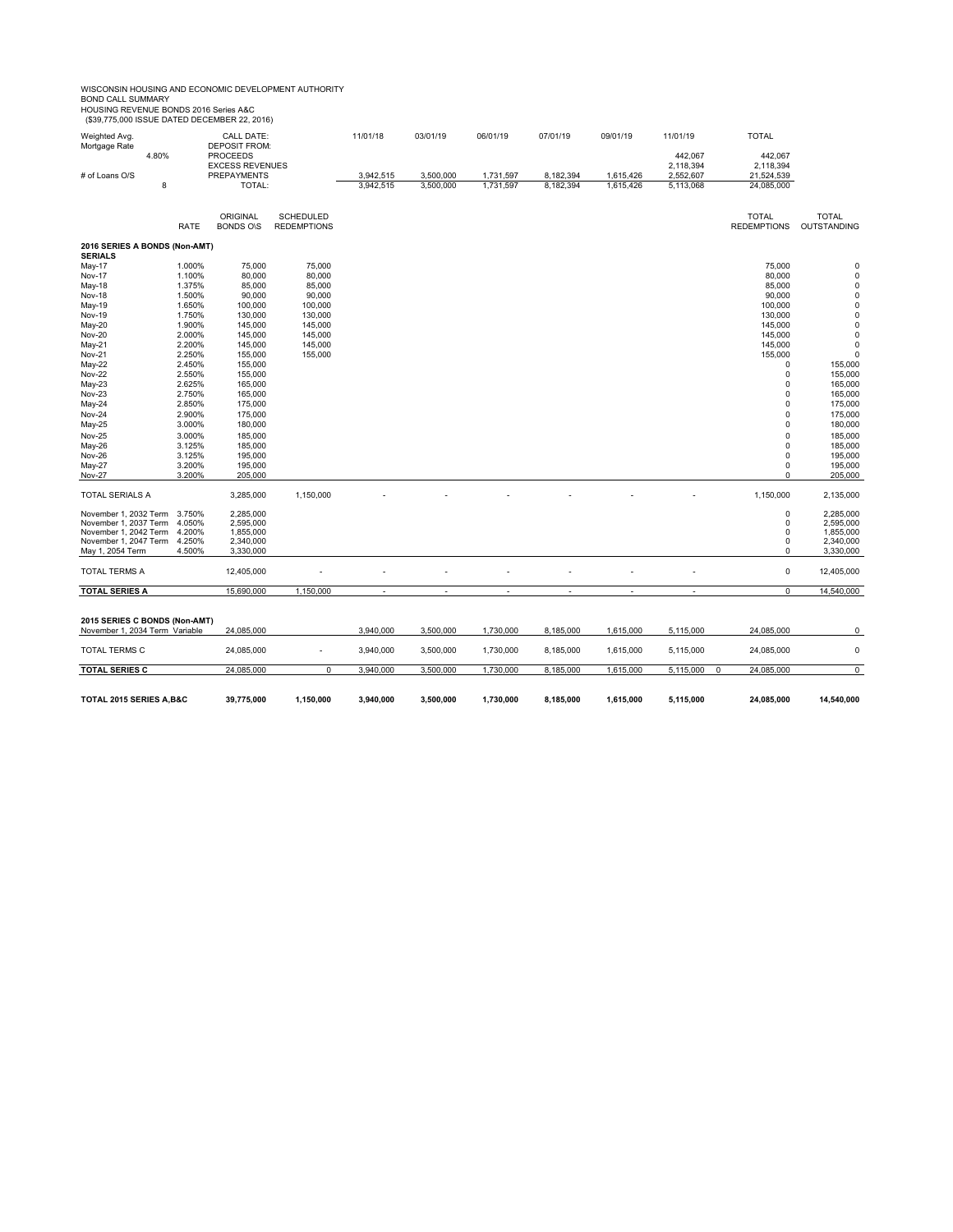WISCONSIN HOUSING AND ECONOMIC DEVELOPMENT AUTHORITY<br>BOND CALL SUMMARY<br>HOUSING REVENUE BONDS 2017 Series A&B<br>(\$96,330,000 ISSUE DATED DECEMBER 21, 2017)

| Weighted Avg.<br>Mortgage Rate                      |                  | <b>CALL DATE:</b><br><b>DEPOSIT FROM:</b>    |                    | 11/01/19    | 12/01/19    | 01/01/20    | 03/01/20                | 05/01/20    | <b>TOTAL</b>           |                        |
|-----------------------------------------------------|------------------|----------------------------------------------|--------------------|-------------|-------------|-------------|-------------------------|-------------|------------------------|------------------------|
| 5.15%                                               |                  | <b>PROCEEDS</b><br><b>CAPITAL RESERVE</b>    |                    |             |             | 857,403     | 101,266<br>1,000,000    | 1,230,144   | 958.669<br>2,230,144   |                        |
| # of Loans O/S                                      |                  | <b>EXCESS REVENUES</b><br><b>PREPAYMENTS</b> |                    | 955,000     | 2,500,203   | 1,385,534   |                         | 3,786,046   | $\Omega$<br>17,561,187 |                        |
| 10                                                  |                  | TOTAL:                                       |                    | 955,000     | 2,500,203   | 2,242,937   | 8,934,403<br>10,035,670 | 5,016,190   | 20,750,000             |                        |
|                                                     |                  | ORIGINAL                                     | <b>SCHEDULED</b>   |             |             |             |                         |             | <b>TOTAL</b>           | <b>TOTAL</b>           |
|                                                     | <b>RATE</b>      | <b>BONDS OIS</b>                             | <b>REDEMPTIONS</b> |             |             |             |                         |             | <b>REDEMPTIONS</b>     | OUTSTANDING            |
| 2017 SERIES A BONDS (Non-AMT)<br><b>SERIALS</b>     |                  |                                              |                    |             |             |             |                         |             |                        |                        |
| <b>Nov-18</b>                                       | 1.350%           | 265,000                                      | 265,000            |             |             |             |                         |             | 265,000                | $\mathbf 0$            |
| May-19<br><b>Nov-19</b>                             | 1.600%<br>1.700% | 370,000<br>390,000                           | 370,000<br>390,000 |             |             |             |                         |             | 370,000<br>390,000     | 0<br>$\mathbf 0$       |
| May-20                                              | 1.750%           | 545,000                                      | 545,000            |             |             |             |                         |             | 545,000                | $\pmb{0}$              |
| Nov-20                                              | 1.850%           | 615,000                                      | 615,000            |             |             |             |                         |             | 615,000                | 0                      |
| May-21                                              | 1.900%           | 620,000                                      | 620,000            |             |             |             |                         |             | 620,000                | $\mathbf 0$            |
| <b>Nov-21</b>                                       | 2.000%           | 625,000                                      | 625,000            |             |             |             |                         |             | 625,000                | $\Omega$               |
| May-22                                              | 2.100%           | 630,000                                      |                    |             |             |             |                         |             | 0                      | 630,000                |
| <b>Nov-22</b>                                       | 2.200%           | 640,000                                      |                    |             |             |             |                         |             | 0                      | 640,000                |
| May-23<br>Nov-23                                    | 2.300%<br>2.350% | 645,000<br>650,000                           |                    |             |             |             |                         |             | 0<br>0                 | 645,000<br>650.000     |
| May-24                                              | 2.400%           | 660,000                                      |                    |             |             |             |                         |             | 0                      | 660,000                |
| <b>Nov-24</b>                                       | 2.450%           | 665,000                                      |                    |             |             |             |                         |             | 0                      | 665,000                |
| May-25                                              | 2.550%           | 675,000                                      |                    |             |             |             |                         |             | $\mathbf 0$            | 675,000                |
| Nov-25                                              | 2.600%           | 680,000                                      |                    |             |             |             |                         |             | $\mathbf 0$            | 680,000                |
| May-26                                              | 2.700%           | 690,000                                      |                    |             |             |             |                         |             | 0                      | 690,000                |
| Nov-26                                              | 2.750%           | 700,000                                      |                    |             |             |             |                         |             | 0                      | 700,000                |
| May-27<br><b>Nov-27</b>                             | 2.850%<br>2.900% | 710,000<br>720,000                           |                    |             |             |             |                         |             | 0<br>0                 | 710,000<br>720,000     |
| May-28                                              | 3.000%           | 730,000                                      |                    |             |             |             |                         |             | 0                      | 730,000                |
| <b>Nov-28</b>                                       | 3.050%           | 740,000                                      |                    |             |             |             |                         |             | 0                      | 740,000                |
| <b>TOTAL SERIALS A</b>                              |                  | 12,965,000                                   | 3,430,000          | $\mathbf 0$ | $\mathbf 0$ | $\mathbf 0$ | $\mathbf 0$             | $\mathbf 0$ | 3,430,000              | 9,535,000              |
| November 1, 2032 Term                               | 3.400%           | 7,990,000                                    |                    |             |             |             |                         |             | 0                      | 7,990,000              |
| November 1, 2037 Term                               | 3.750%           | 7,745,000                                    |                    |             |             |             |                         |             | 0                      | 7,745,000              |
| November 1, 2042 Term                               | 3.900%           | 7,725,000                                    |                    |             |             |             |                         |             | 0                      | 7,725,000              |
| November 1, 2047 Term                               | 4.000%<br>1.950% | 13,385,000                                   |                    |             |             |             |                         |             | 0                      | 13,385,000<br>$\Omega$ |
| November 1, 2047 Term Rate Bond<br>May 1, 2055 Term | 4.150%           | 20,750,000<br>22,440,000                     |                    | 955,000     | 2,500,000   | 2,240,000   | 10,035,000              | 5,020,000   | 20,750,000<br>0        | 22,440,000             |
| <b>TOTAL TERMS A</b>                                |                  | 80,035,000                                   |                    | 955,000     | 2,500,000   | 2,240,000   | 10,035,000              | 5,020,000   | 20,750,000             | 59,285,000             |
| <b>TOTAL SERIES A</b>                               |                  | 93,000,000                                   | 3,430,000          | 955,000     | 2,500,000   | 2,240,000   | 10,035,000              | 5,020,000   | 20,750,000             | 68,820,000             |
|                                                     |                  |                                              |                    |             |             |             |                         |             |                        |                        |
| 2017 SERIES B BONDS (Non-AMT)                       |                  |                                              |                    |             |             |             |                         |             |                        |                        |
| November 1, 2042 Term                               | 3.900%           | 3,330,000                                    |                    |             |             |             |                         |             |                        | 3,330,000              |
| <b>TOTAL TERMS B</b>                                |                  | 3,330,000                                    |                    | $\pmb{0}$   | $\pmb{0}$   | $\mathbf 0$ | $\mathbf 0$             | $\pmb{0}$   | $\pmb{0}$              | 3,330,000              |
| <b>TOTAL SERIES B</b>                               |                  | 3,330,000                                    | $\mathbf 0$        | $\mathbf 0$ | $\mathbf 0$ | $\mathbf 0$ | $\mathbf 0$             | $\mathbf 0$ | $\mathbf 0$            | 3,330,000              |
| TOTAL 2016 SERIES A,B&C                             |                  | 96,330,000                                   | 3,430,000          | 955,000     | 2,500,000   | 2,240,000   | 10,035,000              | 5,020,000   | 20,750,000             | 72,150,000             |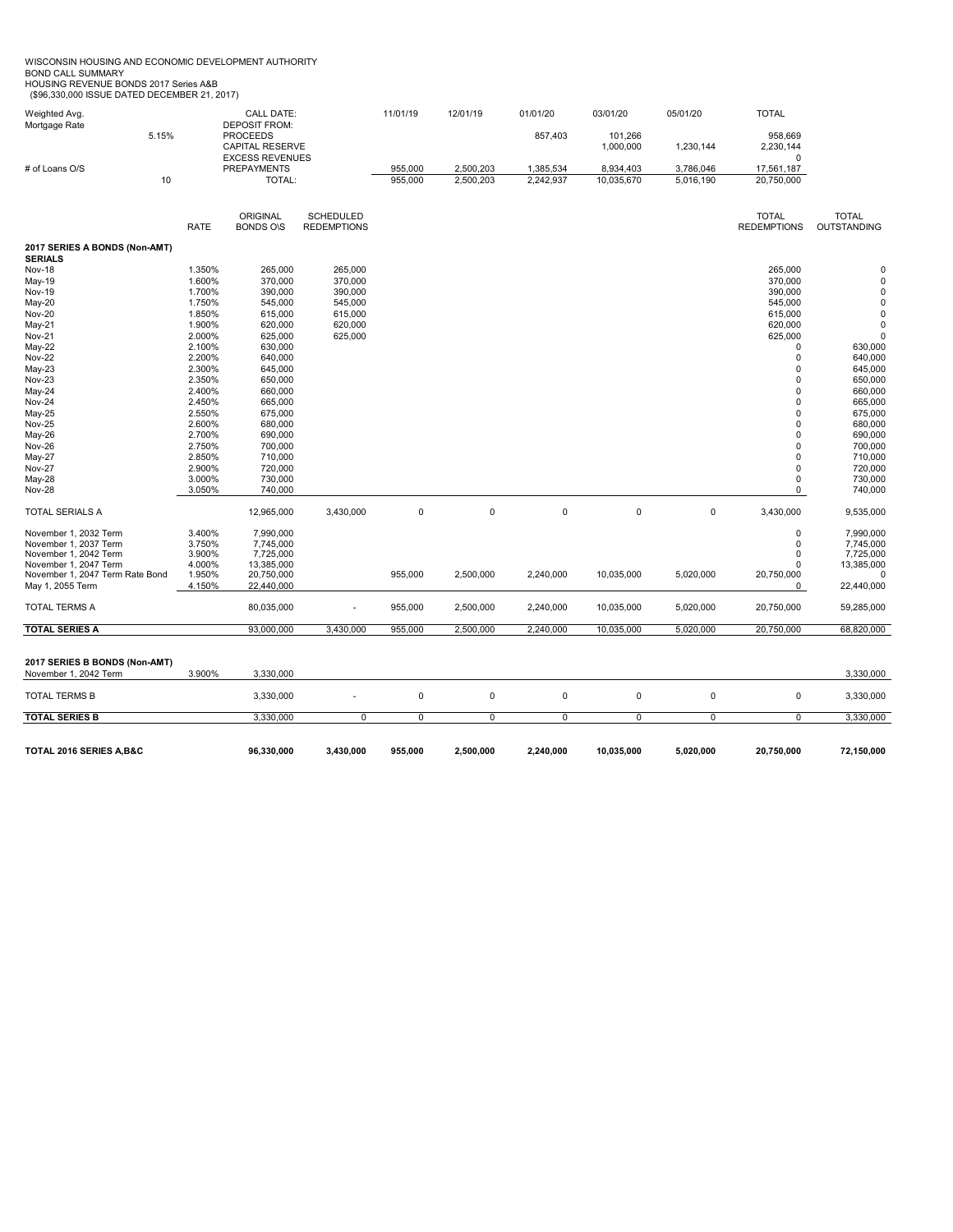WISCONSIN HOUSING AND ECONOMIC DEVELOPMENT AUTHORITY<br>BOND CALL SUMMARY<br>HOUSING REVENUE BONDS 2017 Series C<br>(\$14,255,000 ISSUE DATED DECEMBER 21, 2017)

Weighted Avg. CALL DATE: date date TOTAL Mortgage Rate DEPOSIT FROM: 1.75% PROCEEDS - - - EXCESS REVENUES - - - # of Loans O/S PREPAYMENTS - - - 2 TOTAL: - - - - ORIGINAL SCHEDULED SCHEDULED SOMETIC SCHEDULED SOMETIC TOTAL TOTAL TOTAL **2017 C (NON-AMT)** RATE BONDS O\S REDEMPTIONS REDEMPTIONS OUTSTANDING **20017 SERIES C Term BONDS** Variable 5/1/2046 14,255,000 14,255,000 14,255,000 14,255,000 14,255,000 14,255,000 **TOTAL 2017 SERIES C** 14,255,000 0 0 0 0 0 14,255,000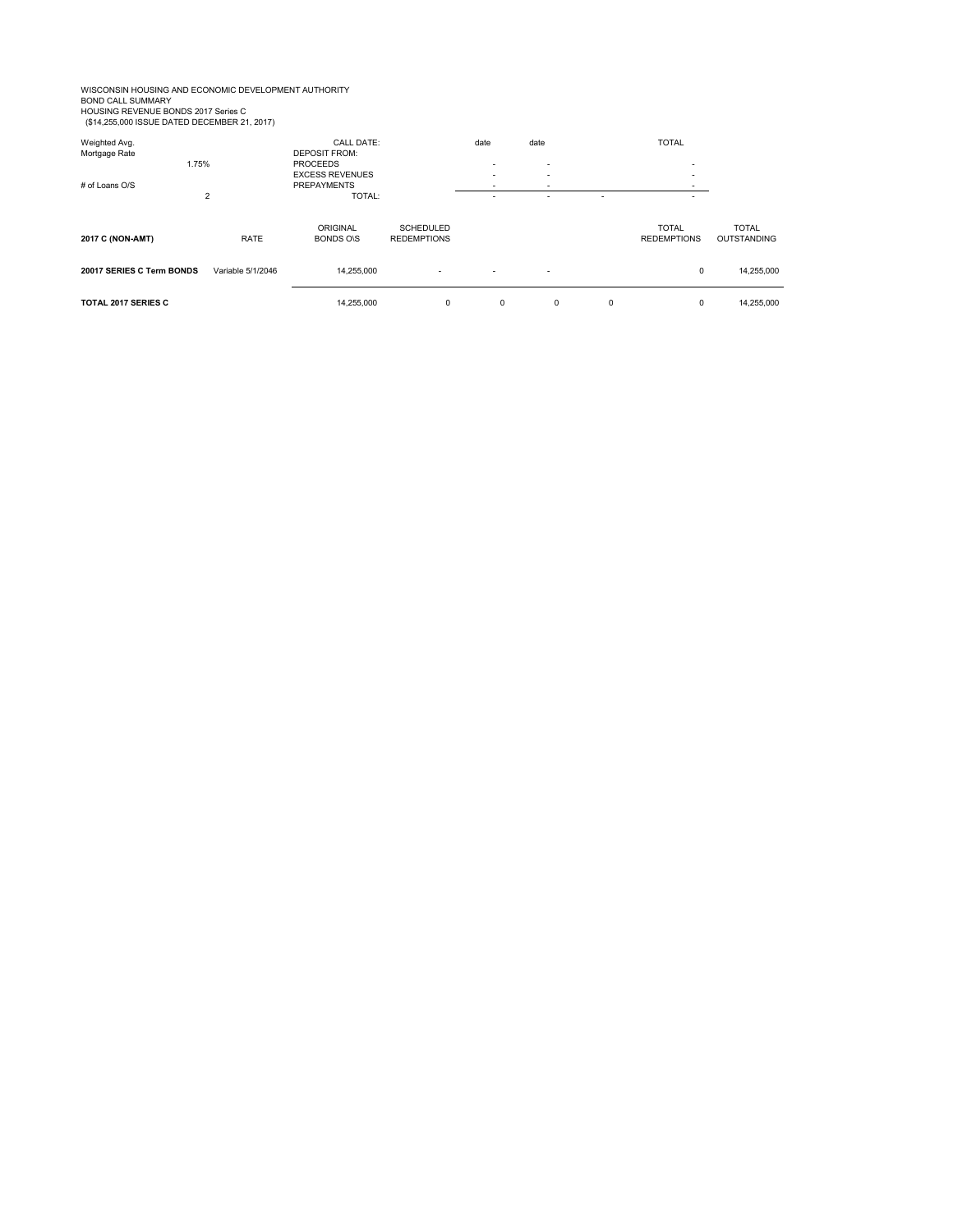# WISCONSIN HOUSING AND ECONOMIC DEVELOPMENT AUTHORITY<br>BOND CALL SUMMARY<br>HOUSING REVENUE BONDS 2018 Series A,B&C<br>ISUE DATED DECEMBER 20, 2018) NON-AMT

| Weighted Avg.<br>Mortgage Rate                                          | 5.52%   | CALL DATE:<br><b>DEPOSIT FROM:</b><br><b>PROCEEDS</b> |                      |                    | 07/01/20            | 11/01/20            | 01/01/21    | 08/01/21    | 09/01/21    | 11/01/21       | 02/01/22       | <b>TOTAL</b><br>$\mathbf 0$ |                    |
|-------------------------------------------------------------------------|---------|-------------------------------------------------------|----------------------|--------------------|---------------------|---------------------|-------------|-------------|-------------|----------------|----------------|-----------------------------|--------------------|
|                                                                         |         |                                                       | CAPITAL RESERVE FUND |                    |                     |                     |             |             | 1,755,000   | 69             | 2,002,948      | 3,758,017                   |                    |
| # of Loans O/S                                                          |         |                                                       | <b>PREPAYMENTS</b>   |                    | 5,994,000           | 2,855,005           | 3,051,730   | 15,276,170  | 6,050,280   | 16,847,746     | 22,177,052     | 72,251,983                  |                    |
|                                                                         | 10      |                                                       | TOTAL:               |                    | 5,994,000           | 2,855,005           | 3,051,730   | 15,276,170  | 7,805,280   | 16,847,815     | 24,180,000     | 76,010,000                  |                    |
| <b>Bond Yield</b>                                                       |         |                                                       |                      |                    |                     |                     |             |             |             |                |                |                             |                    |
|                                                                         | 3.9553% |                                                       | ORIGINAL             | SCHEDULED          |                     |                     |             |             |             |                |                | <b>TOTAL</b>                | <b>TOTAL</b>       |
|                                                                         |         | <b>RATE</b>                                           | <b>BONDS OIS</b>     | <b>REDEMPTIONS</b> |                     |                     |             |             |             |                |                | <b>REDEMPTIONS</b>          | OUTSTANDING        |
| 2018 SERIES A BONDS (Non-AMT)<br><b>SERIALS</b>                         |         |                                                       |                      |                    |                     |                     |             |             |             |                |                |                             |                    |
| Nov-21                                                                  |         | 2.250%                                                | 330,000              | 330,000            |                     |                     |             |             |             |                |                | 330,000                     | $\circ$            |
| May-22                                                                  |         | 2.350%                                                | 295,000              |                    |                     |                     |             |             |             |                |                | $\mathbf 0$                 | 295,000            |
| <b>Nov-22</b>                                                           |         | 2.400%                                                | 305,000              |                    |                     |                     |             |             |             |                |                | $\mathbf 0$                 | 305,000            |
| May-23                                                                  |         | 2.450%                                                | 310,000              |                    |                     |                     |             |             |             |                |                | $\mathbf 0$                 | 310,000            |
| <b>Nov-23</b>                                                           |         | 2.500%                                                | 320,000              |                    |                     |                     |             |             |             |                |                | $\mathbf 0$                 | 320,000            |
| May-24                                                                  |         | 2.600%                                                | 330,000              |                    |                     |                     |             |             |             |                |                | $\mathbf 0$                 | 330,000            |
| <b>Nov-24</b>                                                           |         | 2.650%                                                | 340,000              |                    |                     |                     |             |             |             |                |                | $\mathbf 0$                 | 340,000            |
| May-25                                                                  |         | 2.700%                                                | 350,000              |                    |                     |                     |             |             |             |                |                | $\mathbf 0$                 | 350,000            |
| <b>Nov-25</b>                                                           |         | 2.800%                                                | 360,000              |                    |                     |                     |             |             |             |                |                | $\mathbf 0$                 | 360,000            |
| May-26                                                                  |         | 2.900%                                                | 370,000              |                    |                     |                     |             |             |             |                |                | $\mathbf 0$                 | 370,000            |
| Nov-26                                                                  |         | 2.950%<br>3.050%                                      | 380,000              |                    |                     |                     |             |             |             |                |                | $\mathbf 0$                 | 380,000            |
| May-27<br>Nov-27                                                        |         | 3.100%                                                | 390,000<br>400,000   |                    |                     |                     |             |             |             |                |                | $\mathbf 0$<br>$\mathbf 0$  | 390,000<br>400,000 |
| <b>May-28</b>                                                           |         | 3.200%                                                | 410,000              |                    |                     |                     |             |             |             |                |                | $\mathbf 0$                 | 410,000            |
| Nov-28                                                                  |         | 3.250%                                                | 425,000              |                    |                     |                     |             |             |             |                |                | $\mathbf 0$                 | 425,000            |
| May-29                                                                  |         | 3.300%                                                | 435,000              |                    |                     |                     |             |             |             |                |                | $\mathbf 0$                 | 435,000            |
| <b>Nov-29</b>                                                           |         | 3.350%                                                | 450,000              |                    |                     |                     |             |             |             |                |                | $\mathbf 0$                 | 450,000            |
| May-30                                                                  |         | 3.400%                                                | 460,000              |                    |                     |                     |             |             |             |                |                | $\mathbf 0$                 | 460,000            |
| Nov-30                                                                  |         | 3.450%                                                | 475,000              |                    |                     |                     |             |             |             |                |                | $\mathbf 0$                 | 475.000            |
|                                                                         |         |                                                       |                      |                    |                     |                     |             |             |             |                |                |                             |                    |
| TOTAL SERIALS A                                                         |         |                                                       | 7,135,000            | 330,000            | $\mathsf{O}\xspace$ | $\mathsf{O}\xspace$ | $\mathbb O$ | $\mathbb O$ | $\mathbb O$ | 0              | $\mathsf 0$    | 330,000                     | 6,805,000          |
| November 1, 2033 Term                                                   |         | 3.700%                                                | 3,140,000            |                    |                     |                     |             |             |             |                |                | $\mathbf 0$                 | 3,140,000          |
| November 1, 2038 Term                                                   |         | 3.950%                                                | 6,565,000            |                    |                     |                     |             |             |             |                |                | $\mathbf 0$                 | 6,565,000          |
| November 1, 2043 Term                                                   |         | 4.100%                                                | 8,700,000            |                    |                     |                     |             |             |             |                |                | $\mathbf 0$                 | 8,700,000          |
| November 1, 2048 Term                                                   |         | 4.150%                                                | 11,510,000           |                    |                     |                     |             |             |             |                |                | $\mathbf 0$                 | 11,510,000         |
| November 1, 2053 Term                                                   |         | 4.300%                                                | 15,215,000           |                    |                     |                     |             |             |             |                |                |                             | 15,215,000         |
| May 1, 2057 Term                                                        |         | 4.450%                                                | 14,580,000           |                    |                     |                     |             |             |             |                |                | $\mathbf 0$                 | 14,580,000         |
| TOTAL TERMS A                                                           |         |                                                       | 59,710,000           | 0                  | $\mathsf 0$         | $\mathsf{O}\xspace$ | $\mathbb O$ | $\mathbf 0$ | $\mathbb O$ | $\mathbf 0$    | $\mathsf 0$    | $\mathbf 0$                 | 59,710,000         |
| <b>TOTAL SERIES A</b>                                                   |         |                                                       | 66,845,000           | 330,000            | $\mathsf 0$         | $\mathsf 0$         | $\mathsf 0$ | $\circ$     | 0           | $\mathbf 0$    | 0              | 330,000                     | 66,515,000         |
|                                                                         |         |                                                       |                      |                    |                     |                     |             |             |             |                |                |                             |                    |
| 2018 SERIES B BONDS (Non-AMT)<br>May 1, 2049 Term - Subject to Variable |         |                                                       | 32,530,000           |                    | 5,990,000           | 2,855,000           | 3,055,000   | 15,275,000  | 5,355,000   |                |                | 32,530,000                  | 0                  |
|                                                                         |         |                                                       |                      |                    |                     |                     |             |             |             |                |                |                             |                    |
| <b>TOTAL SERIES B</b>                                                   |         |                                                       | 32,530,000           | $\overline{0}$     | 5,990,000           | 2,855,000           | 3,055,000   | 15,275,000  | 5,355,000   | $\overline{0}$ | $\overline{0}$ | 32,530,000                  | $\overline{0}$     |
| 2018 SERIES C BONDS (Non-AMT)                                           |         |                                                       |                      |                    |                     |                     |             |             |             |                |                |                             |                    |
| November 1, 2049 Term                                                   |         | Variable                                              | 49,105,000           |                    |                     |                     |             |             | 2,450,000   | 16,850,000     | 24,180,000     | 43,480,000                  | 5,625,000          |
| <b>TOTAL SERIES C</b>                                                   |         |                                                       | 49,105,000           | 0                  | $\mathbf 0$         | $^{\circ}$          | $\mathbf 0$ | $\circ$     | 2,450,000   | 16,850,000     | 24,180,000     | 43,480,000                  | 5,625,000          |
|                                                                         |         |                                                       |                      |                    |                     |                     |             |             |             |                |                |                             |                    |
| TOTAL 2018 SERIES A, B&C                                                |         |                                                       | 148,480,000          | 330,000            | 5.990.000           | 2.855.000           | 3.055.000   | 15,275,000  | 7.805.000   | 16,850,000     | 24.180.000     | 76,340,000                  | 72,140,000         |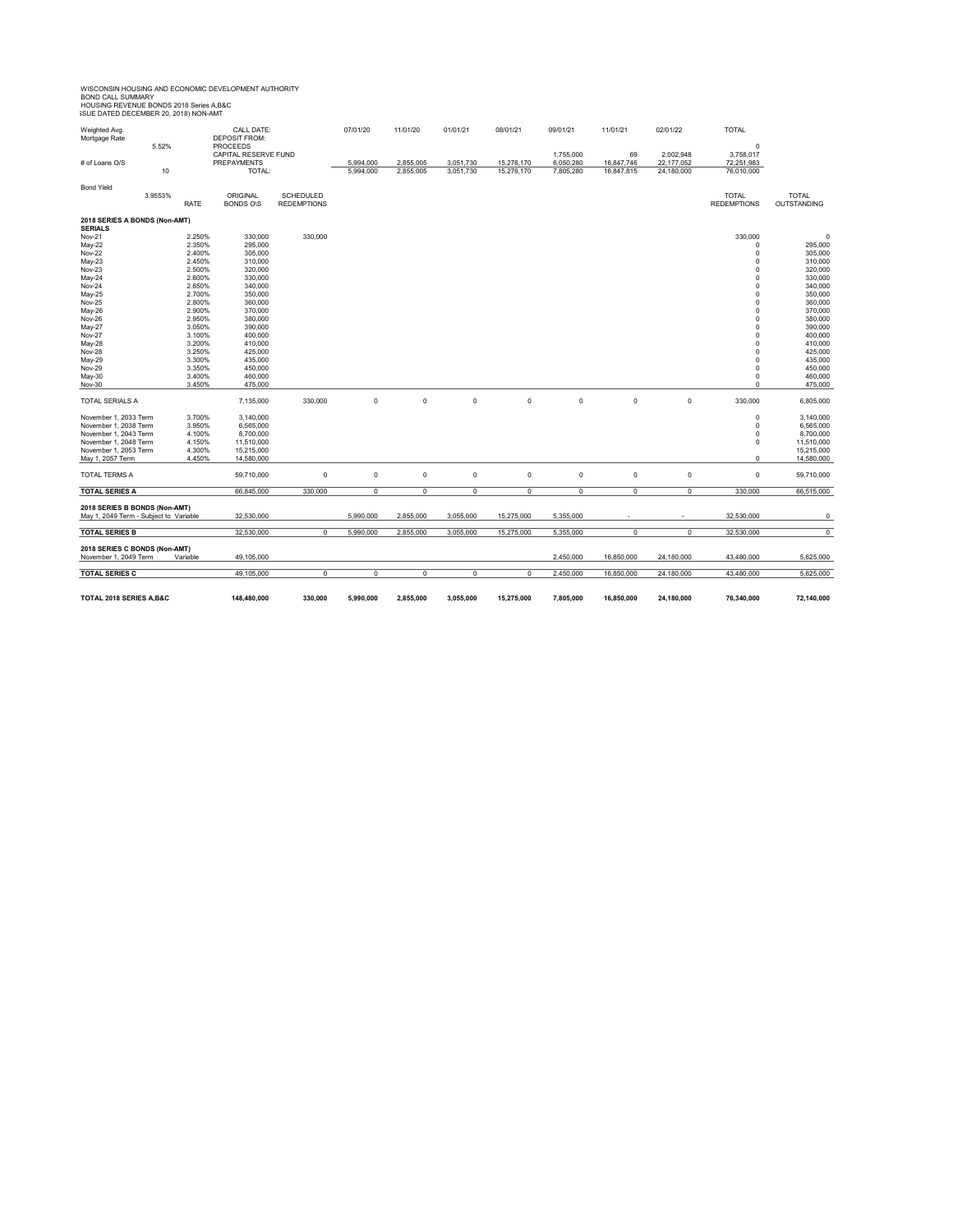| WISCONSIN HOUSING AND ECONOMIC DEVELOPMENT AUTHORITY |  |
|------------------------------------------------------|--|
| <b>DONID CALL CLIMMADV</b>                           |  |

BOND CALL SUMMARY HOUSING REVENUE BONDS 2019 Series A (\$140,330,000 ISSUE DATED DECEMBER 4, 2019) NON-AMT

| Weighted Avg.                                  |       |                  | <b>CALL DATE:</b>                                 |                    | 09/01/21 | 11/01/21  | 01/01/22       | 02/01/22       | 03/01/22       | <b>TOTAL</b>       |                         |
|------------------------------------------------|-------|------------------|---------------------------------------------------|--------------------|----------|-----------|----------------|----------------|----------------|--------------------|-------------------------|
| Mortgage Rate                                  |       |                  | <b>DEPOSIT FROM:</b>                              |                    |          |           |                |                |                |                    |                         |
|                                                | 3.76% |                  | <b>PROCEEDS</b>                                   |                    |          |           |                |                |                | $\mathbf 0$        |                         |
|                                                |       |                  | <b>CAPITAL RESERVES</b><br><b>EXCESS REVENUES</b> |                    | 400      | 1,907     | 2,681.77       | 4,953.65       | 16.86          | 9,959<br>$\Omega$  |                         |
| # of Loans O/S                                 |       |                  | <b>PREPAYMENTS</b>                                |                    | 474,600  | 1,268,093 | 4,657,318.23   | 7,395,046      | 9,974,983      | 23,770,041         |                         |
|                                                | 17    |                  | TOTAL:                                            |                    | 475,000  | 1,270,000 | 4,660,000      | 7,400,000      | 9,975,000      | 23,780,000         |                         |
|                                                |       |                  |                                                   |                    |          |           |                |                |                |                    |                         |
| <b>Bond Yield</b>                              |       |                  |                                                   |                    |          |           |                |                |                |                    |                         |
|                                                | 2.87% |                  | <b>ORIGINAL</b>                                   | <b>SCHEDULED</b>   |          |           |                |                |                | <b>TOTAL</b>       | <b>TOTAL</b>            |
|                                                |       | <b>RATE</b>      | <b>BONDS O\S</b>                                  | <b>REDEMPTIONS</b> |          |           |                |                |                | <b>REDEMPTIONS</b> | <b>OUTSTANDING</b>      |
| 2019 SERIES A BONDS (Non-AMT)                  |       |                  |                                                   |                    |          |           |                |                |                |                    |                         |
| <b>SERIALS</b>                                 |       |                  |                                                   |                    |          |           |                |                |                |                    |                         |
| <b>Nov-20</b>                                  |       | 1.300%           | 150,000                                           | 150,000            |          |           |                |                |                | 150,000            | $\mathbf 0$             |
| $May-21$                                       |       | 1.350%           | 125,000                                           | 125,000            |          |           |                |                |                | 125,000            | 0                       |
| Nov-21                                         |       | 1.400%           | 150,000                                           | 150,000            |          |           |                |                |                | 150,000            | $\mathbf 0$             |
| $May-22$                                       |       | 1.450%           | 215,000                                           |                    |          |           |                |                |                | 0                  | 215,000                 |
| <b>Nov-22</b>                                  |       | 1.500%           | 325,000                                           |                    |          |           |                |                |                | $\mathbf 0$        | 325,000                 |
| $May-23$                                       |       | 1.550%           | 365,000                                           |                    |          |           |                |                |                | 0                  | 365,000                 |
| Nov-23                                         |       | 1.600%           | 370,000                                           |                    |          |           |                |                |                | 0                  | 370,000                 |
| May-24                                         |       | 1.650%           | 385,000                                           |                    |          |           |                |                |                | 0                  | 385,000                 |
| Nov-24                                         |       | 1.700%           | 395,000                                           |                    |          |           |                |                |                | $\mathbf 0$        | 395,000                 |
| May-25                                         |       | 1.750%           | 400,000                                           |                    |          |           |                |                |                | $\mathbf 0$        | 400,000                 |
| <b>Nov-25</b>                                  |       | 1.800%           | 410,000                                           |                    |          |           |                |                |                | $\mathbf 0$        | 410,000                 |
| May-26                                         |       | 1.875%           | 420,000                                           |                    |          |           |                |                |                | $\mathbf 0$        | 420,000                 |
| Nov-26                                         |       | 1.950%           | 425,000                                           |                    |          |           |                |                |                | $\mathbf 0$        | 425,000                 |
| $May-27$                                       |       | 2.000%           | 435,000                                           |                    |          |           |                |                |                | $\mathbf 0$        | 435,000                 |
| <b>Nov-27</b>                                  |       | 2.050%           | 450,000                                           |                    |          |           |                |                |                | $\mathbf 0$        | 450,000                 |
| May-28                                         |       | 2.100%           | 460,000                                           |                    |          |           |                |                |                | $\mathbf 0$        | 460,000                 |
| <b>Nov-28</b>                                  |       | 2.150%           | 470,000                                           |                    |          |           |                |                |                | $\mathbf 0$        | 470,000                 |
| May-29                                         |       | 2.200%           | 480,000                                           |                    |          |           |                |                |                | 0                  | 480,000                 |
| <b>Nov-29</b>                                  |       | 2.250%           | 490,000                                           |                    |          |           |                |                |                | $\mathbf 0$        | 490,000                 |
| $May-30$                                       |       | 2.300%           | 500,000                                           |                    |          |           |                |                |                | $\pmb{0}$          | 500,000                 |
| Nov-30                                         |       | 2.350%           | 515,000                                           |                    |          |           |                |                |                | $\mathbf 0$        | 515,000                 |
| $May-31$                                       |       | 2.400%           | 525.000                                           |                    |          |           |                |                |                | $\mathbf 0$        | 525,000                 |
| Nov-31                                         |       | 2.450%           | 535,000                                           |                    |          |           |                |                |                | 0                  | 535,000                 |
| TOTAL 2019 A SERIALS                           |       |                  | 8,995,000                                         | 425,000            | 0        | 0         | $\overline{0}$ | $\overline{0}$ | $\overline{0}$ | 425,000            | 8,570,000               |
|                                                |       |                  |                                                   |                    |          |           |                |                |                |                    |                         |
| November 1, 2034 Term                          |       | 2.850%           | 3,470,000                                         |                    |          |           |                |                |                | 23,780,000         | (20, 310, 000)          |
| November 1, 2038 Term                          |       | 1.550%           | 24,360,000                                        |                    | 475,000  | 1,270,000 | 4,660,000      | 7,400,000      | 9,975,000      | 0<br>$\mathbf 0$   | 24,360,000              |
| November 1, 2039 Term                          |       | 3.000%           | 6,985,000                                         |                    |          |           |                |                |                |                    | 6,985,000               |
| November 1, 2044 Term<br>November 1, 2048 Term |       | 3.150%<br>1.600% | 8,765,000<br>45,475,000                           |                    |          |           |                |                |                | 0<br>$\Omega$      | 8,765,000<br>45,475,000 |
| November 1, 2049 Term                          |       | 3.200%           | 10,950,000                                        |                    |          |           |                |                |                | $\mathbf 0$        | 10,950,000              |
| November 1, 2052 Term                          |       | 1.700%           | 13,300,000                                        |                    |          |           |                |                |                | $\pmb{0}$          | 13,300,000              |
| May 1, 2057 Term                               |       | 3.375%           | 18,030,000                                        |                    |          |           |                |                |                | $\mathbf 0$        | 18,030,000              |
| TOTAL 2019 A TERMS                             |       |                  | 131,335,000                                       | $\mathbf 0$        | 475,000  | 1,270,000 | 4,660,000      | 7,400,000      | 9,975,000      | 23,780,000         | 107,555,000             |
| TOTAL 2019 SERIES A                            |       |                  | 140,330,000                                       | 425,000            | 475,000  | 1,270,000 | 4,660,000      | 7,400,000      | 9,975,000      | 24,205,000         | 116,125,000             |
|                                                |       |                  |                                                   |                    |          |           |                |                |                |                    |                         |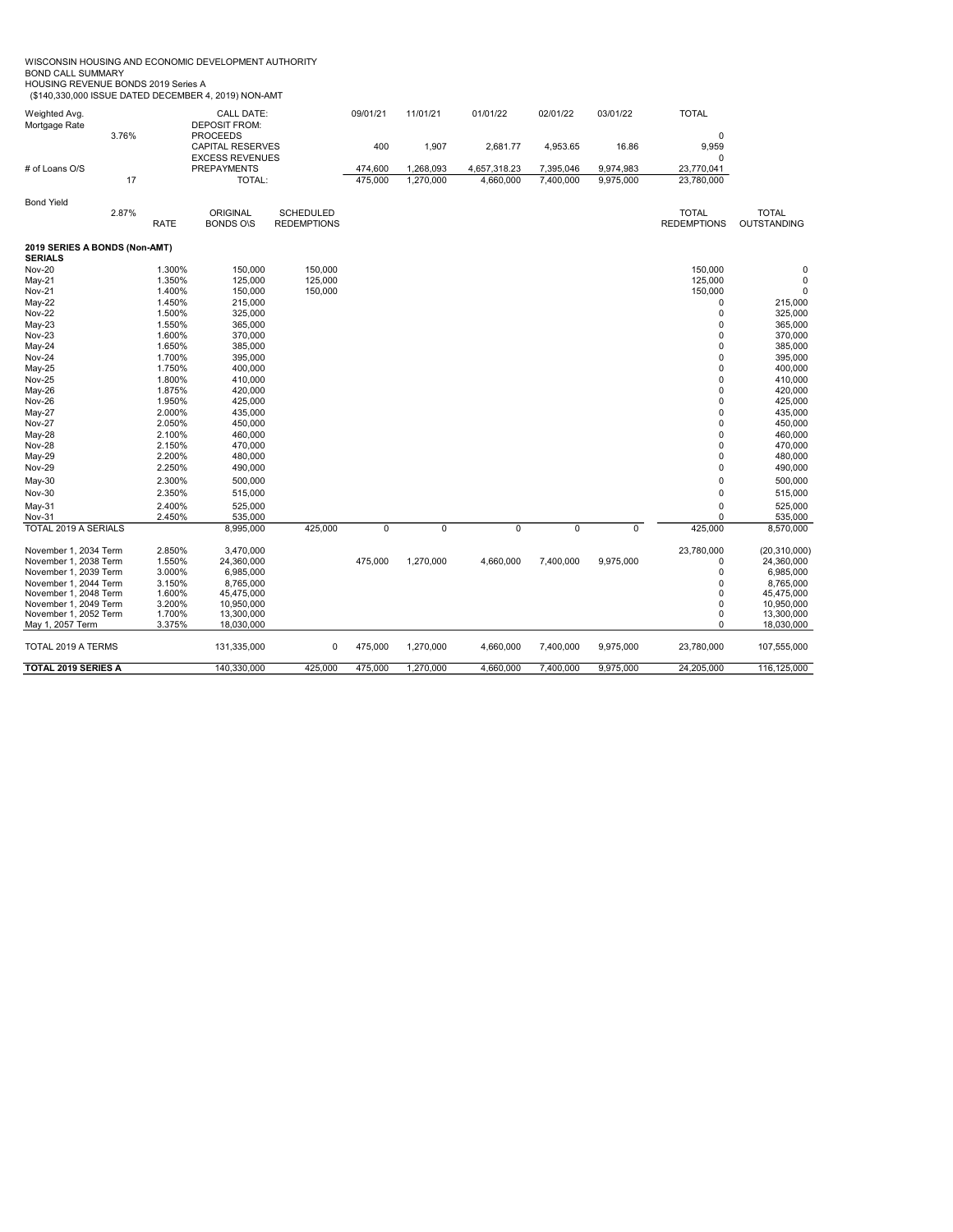WISCONSIN HOUSING AND ECONOMIC DEVELOPMENT AUTHORITY<br>BOND CALL SUMMARY<br>HOUSING REVENUE BONDS 2021 Series A&B

| HUUSIING KEVEINUE BUINDS ZUZT SEITES A&B<br>(\$156,375,000 ISSUE DATED MAY 18, 2021) |       |             |                                           |                    |             |           |                    |              |
|--------------------------------------------------------------------------------------|-------|-------------|-------------------------------------------|--------------------|-------------|-----------|--------------------|--------------|
| Weighted Avg.<br>Mortgage Rate                                                       |       |             | <b>CALL DATE:</b><br><b>DEPOSIT FROM:</b> |                    | <b>DATE</b> |           | <b>TOTAL</b>       |              |
|                                                                                      | 3.35% |             | <b>PROCEEDS</b>                           |                    |             |           | 0                  |              |
|                                                                                      |       |             | <b>CAPITAL RESERVE</b>                    |                    |             |           | 0                  |              |
|                                                                                      |       |             | <b>EXCESS REVENUES</b>                    |                    |             |           | 0                  |              |
| # of Loans O/S                                                                       |       |             | <b>PREPAYMENTS</b>                        |                    |             |           | 0                  |              |
|                                                                                      | 16    |             | TOTAL:                                    |                    |             |           | $\overline{0}$     |              |
|                                                                                      |       |             | <b>ORIGINAL</b>                           | <b>SCHEDULED</b>   |             |           | <b>TOTAL</b>       | <b>TOTAL</b> |
|                                                                                      |       | <b>RATE</b> | <b>BONDS OIS</b>                          | <b>REDEMPTIONS</b> |             |           | <b>REDEMPTIONS</b> | OUTSTANDING  |
| 2021 SERIES A BONDS (Non-AMT)<br><b>SERIALS</b>                                      |       |             |                                           |                    |             |           |                    |              |
| Nov-23                                                                               |       | 0.350%      | 55,000                                    |                    |             |           | 0                  | 55,000       |
| May-24                                                                               |       | 0.400%      | 255,000                                   |                    |             |           | 0                  | 255,000      |
| <b>Nov-24</b>                                                                        |       | 0.450%      | 405,000                                   |                    |             |           | 0                  | 405,000      |
| May-25                                                                               |       | 0.550%      | 450,000                                   |                    |             |           | 0                  | 450,000      |
| <b>Nov-25</b>                                                                        |       | 0.625%      | 460,000                                   |                    |             |           | 0                  | 460,000      |
| May-26                                                                               |       | 0.750%      | 470,000                                   |                    |             |           | 0                  | 470,000      |
| <b>Nov-26</b>                                                                        |       | 0.850%      | 480,000                                   |                    |             |           | 0                  | 480,000      |
| May-27                                                                               |       | 1.000%      | 490,000                                   |                    |             |           | 0                  | 490,000      |
| <b>Nov-27</b>                                                                        |       | 1.050%      | 500,000                                   |                    |             |           | 0                  | 500,000      |
| May-28                                                                               |       | 1.200%      | 510,000                                   |                    |             |           | 0                  | 510,000      |
| <b>Nov-28</b>                                                                        |       | 1.250%      | 520,000                                   |                    |             |           | 0                  | 520,000      |
| May-29                                                                               |       | 1.400%      | 535,000                                   |                    |             |           | 0                  | 535,000      |
| <b>Nov-29</b>                                                                        |       | 1.500%      | 545,000                                   |                    |             |           | 0                  | 545,000      |
| May-30                                                                               |       | 1.600%      | 560,000                                   |                    |             |           | 0                  | 560,000      |
| Nov-30                                                                               |       | 1.650%      | 570,000                                   |                    |             |           | 0                  | 570,000      |
| May-31                                                                               |       | 1.800%      | 585,000                                   |                    |             |           | 0                  | 585,000      |
| Nov-31                                                                               |       | 1.850%      | 595,000                                   |                    |             |           | 0                  | 595,000      |
| May-32                                                                               |       | 1.950%      | 610,000                                   |                    |             |           | $\Omega$           | 610,000      |
| TOTAL SERIALS A                                                                      |       |             | 8,595,000                                 | 0                  | 0           | $\pmb{0}$ | 0                  | 8,595,000    |
| May 1, 2033 Term Bond                                                                |       | 2.000%      | 1,260,000                                 |                    |             |           | $\mathbf 0$        | 1,260,000    |
| November 1, 2036 Term Bond                                                           |       | 2.050%      | 4,885,000                                 |                    |             |           | $\mathbf 0$        | 4,885,000    |
| November 1, 2041 Term Bond                                                           |       | 2.250%      | 8,480,000                                 |                    |             |           | 0                  | 8,480,000    |
| November 1, 2046 Term Bond                                                           |       | 2.450%      | 10,595,000                                |                    |             |           | 0                  | 10,595,000   |
| November 1, 2051 Term Bond                                                           |       | 2.550%      | 13,265,000                                |                    |             |           | 0                  | 13,265,000   |
| November 1, 2056 Term Bond                                                           |       | 2.700%      | 16,565,000                                |                    |             |           | 0                  | 16,565,000   |
| May 1, 2059 Term                                                                     |       | 2.750%      | 11,850,000                                |                    |             |           | $\Omega$           | 11,850,000   |

| TOTAL 2021 SERIES A&B                                                                            | 156.375.000                                  | 0 | 0        | 0 | ۰ | 156,375,000              |
|--------------------------------------------------------------------------------------------------|----------------------------------------------|---|----------|---|---|--------------------------|
| <b>TOTAL SERIES B</b>                                                                            | 80.880.000                                   |   |          |   |   | 80,880,000               |
| <b>TOTAL TERMS B</b>                                                                             | 80.880.000                                   | 0 | $\Omega$ | 0 | 0 | 80,880,000               |
| 2021 SERIES B BONDS (Non-AMT)<br>May 1, 2045 Term Rate Bonds<br>November 1, 2050 Term Rate Bonds | 0.400%<br>40.020.000<br>0.500%<br>40.860.000 |   |          |   |   | 40,020,000<br>40,860,000 |
|                                                                                                  |                                              |   |          |   |   |                          |

TOTAL TERMS A 66,900,000 0 0 0 - 0 66,900,000 **TOTAL SERIES A 75,495,000** 0 0 0 0 0 75,495,000